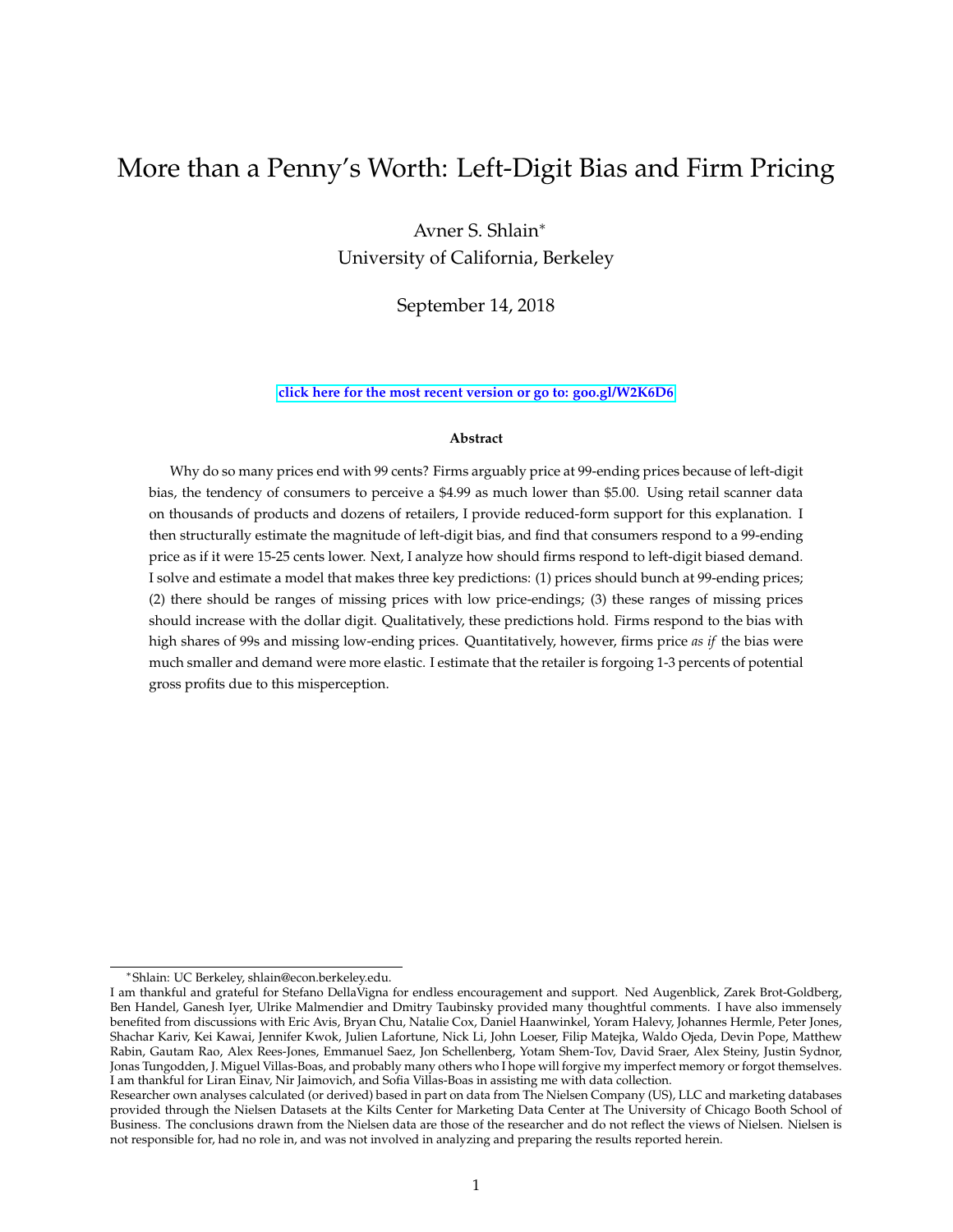## **1 Introduction**

Retail prices commonly end with 99 cents [\(Ginzberg](#page-49-0) [\(1936\)](#page-49-0); [Conlon and Rao](#page-49-1) [\(2016\)](#page-49-1); [Stiving and Winer](#page-51-0)  $(1997)$ <sup>[1](#page-1-0)</sup>. A leading explanation for this pricing behavior is that consumers are left-digit biased, meaning they ignore the cents component of the price (referred to as "level effects", e.g. [Bizer and Schindler](#page-48-0) [\(2005\)](#page-48-0)). An alternative explanation, "image effects", is that consumers learn about a product's higher quality or value from its price-ending [\(Stiving](#page-51-1) [\(2000\)](#page-51-1)).

As common as 99-ending pricing is, we do not have a model of left-digit biased demand that is supported by the data and which can be integrated in optimal pricing models. As a consequence, it is difficult to evaluate the impact of this pricing behavior on consumers and firms. What level, if any, of left-digit bias do consumers exhibit? In turn, how should firms respond to the bias? Is the observed prevalence of 99-ending prices optimal, given the observed degree of left-digit bias by consumers? If not, how sizable are the profit losses?

To answer these questions, I provide a portable model, exmaine whether it is supported by the data, and estimate its parameters. I integrate the structure of left-digit biased consumers of [Lacetera, Pope and Sydnor](#page-50-0) [\(2012\)](#page-50-0) with a model of profit-maximizing firms to derive a set of predictions on pricing and profits. First, I provide reduced-form evidence for left-digit bias in consumer demand, and structurally estimate the degree of the bias on thousands of products in scanner data. I find that consumers are biased, to the extent of treating a 99 ending price as if it were 15-25 cents lower. Next, I estimate retailer pricing behavior. I find that firms pricing is aligned with the model's main predictions, but, they seem to underestimate the magnitude of the bias significantly. From the firm's perspective, I estimate that they respond as if a 99-ending price is treated by consumers as being only 0.5-3 cents lower. Finally, because of these discrepancies, I calculate economically significant implications on firm profits.

The first step in the paper is to create a framework to understand the phenomenon. As in [Chetty et al.](#page-49-2) [\(2009\)](#page-49-2); [DellaVigna](#page-49-3) [\(2009\)](#page-49-3); [Lacetera et al.](#page-50-0) [\(2012\)](#page-50-0), I model left-digit bias as if consumers ignore a *θ* share of a component of the price – the lower digits. Focusing in this paper on single dollar-digit items, this makes a price *p* to be perceived as  $\hat{p} = (1 - \theta) p + \theta |p|$  (a mix with weight  $\theta$  on the dollar digits, i.e. the price with no cents, and 1 − *θ* on the exact price). For example, with a bias of 0.15, a consumer perceives \$4.00 as \$4.00, but a \$3.99 as \$3.85. The bias causes aggregate demand to drop when the first digit changes, e.g. from 3.99 to 4.00, and also dampens the price sensitivity to within-dollar price changes, e.g. from \$4.00 to \$4.01.

How should a firm respond to consumers who perceive prices this way? Optimal pricing exhibits bunching at 99-ending prices and missing low-ending prices. As left-digit bias increases, as demand becomes less elastic, or for larger dollar-digits, the missing prices regions increase.

Next, I turn to explore whether the bias is evident on the demand side. A vast literature has explored the issue, with positive but imprecise results (see [Stiving and Winer](#page-51-0) [\(1997\)](#page-51-0); [Macé](#page-50-1) [\(2012\)](#page-50-1) for reviews and results). First, proper data cleaning and big scanner data allow to give finer and cleaner corroborating evidence for the bias and rule out other explanations; Second, unlike existing literature, I estimate the bias such that we can incorporate it into the firms problem. To estimate demand, I use a sample of 1710 popular products in 248 stores of a single US retailer over 3.5 years, and 12 products in AC Nielsen RMS data across more than 60 chains and 11,000 stores, over 9 years. The key idea is that if the model is correct, controlling for demand shifters, we should observe drops in demand crossing the dollar digits. This holds even though firms are strategic and price-endings are endogenous, as long as there is some variation in price-endings.

<span id="page-1-0"></span><sup>&</sup>lt;sup>1</sup>See also [Aalto-Setala](#page-47-0) [\(2005\)](#page-47-0); [Anderson et al.](#page-48-1) [\(2015\)](#page-48-1); [Anderson and Simester](#page-48-2) [\(2003\)](#page-48-2); [Ashton](#page-48-3) [\(2014\)](#page-48-3); [Ater and Gerlitz](#page-48-4) [\(2017\)](#page-48-4); [El Sehity](#page-51-2) [et al.](#page-51-2) [\(2005\)](#page-51-2); [Kalyanam and Shively](#page-50-2) [\(1998\)](#page-50-2); [Levy et al.](#page-50-3) [\(2011\)](#page-50-3); [Macé](#page-50-1) [\(2012\)](#page-50-1); [Schindler and Kibarian](#page-51-3) [\(1996\)](#page-51-3); [Shlain](#page-51-4) [\(2018\)](#page-51-4); [Snir et al.](#page-51-5) [\(2017\)](#page-51-5)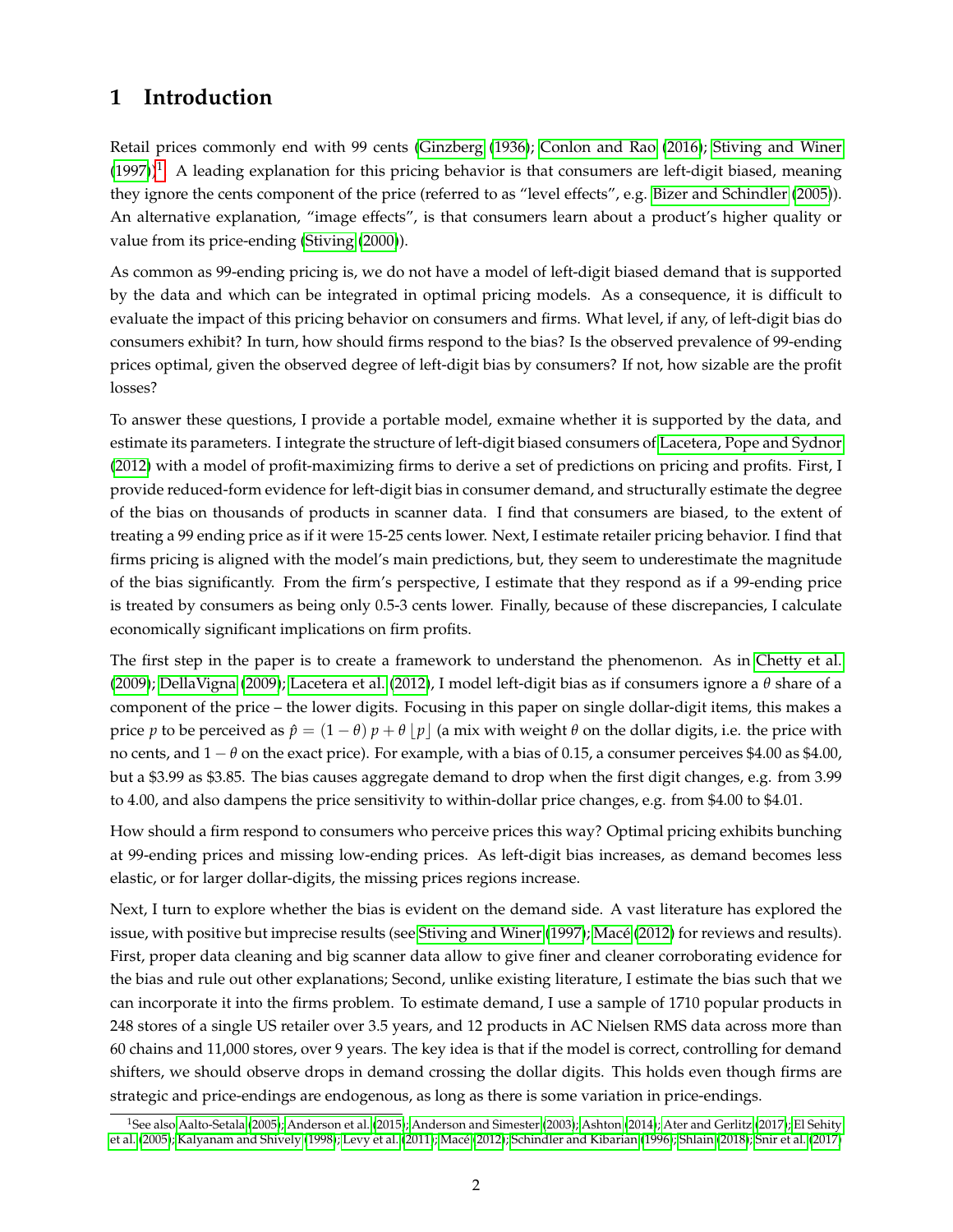Figure A provides an example of a demand curve for a single product, Tillamook medium cheddar cheese slices. The horizontal axis is the price and vertical axis is log-quantity sold, residualized from various controls. Each point is an estimate of the average demand at that price, with standard errors clustered at the store level. Colors represent the dollar digit. Details regarding data and estimation are described in the body of the paper. The figure shows that demand is flatter within dollars than across all prices (solid lines versus dashed line), with drops between dollars. These are the patterns expected if consumers exhibit some form of left-digit bias.



**Figure A: Demand curve of a single product, exhibiting drops at dollar digits**

As a one-sided visual test of the model, I focus on the structure of the unexplained component of demand. I residualize quantities purchased from the overall price sensitivity (e.g., with constant elasticity), and other product level controls such as seasonality, substitution with similar products, and promotions; then, I consider the *residuals by price*. Relative to a smooth decreasing demand, the unexplained component in demand should be lower than the best fit for low price endings, and higher for high price endings<sup>[2](#page-2-0)</sup>. So, residuals should look like a sawtooth pattern - increasing within each dollar digit and dropping sharply across the dollars. The main advantage of this procedure is that it allows to aggregate over different products (with different elasticities and average prices).

Several empirical challenges exist when trying to get clean evidence of residuals by price from retail scanner data. The main threats are (1) that the analysis hinges on precise measurement of prices, but prices in scanner data are the division of weekly revenue by weekly number of units. Thus each observation is a quantityweighted weekly average of possibly different prices. The weekly average price is a mix of different prices if, for example, the price changed midweek, some consumers used coupons but not all, or club members faced a lower price; (2) that some price endings are also tied to specific promotion strategies, acting as nonprice demand shifters that are hard to control for; (3) that price *endings* are chosen endogenously, making a simple comparison between, e.g., \$4.99 and \$5 impossible to do; and (4) that as with every attempted demand estimation we worry about simultaneity and price endogeneity.

I deal with measurement error in scanner data with a new data cleaning approach, and with endogeneity by using instrumental variables. I restrict attention to what are likely to be observations of "real" prices (prices consumers actually paid and not averages of different prices paid during the week) by excluding obvious averages where the price is not to the cent, and by using the length of same-price spells. I argue that

<span id="page-2-0"></span><sup>&</sup>lt;sup>2</sup>This holds true even if consumers round up when they ignore the low digits.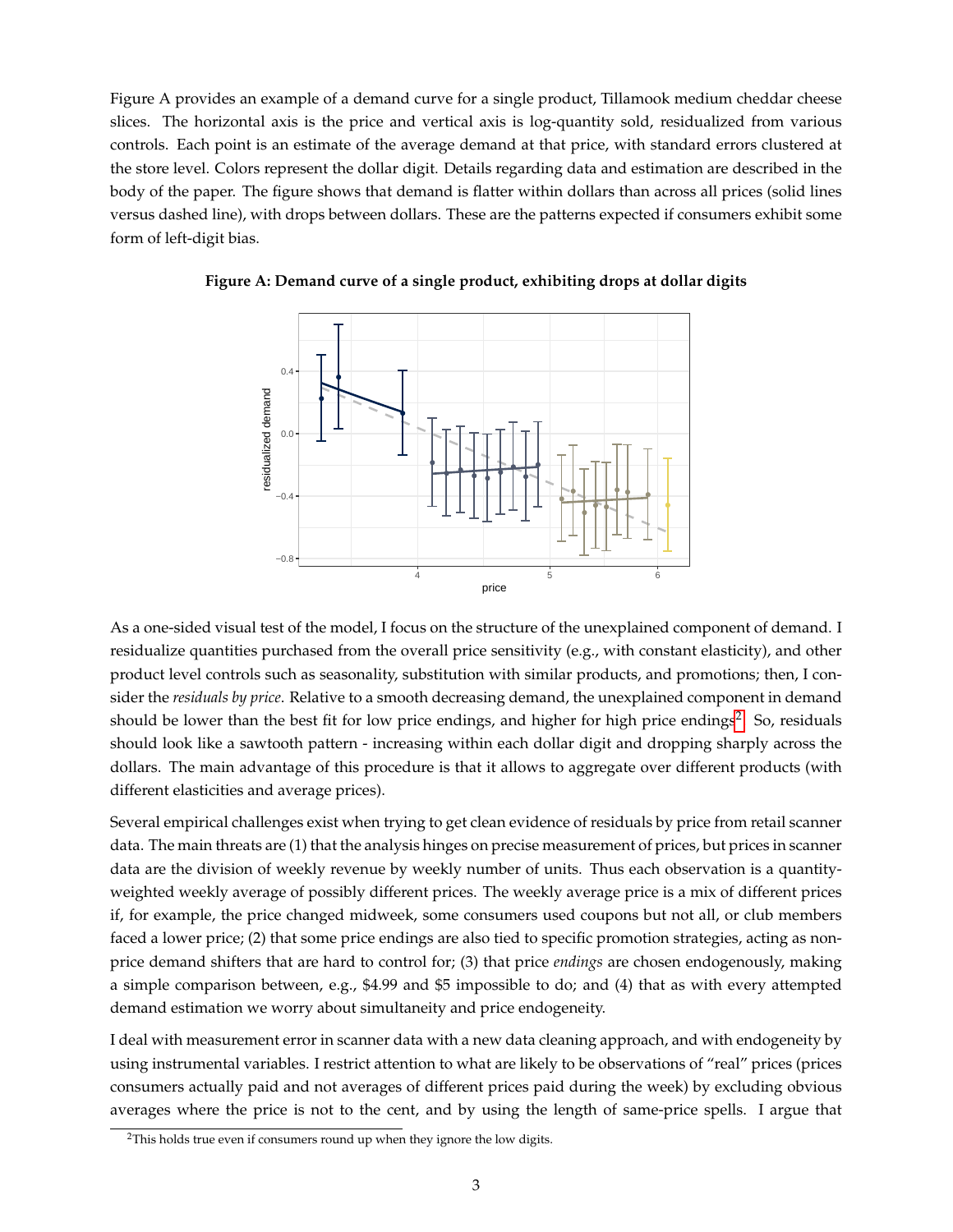selection on price-endings is not biasing the estimation but limits variation in the data. I use multiple fixed effects to control for most classic endogeneity worries, and supplement it with instrumental variables as in [Hausman](#page-50-4) [\(1996\)](#page-50-4). The price instruments are the concurrent average price of the same product in stores that share a distribution center but are located in different cities. This is a slight improvement over the classical Hausman Instruments in that "other" stores are selected based on a shared costs component (common distribution center).

Following these data cleaning procedure and estimation technique, the drops in demand are clear, as shown for thousands of products in Figure [3.](#page-29-0) That is, demand is flatter across cents within a dollar-digit but is dropping when the dollar digit changes. For example, a change in price from, say, \$4.99 to \$5.00, is associated with a drop of about 3-5 percentage points in the number of units sold.

These drops, together with the price level and price elasticity, can then be translated to approximate the bias parameter. The bias parameter is by how much the price should change absent the bias to generate the same change in demand as from the discontinuous drop. Namely, consider a drop of 4.5 percentage points in demand crossing from \$4.99 to \$5.00, and an estimated price elasticity of -1.5. Then, a change of 4.5% in demand can also be coming from a 3% change in price. 3% of \$5 are 15 cents, implying a bias of 0.15, since for these parameters the drop in demand is the same as increasing the price from \$4.85 ( $\approx (1-0.15) * 4.99 + 1.5$ 0.15 ∗ 4) to \$5.00 absent a bias. I then estimate for each product the drops in every dollar digit, and its own price elasticity (using instrumental variables), to calculate the bias. While this method provides an insight about what identifies the parameter, an alternatvie is to estimate the model in one step with non-linear least squares. In essence, I regress log-quantity on log-*perceived*-price,  $log((1 - \theta)p + \theta |p|)$ , and other controls and fixed effects. As a third alternative and robustness test, I estimate a log-linear model, that also generates measures of the same bias parameter but assumes a different demand structure. The different estimation techniques result in similar estimated parameters, with rank correlation of 0.91 between the NLS and loglinear estimates, and 0.7 between the drops-based estimates and log-linear estimates. The average bias level is 0.16-0.24 depending on the estimation technique. Meaning, consumers ignore on average about 20 cents of a 99-ending price. I also estimate a specification with homogeneous left-digit bias and semi-elasticity, and estimate a bias parameter of  $\theta = 0.16$  (0.01).

I then take the product-by-product estimates of left-digit bias and ask what product and clientele characteristics are correlated with higher bias. If the bias is driven by relative thinking [\(Tversky and Kahneman](#page-51-6) [\(1981\)](#page-51-6)), it should be increasing with price since 10 cents out of \$2 might feel relatively more important than 10 cents out of \$8. This form of thinking is irrational if there is one unit purchased from each product. However, such a finding might be misleading if more expensive items are also purchased less often than cheaper products. That is, it can be a manifestation of rational inattention if the bias is lower for more frequently purchased products, since each per-unit cent weighs more heavily in the overall budget. Taking the effects together, a 10% higher priced item is associated with a 0.02 higher bias (meaning, ignoring additional 2 cents out of a 99 ending price), and an item purchased with 10% more units per trip is correlated with 0.02 lower bias.

In the first part of the paper I establish the bias existence, and estimate its magnitude. In turn, it allows to ask how should and how do firms price in response. Given that I find large discrepancies between predicted and actual pricing patterns, I ask what are the implications of these discrepancies.

The model predicts an optimal price given parameters of left-digit bias, elasticity, and cost. Discontinuities in demand lead to a pricing schedule by monopolistic firms that has distinct features (also for multipleproducts monopolist in Appendix [C,](#page-44-0) or price-competing firms, in Appendix [B\)](#page-42-0). Given a continuous cost distribution, prices will bunch just below round prices (e.g, bunch at \$4.99), and this excess mass will be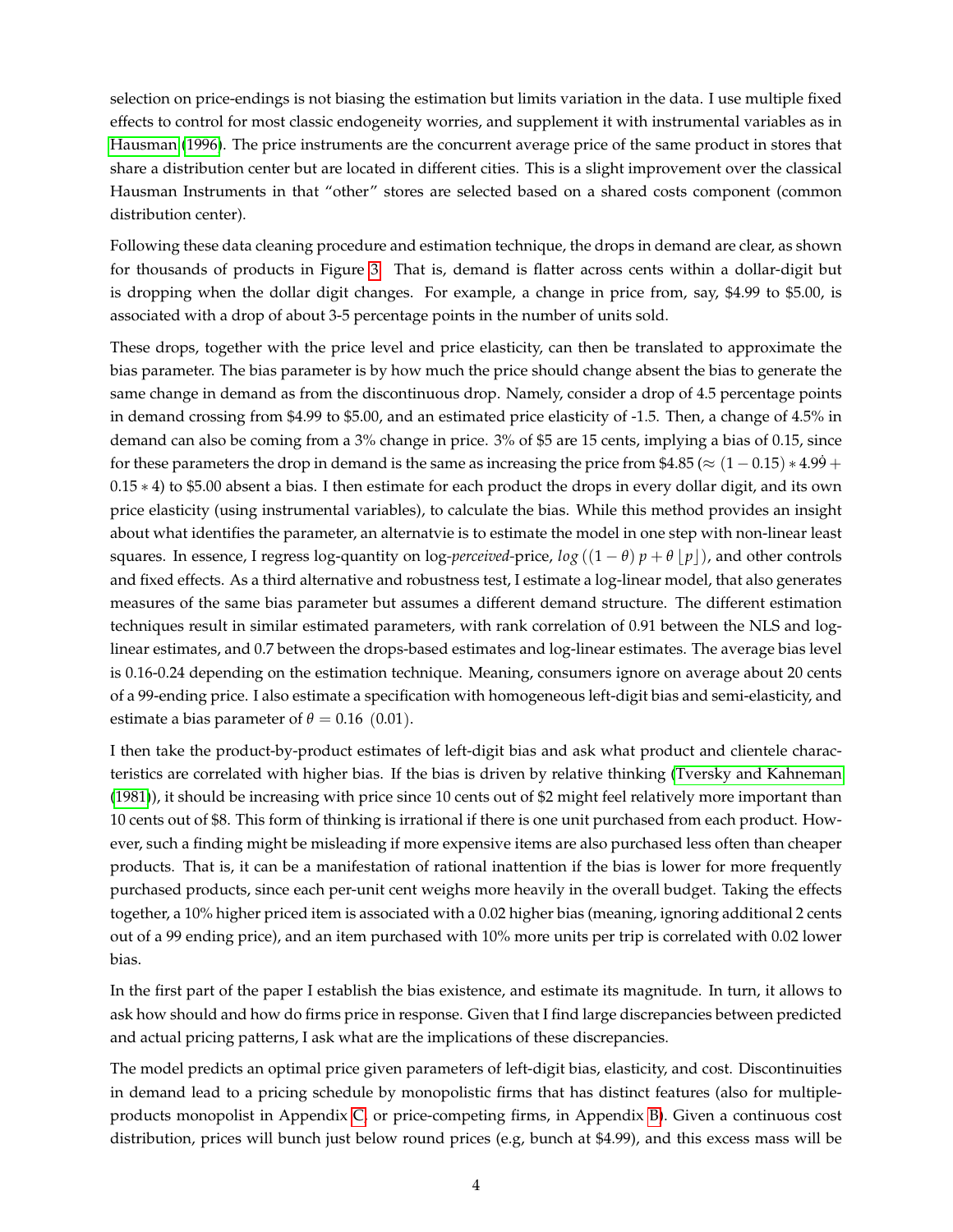coming mostly from *above*. That is, there will be a well-defined region of missing prices above the 99 ending price (but not below). While the prevalence of 99-ending prices has captured the attention of many researchers, the latter prediction has not yet been explored, and separates this model from the few other models suggested in the literature.

Qualitatively, firms pricing behavior follows the predictions and comparative statics of the model. Not only do retail prices end with 99 (24%-34% of popular products) but they rarely end with a price ending lower than 19. When they do, they are almost always on-sale prices, and likely an artifact of specific promotion strategies (such as "2 for \$6"). A third prediction of the model is that the range of missing prices is increasing with the dollar digits. For example, under the model, the next-lowest price above \$3.99, with left-digit bias of 0.05 and elasticity of -2, should be \$4.65 while the next-lowest price above \$4.99 should be \$5.69. This is supported by firm pricing behavior, as low price endings are used less and less as the dollar digit increases.

However, quantitatively, there is a strong discrepancy between what the estimated bias imply for firms pricing patterns and what they actually do. Under the model, the estimated levels of left-digit bias (0.25 or even 0.16) and price elasticity imply that *all* prices should end with 99. Either more elastic demand or lower bias decrease the next-lowest prices and hence lower perceived bias or higher perceived elasticity can reconcile the patterns in the data. However, calibration exercises show that even for unrealistically high elasticities (such as -15), there are still big discrepancies. Since price elasticities are one of the key parameters the seller cares about in pricing, it is unlikely that they will perceive it to be so different. In converse, estimating the bias level is less likely and not straightforward to do even if the firm is aware of it.

I estimate the firm's *perceived* left-digit bias and elasticity that rationalize their pricing behavior under the model. The estimation technique allows to estimate the perceived price elasticity solely from the price distribution, even absent knowledge of quantities or costs. The estimation technique relies on strong assumptions, and the estimates are noisy, but reasonable. Compared to demand-side estimates, I find perceived elasticity to be more elastic at -3.35, and the perceived left-digit bias to be much lower at 0.023. Depending on assumptions, I can reject a perceived bias larger than 0.043, which is lower than the demand-side estimated levels by a few factors.

Finally, given the demand side estimates, I ask what are the firm profits at different scenarios. Namely, I compare counterfactual profits from ignoring the bias or underestimating it to a benchmark of full optimization. Compared to ignoring the bias, profits for optimizing firms are higher by 3-5 percents. The result holds under various scenarios allowing for a multi-product price setting, or for heterogeneity in left-digit bias, perceived bias, or price elasticity. For example, for the main point estimates, gross profits are higher by about 4%. Meaning, that at the very least, the mere existence of the bias can have large effects on profits. But perhaps, the firms respond enough as to recoup most of these profits. The most interesting case is when the firm prices *as if* the bias is much weaker, as it seems to do. Still it loses more than half - about 1-3 percents of *gross* profits. The loss occurs regardless of whether consumers adjust prices downward or upward when they ignore the lower digits.

How can firms respond to the bias but at the same time underestimate it? First, this is not the first paper to document firms making consistent deviations from profit maximization (e.g. [Bloom and Van Reenen](#page-48-5) [\(2007\)](#page-48-5); [Goldfarb and Xiao](#page-49-4) [\(2011\)](#page-49-4)). Yet, a specific explanation for the partial correction, is that a partial response to the bias, such as changing \$2.00 to \$1.99, is both more "intuitive" and brings large gains, while a full correction, such as changing \$2.40 to \$1.99, is counter-intuitive and less impactful on profits (and hence also harder to pin down with noisy data). In the final section I discuss alternative explanations, such as the model being wrong or the plausable case in which consumers' bias level responds to the pricing behavior of the firm. I argue that these can not be ruled out, but seem unlikely.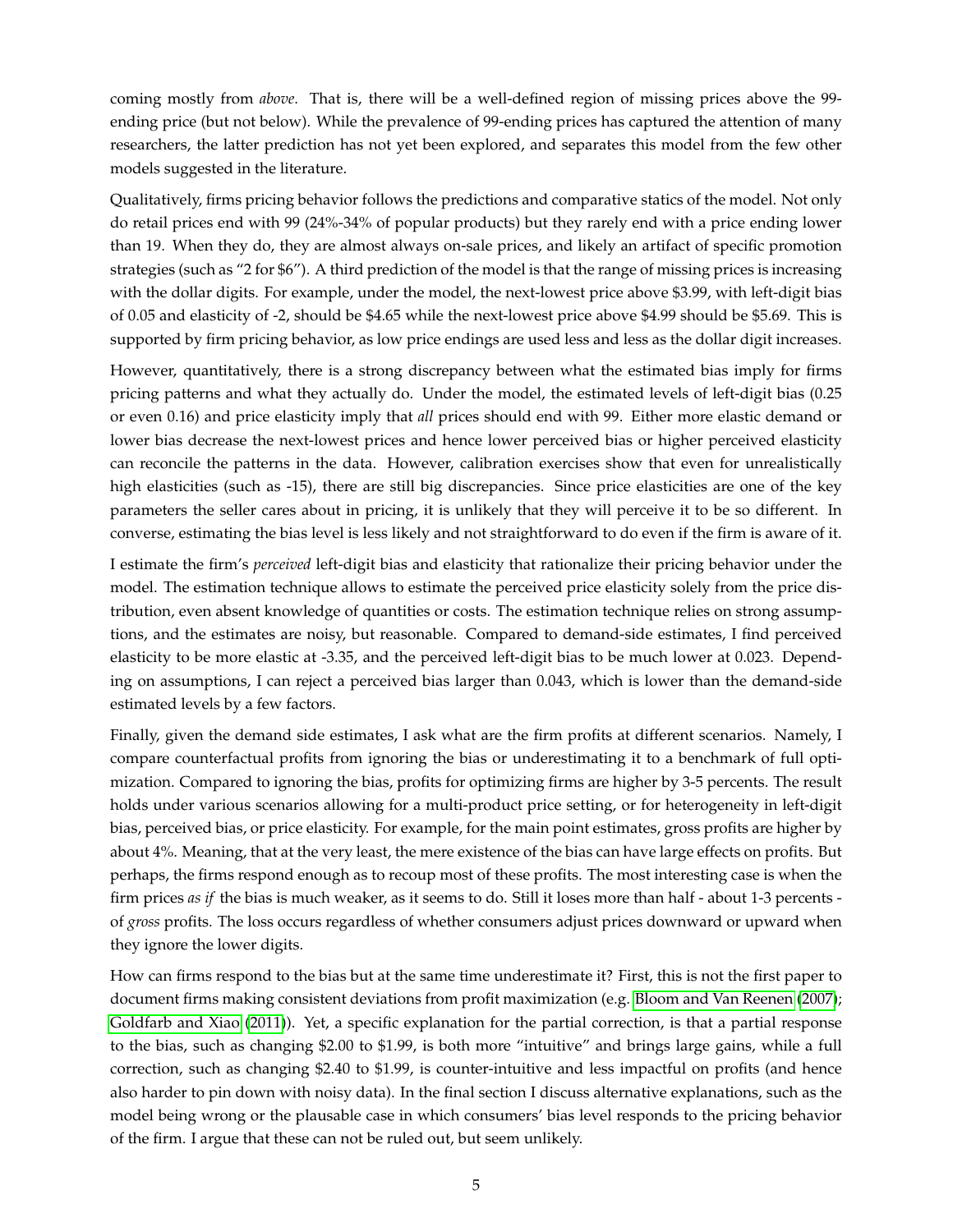This paper adds to the literature on 9-ending prices, on left-digit bias in general, to the literature in behavioral industrial organization, and on retail demand estimation.

Of course, the prevalence of 9 ending prices is not new, and has been extensively explored. Some papers draw attention to documenting the fact that many prices end with 9 [\(Hackl et al.](#page-50-5) [\(2014\)](#page-50-5); [Levy et al.](#page-50-3) [\(2011\)](#page-50-3)) or revert to 9 following currency changes [\(Aalto-Setala](#page-47-0) [\(2005\)](#page-47-0); [El Sehity et al.](#page-51-2) [\(2005\)](#page-51-2); [Shlain](#page-51-4) [\(2018\)](#page-51-4)), as a "revealed preference" argument for its benefits – firms use 9-ending prices because it is beneficial for them. Many papers test the effect of 9-ending prices on demand in experimental data in the lab and explore underlying mechanisms [\(Bizer and Schindler](#page-48-0) [\(2005\)](#page-48-0); [Carver and Padgett](#page-48-6) [\(2012\)](#page-48-6); [Schindler and Wiman](#page-51-7) [\(1989\)](#page-51-7); [Schindler and Kirby](#page-51-8) [\(1997\)](#page-51-8); [Schindler and Chandrashekaran](#page-51-9) [\(2004\)](#page-51-9); [Thomas and Morwitz](#page-51-10) [\(2005\)](#page-51-10))<sup>[3](#page-5-0)</sup>. Fewer papers examine the effects of 9-ending prices on demand, either in field experiments [\(Anderson and](#page-48-2) [Simester](#page-48-2) [\(2003\)](#page-48-2); [Ashton](#page-48-3) [\(2014\)](#page-48-3); [Bray and Harris](#page-48-7) [\(2006\)](#page-48-7); [Dalrymple and Haines Jr](#page-49-5) [\(1970\)](#page-49-5); [Dube et al.](#page-49-6) [\(2017\)](#page-49-6); [Ginzberg](#page-49-0) [\(1936\)](#page-49-0); [Schindler and Kibarian](#page-51-3) [\(1996\)](#page-51-3)) $^4$  $^4$ , or in observational data [\(Blattberg and Wisniewski](#page-48-8) [\(1988\)](#page-48-8); [Hackl et al.](#page-50-5) [\(2014\)](#page-50-5); [Kalyanam and Shively](#page-50-2) [\(1998\)](#page-50-2); [Macé](#page-50-1) [\(2012\)](#page-50-1); [Stiving and Winer](#page-51-0) [\(1997\)](#page-51-0))<sup>[5](#page-5-2)</sup>. These papers find that 9-ending prices increase demand, but the estimates are imprecise. This paper adds to this literature by providing visual reduced-form evidence for the bias using big data, and a structural estimation and inter-pretation of the findings allowing to import the bias into the firm's problem<sup>[6](#page-5-3)</sup>. This is also the first paper that quantifies firm response to the bias.

On the formal theory side, few models relate directly to 9-ending prices [\(Basu](#page-48-9) [\(1997,](#page-48-9) [2006\)](#page-48-10); [Stiving](#page-51-1) [\(2000\)](#page-51-1)), and some bounded-rationality models generate discrete price-setting behavior [\(Chen et al.](#page-49-7) [\(2010\)](#page-49-7); [Gabaix](#page-49-8)  $(2014)$ ; Matějka  $(2015)$ ). This paper provides a portable model that is straightforward to take to the data, connecting both the consumer and firm sides. A predecessor smooth model of left-digit bias [\(DellaVigna](#page-49-3) [\(2009\)](#page-49-3), the one used here on the demand side) was estimated in various economic settings, but not on prices [\(Lacetera et al.](#page-50-0) [\(2012\)](#page-50-0); [Busse et al.](#page-48-11) [\(2013\)](#page-48-11)). This difference is crucial, since prices are manipulateable<sup>[7](#page-5-4)</sup>. This paper estimates left-digit bias in an everyday environment of grocery shopping, and adds a way to do so in face of strategic response of firms.

The paper relates to the literature in behavioral IO in two senses. First, by studying a market where firms respond to biased consumers (e.g., [Akerlof and Shiller](#page-48-12) [\(2015\)](#page-48-12); [DellaVigna and Malmendier](#page-49-9) [\(2004,](#page-49-9) [2006\)](#page-49-10); Heidhues and Kőszegi [\(forthcoming\)](#page-50-7); [Spiegler](#page-51-11) [\(2011\)](#page-51-11)), and second by studying a case where the firms are also "behavioral", in the sense that they are not profit-maximizing in a systematic way [\(Cho and Rust](#page-49-11) [\(2008,](#page-49-11) [2010\)](#page-49-12); [DellaVigna and Gentzkow](#page-49-13) [\(2017\)](#page-49-13); [Goldfarb and Xiao](#page-49-4) [\(2011\)](#page-49-4); [Hanna et al.](#page-50-8) [\(2014\)](#page-50-8)). A companion paper, [Shlain](#page-51-4) [\(2018\)](#page-51-4), exploits a natural experiment in Israel and finds that firms do respond to left-digit bias in the long-run but in a way that is consistent with relearning a rule-of-thumb behavior rather than understanding the underlying model.

<span id="page-5-0"></span> $3$ Common techniques are to do "recall" tests, and find that subjects are worse at recalling a price ending with non-round numbers. A summary table is available in [Carver and Padgett](#page-48-6) [\(2012\)](#page-48-6), and the most recent evidence, by [Snir et al.](#page-51-5) [\(2017\)](#page-51-5), is also exploring consumers response to the same policy reform I study in a companion paper [\(Shlain](#page-51-4) [\(2018\)](#page-51-4)). Other explanations refer to drop-off mechanisms, such as in [Bizer and Schindler](#page-48-0) [\(2005\)](#page-48-0) who find that subjects purchase more out of the same budget when prices are odd.

<span id="page-5-1"></span><sup>4</sup>[Anderson and Simester](#page-48-2) [\(2003\)](#page-48-2) and the earlier papers in that list run experiments with varying prices in mail-in catalogs. An exception of supermarket setting is [Ashton](#page-48-3) [\(2014\)](#page-48-3) who uses the data from [Chetty et al.](#page-49-2) [\(2009\)](#page-49-2) and shows in reduced form that all of the response to experimentally-included sales tax is coming from prices who after the inclusion change their dollar digit versus those that did not.

<span id="page-5-2"></span><sup>&</sup>lt;sup>5</sup>Observational data papers usually find higher demand for 99 or 9-ending prices by including a dummy for these. Surprisingly, these papers rarely discuss the issue of price averaging that is common across these data. The paper by [Stiving and Winer](#page-51-0) [\(1997\)](#page-51-0) is doing a beautiful work in testing various hypotheses of the mechanisms supporting 9-ending prices, but is limited to only 4 products with low prices (under \$1).

<span id="page-5-3"></span> $6A$  few papers document that prices tend to end with 9, or 99, and ask questions on the effect of this phenomenon on price stickiness [\(Anderson et al.](#page-48-1) [\(2015\)](#page-48-1); [Ater and Gerlitz](#page-48-4) [\(2017\)](#page-48-4); [Levy et al.](#page-50-3) [\(2011\)](#page-50-3)) and the pass-through of taxes [\(Conlon and Rao](#page-49-1) [\(2016\)](#page-49-1)). This paper adds to this literature by micro-founding this stickiness as an optimal pricing response of firms.

<span id="page-5-4"></span><sup>&</sup>lt;sup>7</sup>Indeed, two papers that examine left-digit bias in house prices, find extensive sorting of prices, but try to argue that the price ending is chosen as-good-as random, which is clearly not the case in retail pricing [\(Chava and Yao](#page-49-14) [\(2017\)](#page-49-14); [Repetto and Solis](#page-50-9) [\(2018\)](#page-50-9)).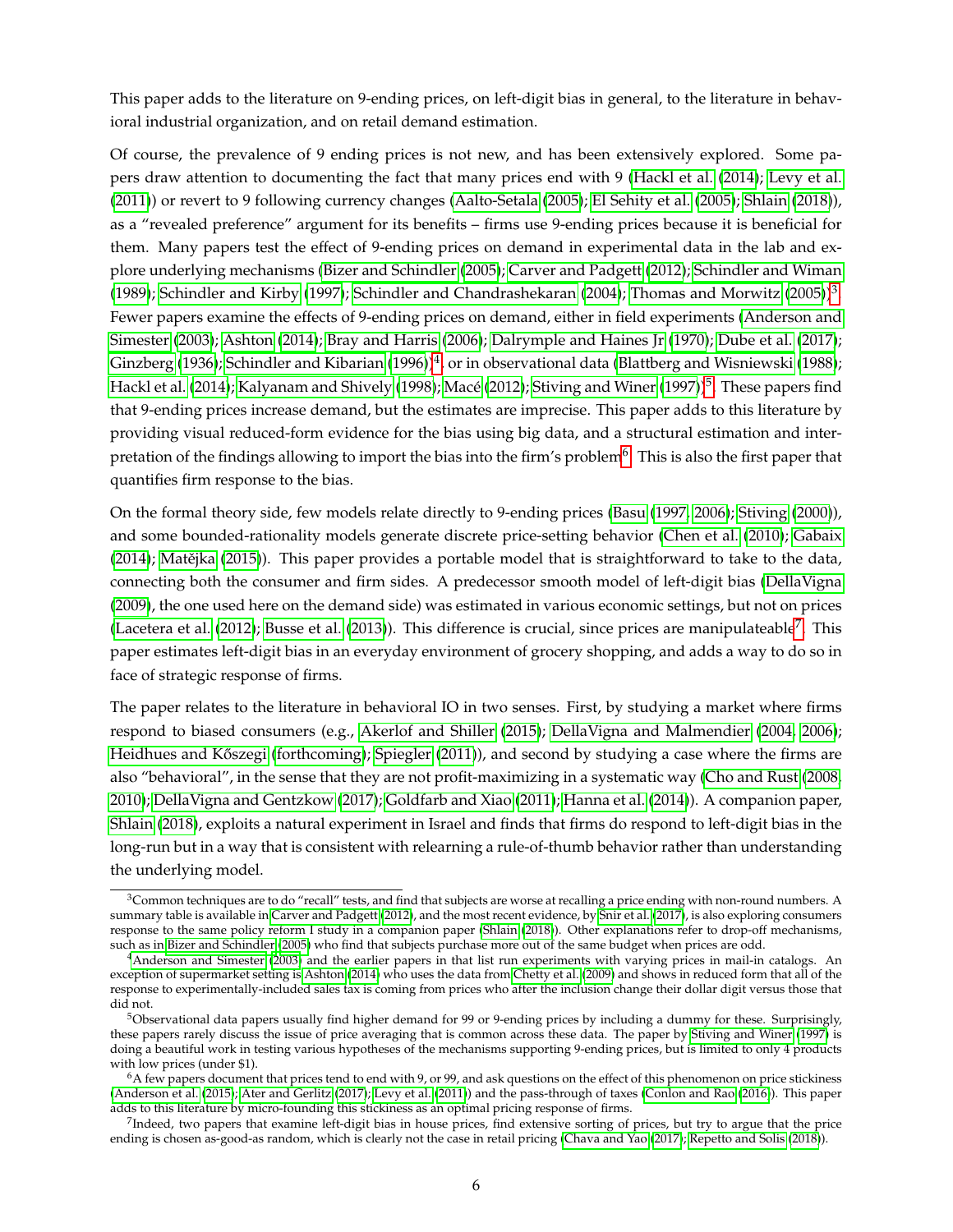Finally, the paper relates to the vast literature of product demand estimation (see a review by [Nevo](#page-50-10) [\(2011\)](#page-50-10)), by contributing a novel method to estimate demand solely from the price distribution. The method exploits the discontinuities created by the bias, importing insights from public economics [\(Saez](#page-51-12) [\(2010\)](#page-51-12)). Thus, this paper also contributes to the recent literature in structural behavioral economics with a rare case in which a behavioral bias allows identification rather than make it impossible (see review by [DellaVigna](#page-49-15) [\(forthcom](#page-49-15)[ing\)](#page-49-15)).

To conclude, in this paper I document a bias that is prevalent in everyday decision making of consumers. Even though the market reponds to the bias and exploits it, it is not sufficient to drive it out of existence. More suprisingly perhaps, firms do not seem to fully exploit the bias, leading to significant losses on their side.

The rest of the paper is organized as follows: Section [2](#page-6-0) describes the model with left-digit biased consumers and solves the problem of an optimally pricing monopolist. Section [3](#page-10-0) describes the data and cleaning procedures. Section [4](#page-13-0) provides reduced form and structural estimates of the demand side in light of the model. Section [5](#page-20-0) then moves to the firm side, analyzing firm pricing facing the estimated demand. Section [6](#page-24-0) provides counterfactual exercises regarding firm profits. Section [7](#page-25-0) concludes with a discussion of the plausibility of the results.

## <span id="page-6-0"></span>**2 Model**

**Existing Theories** Most of the literature on 99 pricing is not formally modeled. The literature assumes that firms price at 99 because they face some non-standard consumers' response to pricing. Main explanations are in the form of "level effects", where consumers drop-off the lowest digits of a price, and "image effects" where the price carries a signal about the product, either about its quality or price (see [Stiving and Winer](#page-51-0) [\(1997\)](#page-51-0) for a review). The model that will be described shortly is a form of "level effect", but it also has something to say about image effects.

A few formal models do exist. Most notably, [Basu](#page-48-10) [\(2006\)](#page-48-10) models rationally inattentive consumers choosing whether to observe the lower digits or ignore them altogether, and then replacing them with the mean price ending (conditional on the first digits). Basu finds multiple equilibria that are either complete ignorance (with firms responding by solely pricing with 99), or full attention. Other papers, assume bounded rationality on the side of consumers or firms, which in turn creates discrete pricing, but not necessarily at 99 [\(Chen](#page-49-7) [et al.](#page-49-7) [\(2010\)](#page-49-7); [Gabaix](#page-49-8) [\(2014\)](#page-49-8); Matějka [\(2015\)](#page-50-6)).

Another popular class of models is of inattention to certain components of a price (such as sale taxes in [Chetty et al.](#page-49-2) [\(2009\)](#page-49-2) or shipping fees in [Hossain and Morgan](#page-50-11) [\(2006\)](#page-50-11)). The model was later translated to inattention to lower-digits by [Lacetera, Pope and Sydnor](#page-50-0) [\(2012\)](#page-50-0) and estimated as the effect of odometer readings on prices in the used cars market. This model of consumer behavior, which I use and complement with a responding pricing firm, posits that each consumer reads a number left to right, and has a probability *θ* of ignoring the rightmost digits. In [Lacetera et al.](#page-50-0) [\(2012\)](#page-50-0), that number is the odometer of the car, and in this paper it is the price of a product.

**Model** The model consists of left-digit-biased consumers and monopolistic firms<sup>[8](#page-6-1)</sup>. Consumers choose a quantity to purchase to maximize utility, but may misperceive the price. Firms price to maximize profits,

<span id="page-6-1"></span> ${}^{8}$ In appendix [B](#page-42-0) I solve a case of firms pricing under price-competition with left-digit biased consumers. The case of multi-product monopolist is in appendix [C.](#page-44-0)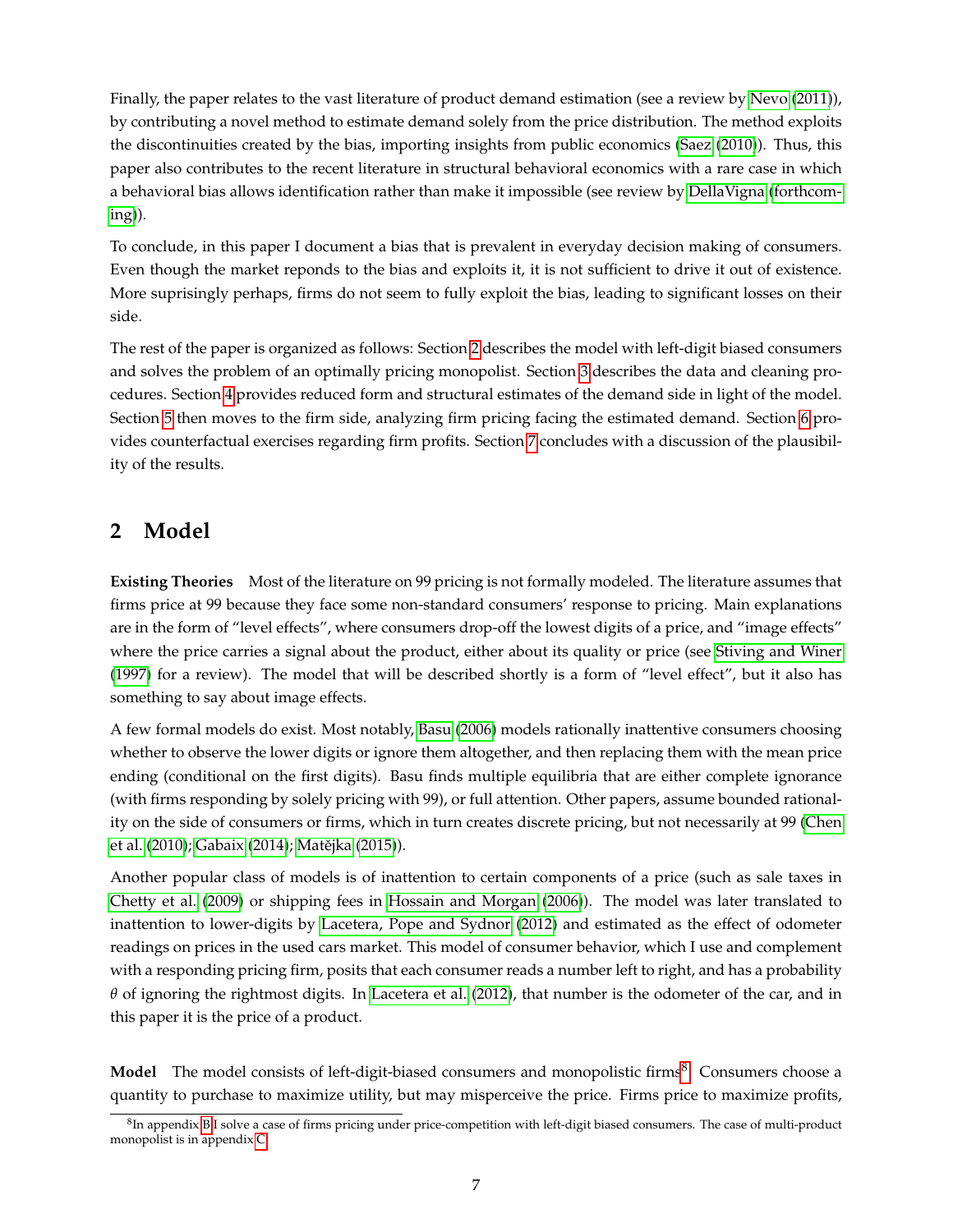according to their beliefs of consumer misperception. Misperception is a primitive of consumer behavior, and is not affected by firm behavior. In the last section of the paper I will discuss how crucial this assumption might be.

Consider a product whose price is *p*. Assume that a consumer perceives the price as  $\hat{p} = \hat{p} (p; \theta)$ , a distortion function that causes the consumer to perceive the price as possibly different than it actually is. Given this paper's empirical context, the  $\hat{p}$  function is such that consumers observe the left-most digits in full, but observe the cents digits with a lower level of attention. Specifically, a left-digit bias parameter *θ* ∈ [0, 1] has two interpretations<sup>[9](#page-7-0)</sup>. One interpretation is that it describes that each consumer is putting a relative weight *θ* on the lower digits of the price, while a second alternative is that *θ* share of consumers ignore the lower digits altogether. Though different in interpretation, these two modes lead to similar qualitative predictions (see Appendix [B](#page-42-0) for when they differ). The former interpretation is a bit simpler to solve algebraically, and also captures the observation that "4.99 feels lower than 5.00" at the person-specific level. This is the model of choice. That is, from now on assume that

$$
\hat{p} = \hat{p}(p; \theta) = (1 - \theta)p + \theta \lfloor p \rfloor \tag{1}
$$

A crucial modeling choice made here is that if lower digits are not observed, they are completely dropped. This is important for welfare and total profits (do consumers over- or under-consume?), but can not be identified in the data. In addition, it is less consequential for the impact of misoptimization by the firm. I highlight when this assumption is consequential and discuss alternatives.

If the agent has utility of the form  $U(y,q) = y + \frac{\binom{q}{A}^{1+\frac{1}{e}}}{1+1}$  $\frac{4}{1+\frac{1}{\epsilon}}$  where *y* is the residual income, *q* is the quantity purchased of a good, and *A* is translating quantity to numeraire value, then overall demand will be of the  $form<sup>10</sup>$  $form<sup>10</sup>$  $form<sup>10</sup>$ 

$$
D(p; \theta) = A\hat{p}^{\epsilon} = A((1 - \theta)p + \theta p^{\epsilon})^{\epsilon}
$$
\n(2)

To get some intuition, the impact of the *θ* left-digit bias parameter can be understood by observing three distinct consequences for price-setting and demand: First, the effect of a 0.01 price increase on demand is lower than in the standard model if only one digit is changed (i.e. 2.95 to 2.96 ); Second, the penalty of a 0.01 price increase is higher if higher level digits also change (i.e. 2.99 to 3.00). Finally, almost all prices (except round ones where  $p = |p|$  appear to be lower than they are - hence for every price p that is not a round price, demand is higher when *θ* is higher (again, by a non-verifiable assumption).

Consider a monopolist who faces a demand function  $D(p;\theta)$ . The firm earns p per unit, and pays a fixed unit cost *c*. Then, the monopolist gross profits are

$$
\Pi(p; \theta) = D(p; \theta) (p - c)
$$

i.e., demand is driven by the *perceived* price while per unit profits are governed by the *true* price. This is a common feature of models with inattention (e.g. [Farhi and Gabaix](#page-49-16) [\(2015\)](#page-49-16)), where there is a discrepancy between true utility and maximized utility on the consumer side, causing distortions.

<span id="page-7-0"></span><sup>&</sup>lt;sup>9</sup>In other papers,  $θ$  is termed "inattention". However, other forces might lead to the same behavior, such as imperfect price recall, price categorization, or a tendency to choose round numbers for internal values or reference-prices. Therefore, I use the term left-digit bias which captures all of these, and remain agnostic about the behavioral mechanism.

<span id="page-7-1"></span> $10$ Conversely, if there is type mixture as described above, then following the same formulation will lead to demand of the form  $D(p;\theta) = A[(1-\theta)p^{\epsilon} + \theta[p^{\epsilon}].$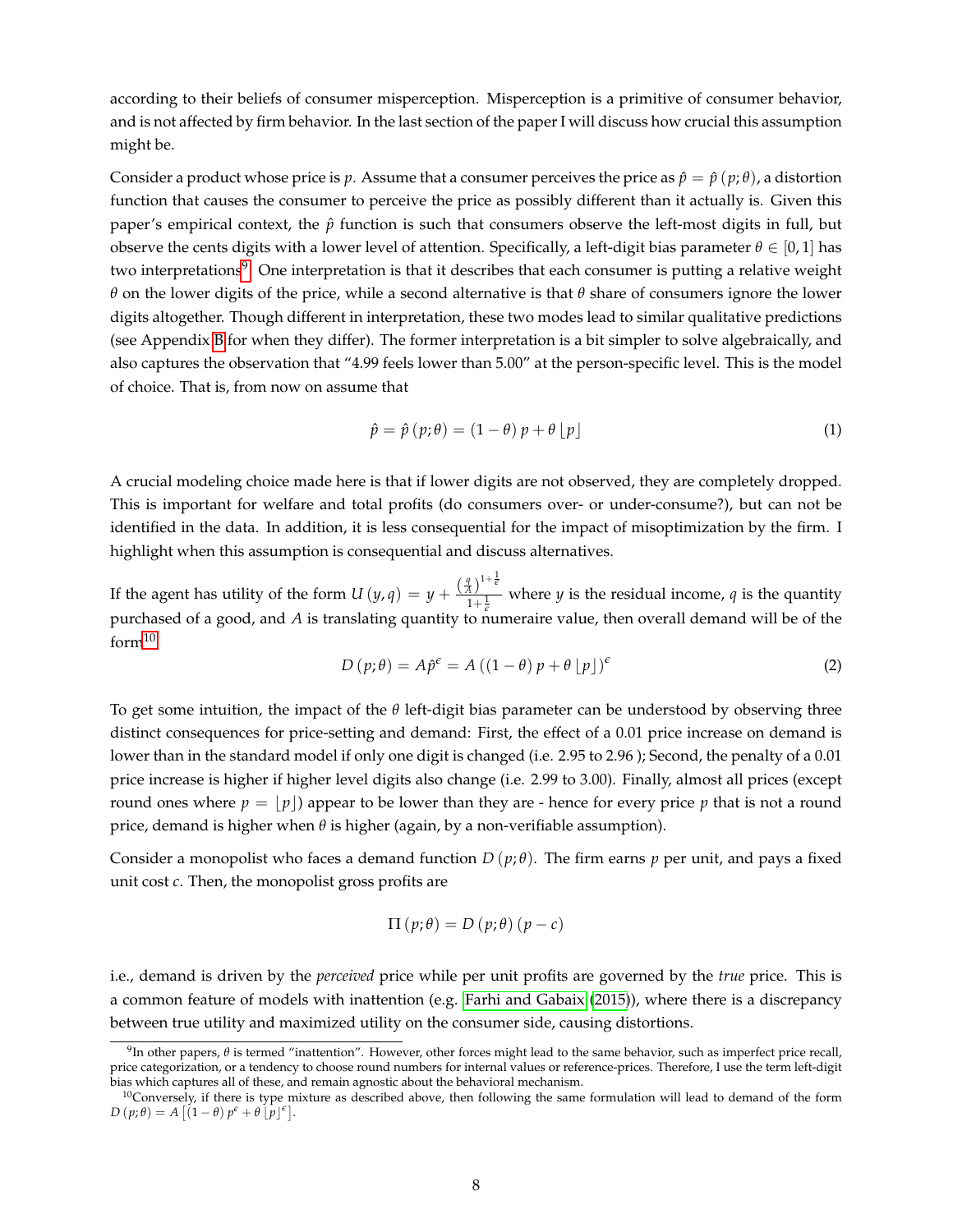In section [5](#page-20-0) I consider a specific form of misoptimization by the firm. The monopolist understands the model and knows the true structural elasticity, but might be wrong about the level of left-digit bias, so will maximize profits given their belief. i.e., it maximizes  $\Pi=D\left(p;\hat{\theta}\right)(p-c)$ , where  $\hat{\theta}$  might be different than *θ*. For now, assume that  $\hat{\theta} = \theta$ .

**optimal pricing given**  $\theta$  For ease of exposition, I decompose a price  $p$  into its decimal basis components, s.t.  $p = p_1 + p_{0.1} + p_{0.01}$ . For example,  $p = 3.49 = 3 + 0.40 + 0.09$ , so  $p_1 = 3$ .

With left-digit bias, we get a discontinuity in demand when changing  $p_1$  since in the limit from below, demand is  $A(p_1 - \theta)^{\epsilon}$  versus  $A(p_1)^{\epsilon}$ . To simplify the solution, assume that prices can be chosen from all real numbers between a natural number and a .99 ending number -  $\bigcup_{q_1} [q_1, q] \subset \mathbb{R}_+$  where  $q_1 \in \mathbb{N}$  and  $q = q_1 + 0.9 + 0.09$ . Proofs to the following propositions and corollaries appear in Appendix [A.](#page-38-0)

Solving for optimal pricing yields the following:

<span id="page-8-4"></span>**Proposition 1.** *Optimal pricing formula, for small θ.*

*For any cost c and parameters*  $\epsilon$  *and*  $\theta$  *find the appropriate .99 ending number*  $q = (q_1, 9, 09)$  *such that*  $c \in$  $\left[ \underline{c}_q, \underline{c}_{q+1} \right] \triangleq \left[ q \left( 1 + \frac{1}{\epsilon} \right) + \frac{\theta}{1-\theta} \frac{q_1}{\epsilon} \right]$  $\frac{d1}{\epsilon}$ ,  $(q+1)\left(1+\frac{1}{\epsilon}\right)+\frac{\theta}{1-\theta}$ *q*1+1  $\left\lfloor\frac{+1}{\epsilon}\right\rfloor$ . Then, the optimal price for that cost **c** is

<span id="page-8-0"></span>
$$
p(c; \theta, \epsilon) = \begin{cases} q & \text{if } c \in \left[c_q, \overline{c}_q\right] \\ \left(c - \frac{\theta}{1 - \theta} \cdot \frac{q_1 + 1}{\epsilon}\right) \frac{\epsilon}{1 + \epsilon} & \text{if } c \in \left[\overline{c}_q, \underline{c}_{q+1}\right) \end{cases}
$$
(3)

*Where c<sup>q</sup> and cq*+<sup>1</sup> *are defined above, and c<sup>q</sup> is defined below with an implicit equation as the minimal cost for which it is profitable to price strictly above q.*

To make Equation [3](#page-8-0) clearer I elaborate on the three threshold costs  $c_{q}$ ,  $c_{q+1}$ , and  $\bar c_q$ . The former two,  $c_q$  and  $c_{q+1}$ , are the costs for which the monopolist's profit is maximized as an *interior* solution at *q* and *q* + 1 respectively. i.e., where the first order condition is satisfied at  $q$  and  $q+1$ . The image of costs in  $\left[\frac{c}{4},\frac{c}{q+1}\right]$  is hence prices in [ $q$ ,  $q$  + 1] which allows to use  $q$  and  $q_1$  in the two cases in Equation [3.](#page-8-0) The third threshold,  $\bar{c}_q$ , is the cost for which prices will switch between *q* to a point in the segment  $[q_1 + 1, q + 1]$ . At  $\bar{c}_q$  two conditions are met: (1) the profit is maximized (with an internal solution) on some price  $P_q \in [q_1 + 1, q + 1] > q$ ; and (2) profits are equal at that price,  $P_q$ , and at  $q^{11}$  $q^{11}$  $q^{11}$ . For ease of notation, I omit  $q$  from  $P_q$  in the following:

<span id="page-8-2"></span>
$$
\overline{c}_q = \begin{cases} P + \frac{(1-\theta)P + \theta P_1}{\epsilon(1-\theta)} \\ \frac{D_P P - D_q q}{D_P - D_q} \end{cases}
$$
\n(4)

**Definition 1.** The *Next-Lowest Price P* is the lowest price used above a 99-ending price *q*, and is a function of the parameters *θ* and *e* as defined by the following implicit equation:

<span id="page-8-3"></span>
$$
P + \frac{(1-\theta)P + \theta P_1}{\epsilon(1-\theta)} - \frac{((1-\theta)P + \theta P_1)^{\epsilon}P - ((1-\theta)q + \theta q_1)^{\epsilon}q}{((1-\theta)P + \theta P_1)^{\epsilon} - ((1-\theta)q + \theta q_1)^{\epsilon}} = 0
$$
\n(5)

This equation is not analytically solvable, but can be easily solved numerically. Given *P*, we get  $\bar{c}_q$  from either part of Equation [4.](#page-8-2) It means that no prices are set between  $q_1 + 1$  and *P*.

<span id="page-8-1"></span><sup>&</sup>lt;sup>11</sup>For very low  $\theta$ , there is no gap, and  $P_q = q_1 + 1$ .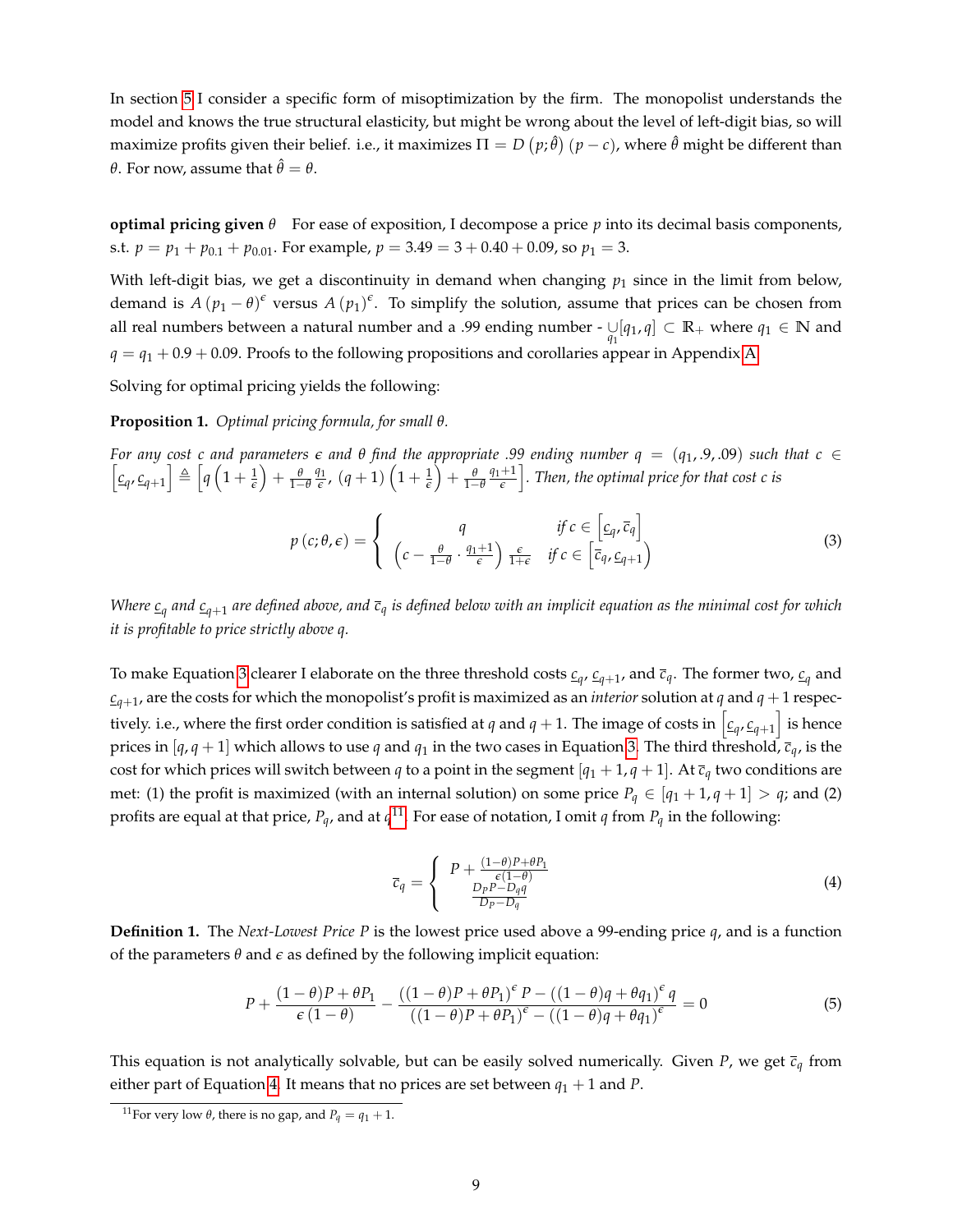To gain some intuition regarding Equation [3](#page-8-0) note that this pricing behavior is different than a no-bias world in two ways. First, the top case shows that prices bunch at 99, and second, the bottom case describes interior solutions as a modified markup rule with an added component driven by the bias.

The top equation shows that prices are set at 99 ending prices (*q*) for a range of unit costs, and hence with varying markups. This is an admittedly unsurprising, and a motivating prediction, of non-zero mass at 99-ending prices. The mass is caused by the discontinuous drops in demand. Thus, this model generates price stickiness that is not driven by frictions on the supplier side.

The lower expression in Equation [3,](#page-8-0) describes the interior solutions, with the lowest price being *Pq*. It shows that the optimal price is a modified Lerner equation with an extra term  $\left(-\frac{\theta}{1-\theta}\cdot\frac{q_1+1}{1+\epsilon}\right)$  $\frac{d^{1}+1}{d+\epsilon}\Big).$  In the interior solutions region, the price is slightly higher than it would have been absent the bias (recall that  $\epsilon < -1$ ). This is due to the left-digit bias making demand less elastic for changes within the same first digit. This added markup is increasing in the bias  $(\theta)$ , and the nominal price  $(q_1)$ , and decreasing in the absolute elasticity  $(\epsilon)$ .

The pricing schedule is illustrated in Figure [1](#page-27-0) showing price as a function of cost with left-digit bias. The diagonal gray line is the price without bias, and the thick lines are the optimal prices with the bias, exhibiting regions of costs priced at 99-ending prices and ranges of missing prices with low price endings.

Notice that in Figure [1](#page-27-0) products whose price is 99-ending are usually (depending on the cost distribution) priced with *lower* markups. This can be seen as a "level effect" micro-foundation of the "image effect" style of explanations – 99-ending prices are indeed, in expectation, of higher value (insofar as costs are positively related to value).

Most important are the testable predictions of the model: That there is bunching at 99-ending prices, and that this bunching is drawn from missing prices above the round price thresholds.

**Comparative statics** We are interested in the effect of the elasticity and left-digit bias on the next-lowestprice *P*, and can show the following results:

<span id="page-9-0"></span>**Proposition 2.** Comparative statics of the Next-Lowest Price: For  $\epsilon < -1$ ,

*The next-lowest price is lower when demand is more elastic, i.e. <sup>∂</sup><sup>P</sup> <sup>∂</sup>*|*e*<sup>|</sup> < <sup>0</sup>

*For*  $q_1 > 0$ *, the next-lowest price is higher when there is more bias, i.e.*  $\frac{\partial P}{\partial \theta} > 0$ .

The first part of the proposition shows that more elastic demand leads to lower next-lowest price. Higher elasticity means lower markups, so costs that go to a 99-ending price  $q$  are now higher. If the indifference cost  $\bar{c}_q$  is kept fixed, and since  $\bar{c}_q = P\left(1+\frac{1}{\epsilon}\right) + ...$ , it means that P must decrease. Of course, the cost is increasing, but the proof shows that it increases by less than offsetting this primary effect.

The second part of Proposition [2](#page-9-0) states that higher bias leads to higher next-lowest prices. The effect of higher bias is simpler to understand. With higher bias, demand is rotated up, meaning it is higher everywhere in proportion to the price-ending (kept fixed at round prices). It makes the effect on higher-digit ending prices stronger than on low-digit ending prices. Higher demand at *q* increases the indifference cost and *P*, while higher demand above *q* decreases the indifference cost, lowering *P*. Because the effect is stronger on *q* than on lower-ending prices, the net effect is to increase *P*.

In the data we observe prices across time, products and stores. So far, we have not made any assumptions about what drives variation in prices – price variation can be generated from differences in costs, in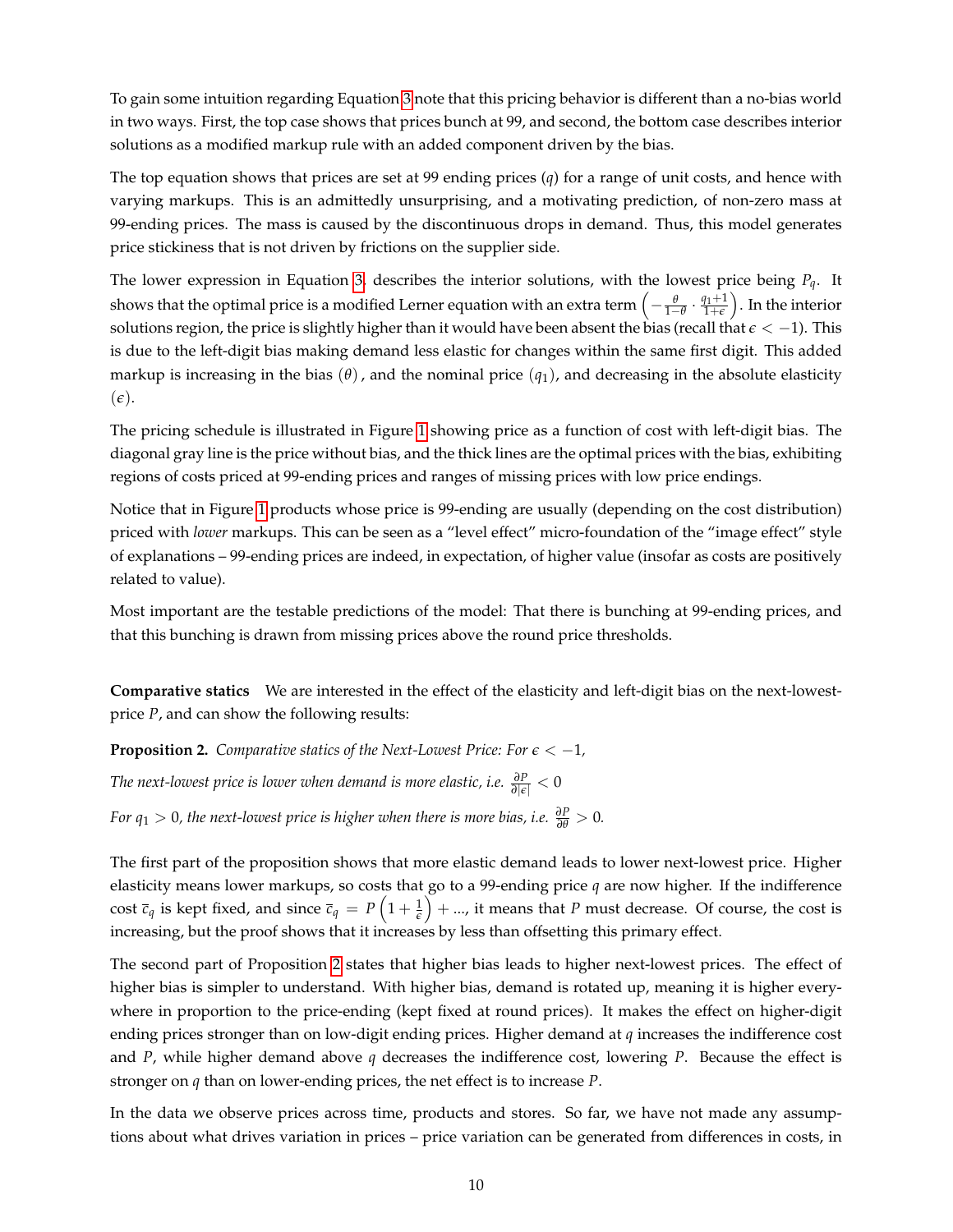elasticities, or in bias levels. Like common in the literature (e.g. [Hausman](#page-50-4) [\(1996\)](#page-50-4)) I will assume that for a specific level of observations (e.g., same brand and chain, across stores and time) elasticity and bias are fixed, and the price-setting variation is driven by changes in costs<sup>[12](#page-10-1)</sup>. Note, that apart from having a support that includes *c<sup>q</sup>* , *c<sup>q</sup>* (i.e., the costs that generate both a 99-ending price and the next-lowest price above it), we do not need to make any assumptions about the cost distribution, *c* ∼ *F*, to test the NLP predictions in Proposition [2.](#page-9-0)

A simple corollary is showing that the right-digits component of the next-lowest price is increasing from one threshold to the next:

<span id="page-10-3"></span>**Corollary 1.** For  $\epsilon < -1$ , the lower digits of the Next-Lowest Price (i.e.,  $P - P_1$ ) are increasing with the first digits.

This corollary means that more nominally expensive products have larger regions of missing prices. For example, for the same parameters of left-digit bias and elasticity, the lowest ovserved price beginning with 4 should be \$4.30 and with 5 is \$5.32.

This is not necessarily tied to larger shares of 99-ending prices, because excess mass depends on the shape of the underlying cost distribution. The share of observations in a 99-ending price  $q$  is  $F\left(\bar{c}_q\right)-F\left(\underline{c}_q\right)$ . Higher left-digit bias or less elastic demand lead to greater *cq*, but both also shift the costs that go to 99, meaning also higher *c<sup>q</sup>* . It can be shown, even for the simplest uniform cost distribution that the sign of effects on share of 99-prices depends on the parameters. For example, if costs are uniformly distributed, then a change in the excess-mass due to an infinitesimal increase in  $\theta$  is proportional to  $\frac{\partial P}{\partial \theta} + \frac{1}{\epsilon}$  $\left(\frac{\partial P}{\partial \theta} + \frac{1}{(1-\theta)^2}\right)$ ). If  $\epsilon \to -1$ then this is negative, implying a decreasing mass at *q*. If  $\epsilon \ll -1$  then the first term, which is positive as per Proposition [2,](#page-9-0) dominates, making the effect positive overall. The same kind of exercise holds also for the comparative static effects of the price elasticity<sup>[13](#page-10-2)</sup>.

In other words, unlike the next-lowest price predictions, the excess mass is sensitive to the shape of the cost distribution and the exact values of parameters. This means that point identification of left-digit bias and price elasticity from next-lowest prices and excess mass is theoretically possible, in the sense that the parameters have differing effects on the moments. This avenue is then explored and developed in Section [5.](#page-20-0)

## <span id="page-10-0"></span>**3 Data**

This project relies on various data sources, aiming to provide a thorough investigation of the bias. The ideal data include a large number of observations of precisely measured prices and quantities, where prices change due to supply shocks and all demand shifters can be controlled for. For validity purposes, we would also like the data to reflect many types of products, consumers, and retailers. As is often the case, ideal data are hard to find. Nielsen scanner data are great for validity, capturing a large share of products and retailers. It is also a long panel, helping with estimation precision. However, it has a few shortcomings mainly on the side of price measurement. Prices in the data often represent an average of different prices paid within a week, but not a price that any consumer actually paid. In contrast, data from a large US grocer have several advantages in measurement and separation between regular and on-sale prices, but represent only this retailer and their clientele.

<span id="page-10-1"></span> $12$ [DellaVigna and Gentzkow](#page-49-13) [\(2017\)](#page-49-13) show that there are different elasticities between stores within a chain-product, but that these differences are not translated to variation in prices; bias heterogeneity is also of course probable, but it seems natural to establish the mean bias as a first step (compare the mean-bias [Chetty et al.](#page-49-2) [\(2009\)](#page-49-2) to the heterogeneous-bias [Taubinsky and Rees-Jones](#page-51-13) [\(2016\)](#page-51-13)).

<span id="page-10-2"></span><sup>&</sup>lt;sup>13</sup>For elasticity with uniform cost distribution the first derivative of excess mass at q to changes in  $\epsilon$  is  $\frac{\partial P}{\partial \epsilon}\left(1+\frac{1}{\epsilon}\right)-\left(P-q+\frac{\theta}{1-\theta}\right)\frac{1}{\epsilon^2}$ .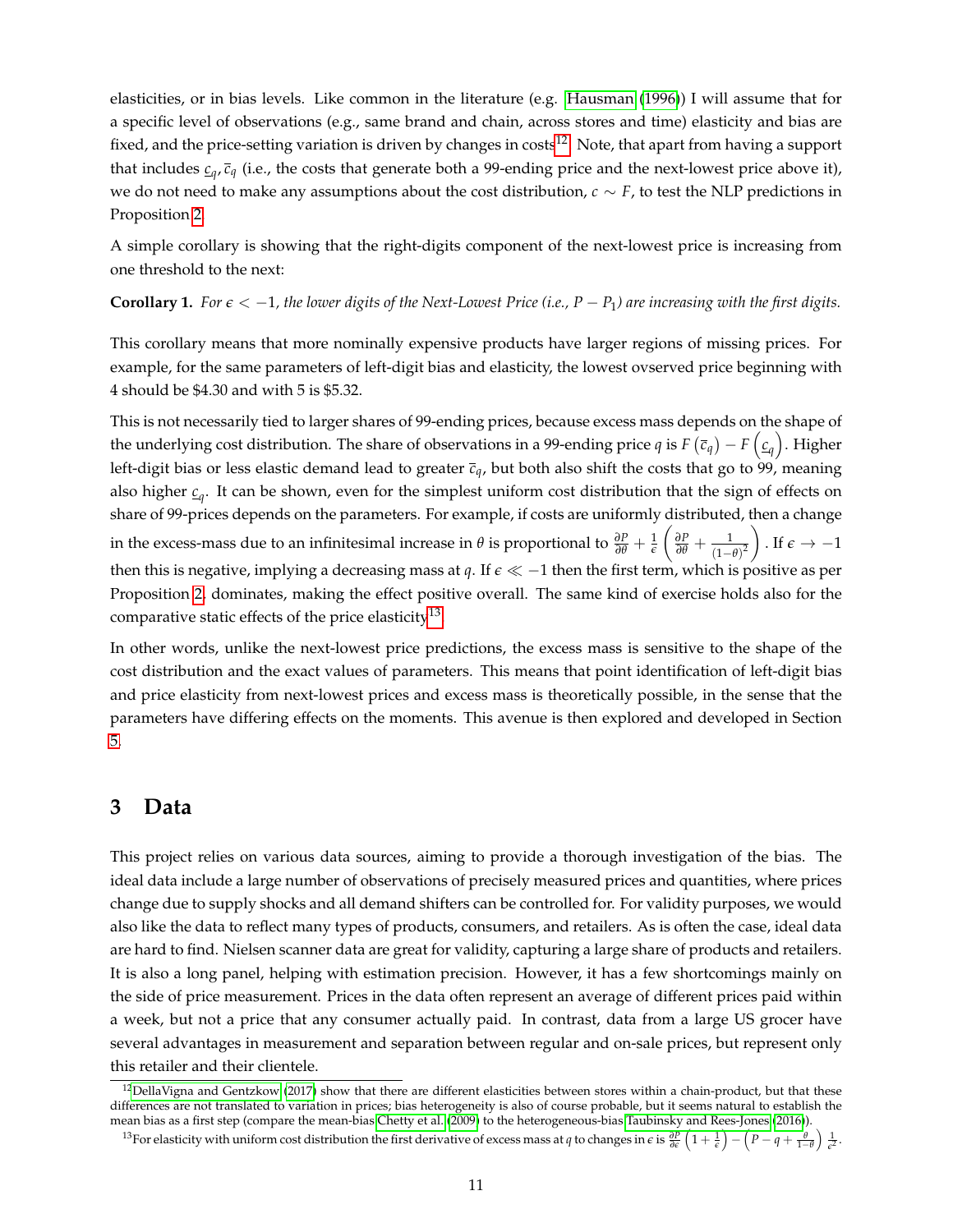Therefore, the main dataset I use is the retailer, allowing for cleaner empirical analysis on a large set of products. I then use a sample from Nielsen as a validity and robustness test, and find similar results across more than 60 different retailers.

## **3.1 Retailer**

The first dataset is scanner data of sales of a US national grocer, with a relatively rich set of variables. The same data were used in other papers such as [Eichenbaum et al.](#page-49-17) [\(2011\)](#page-49-17); [Gopinath et al.](#page-50-12) [\(2011\)](#page-50-12). Data are collected from the cash registries of the chain's stores and aggregated at the weekly level. Each observation is a distinct product (UPC) in a store in a week. As shown in column (1) of Table [1,](#page-34-0) there are about 74000 distinct products, in 250 stores, and 177 weeks (2004 to mid-2007). The data describe sales of more than 3 billion units, and \$7.2 billion worth of sales.

Available variables for each observation include the number of units sold, the net revenue (the actual amount paid) and the gross revenue (which is the amount the store would have collected if each unit were priced at its regular price, absent discounts), among other variables (such as two cost measures - wholesale prices and adjusted gross profits). The price is then the division of net revenue by units sold, and the regular price is the division of gross revenue by units sold.

The data are used to conduct demand estimation, and therefore we might be worried about price endogeneity. Ideally we should get prices to vary due to cost changes (supply shocks), but not due to changes in demand. I take a common approach to address this issue, with instrumental variables for prices. I am using leave-out-prices (in the spirit of [Hausman et al.](#page-50-13) [\(1994\)](#page-50-13); [Hausman](#page-50-4) [\(1996\)](#page-50-4); [Nevo](#page-50-14) [\(2001\)](#page-50-14)) for the same product at the same period in other stores. To increase the likelihood that these other prices capture supply shocks rather than local demand shocks, I use stores in other cities, that share the same distribution center. This is another advantage of the data, where each of the 250 stores is assigned to one of 17 distribution centers supplying it the goods. I discuss the identifying assumptions with this approach when I describe the estimation in Section [4.](#page-13-0)

An important issue with such scanner data is that if a product did not sell in a certain week, its price is not observed (because zero units sold for zero revenues). It is likely that observations are not missing at random. That is, if a product is less likely to sell when its price is high, then there is a potential for underestimation of price elasticity. To mitigate this issue, I select popular products. I select all products that were available at regular prices for at least 50% of all observations (among weeks and stores in which they were at any point sold) and with at least 10,000 observations. To get some level of minimal price-ending and dollar variation, I am selecting the 1710 products whose regular prices end with 99 at most 75% of observations, or are all within a single dollar digit at most 75% of observations, as shown in column (2) of Table [1.](#page-34-0)

As shown in column 2 of Table [1,](#page-34-0) this procedure leaves me with 1,710 products and 51.3 Million observations. Since these are of the most available and popular products, while they are 2.3% of all possible products, they capture 19.2% of all revenue in the data. The average price is \$3.42 (with standard deviation of 1.63), and the inter-quartile range of prices is \$2.29 to \$4.19. Meaning, most of the prices have exactly one dollar digit, limiting exploration of the effects of more or fewer digits (96.35% of observations are strictly between \$1 and \$10).

The reader might worry that I am selecting the sample based on outcome-related variables. Hence, I also present results for the complementary set of popular products, namely those with highly concentrated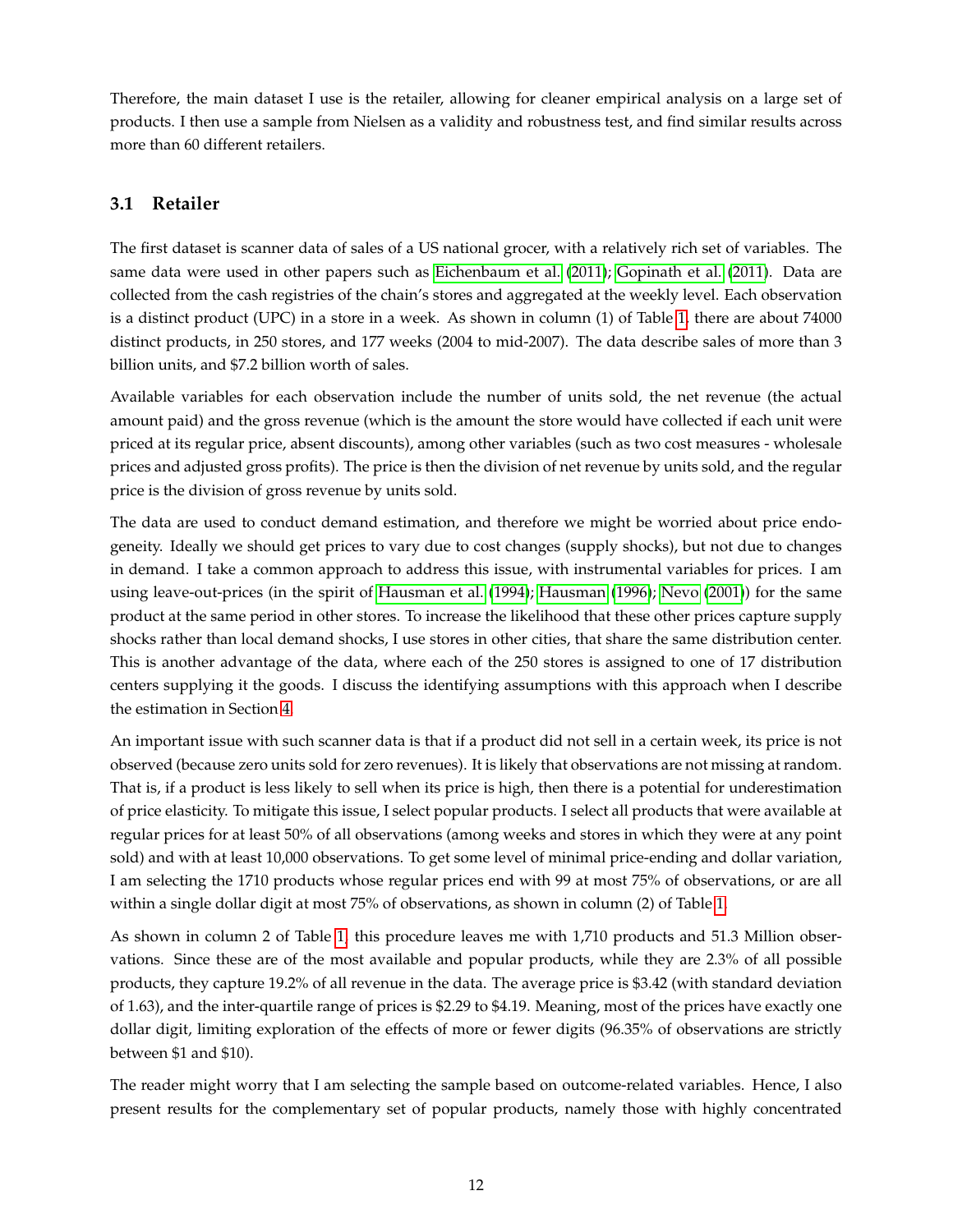prices, as a robustness<sup>[14](#page-12-0)</sup>. Another limitation of the data is that it is not possible to infer the unit price for products paid by weight, such as fresh produce, meat, or deli items. I exclude these product categories $^{15}$  $^{15}$  $^{15}$ .

In order to investigate the relationship of demand to changes within, versus across, dollar digits, the exact price paid is crucial. However, the inferred price (net revenue divided by units sold) does not necessarily, and often do not, describe the actual price paid in store. This happens when some consumers pay with coupons, if some have club membership specific discounts, or if some products are priced with non-linear pricing (such as "buy 1 item get the second for 50%"). Another potential source of multiple prices, which is when prices change during the measurement week, does not occur in this data set, since the measurement weeks are aligned with the price changing frequency. However, in AC Nielsen RMS data this is a sometimes severe issue as will be described next. The nature of averaged prices in scanner data is a known issue in the literature, and some of its implications on inference regarding economic phenomena, such as demand estimation and price changes, were explored (e.g. [Einav et al.](#page-49-18) [\(2010\)](#page-49-18); [Eichenbaum et al.](#page-49-19) [\(2014\)](#page-49-19)). The retailer data have a unique advantage since there is no rounding. e.g., a price in the data, which is the result of dividing revenue by units, might be \$3.044. In such cases, when the price is not "to the cent" then it must be the result of weighted averaging of several prices (here, for example one possible mix can be 41 units selling for 2.99 and 9 units for 3.29). Therefore, I exclude these observations, reducing the number of observations by about 10%, to 46 Million (column (3) of Table [1\)](#page-34-0). However, this might keep other observations that are a mixture but happen to have an average that is to-the cent. For example, 9 units purchased at \$4.99 and 6 at \$4.49 will give an average price of  $$4.79<sup>16</sup>$  $$4.79<sup>16</sup>$  $$4.79<sup>16</sup>$ . A different approach is to use the length of the price spell. If the same price appears for two consecutive weeks or more, it is less likely that this price is non-real. Indeed, as shown in Figure [A.3](#page-54-0) by the dark circles, already at two-week spells, most prices are to-the-cent. This method is mostly useful for Nielsen data, where all prices are rounded to the cent, so the former approach is unavailable. Finally, a sure way to keep only non-averaged prices is to only consider the instances where the net price equals the regular price (which happens for about two thirds of observations). Regular prices do not change very often, and are indeed always to-the-cent.

Some statistics about the price endings are shown in Panel B of Table [1.](#page-34-0) When I include prices that are not to-the-cent I round the prices, emulating what happens in the Nielsen data. As we move from all observations to the "real prices", the share of 9-ending prices increases, meaning that other price endings are more likely to be the result of averaging of multiple prices. Notice also the higher share of 0-ending prices for all prices (column (3)) versus only regular prices (column (4)). Meaning, 0-ending prices are strongly positively correlated with being on-sale $^{17}$  $^{17}$  $^{17}$ .

If 9-ending prices are mostly not on-sale, while 0-ending prices (and others) are on-sale, it will lead to spurious higher demand for 0-ending prices without flexible enough controls of sales effects or if the model is misspecified. Prices are only one determinant of demand, and different promotion techniques can lead to

<span id="page-12-0"></span> $14$ The other 2149 products, are characterized by having just as high availability and 10000 observations, but have either more than 75% of observations ending with 99 (only 125 products), or more than 75% of observations starting with the same dollar digit. This mostly happens for cheaper products, priced under \$1. There are 55M observations, representing 170M units sold annually (more than the main sample) with annual revenue of \$292M (less than the main sample). Indeed, the average price is \$2.2 (versus \$3.5 for the main sample), with fewer 99 and 9-ending prices (15.4% and 63.7%).

<span id="page-12-1"></span> $15$ I exclude the following: Delicatessen, Food Service, Fresh Produce, Meat, Seafood, and Alcoholic Beverages. This is a serious issue since weight adjustments only work for some products but not for others. For example, sliced turkey breast, packaged in the deli and priced by weight with a sticker on the wrap will appear as a single unit.

<span id="page-12-2"></span><sup>&</sup>lt;sup>16</sup>Under the assumption that there are at most two prices paid, with one of the prices being the regular price, the other price and quantity purchased at each price can be inferred in theory from the average price, the total number of units, and the facts that prices should end with a cent. However, this is imperfect and allows for multiple prices, and requires some assumptions to restrict possible prices to a single price. I therefore prefer to err on the safe side by reducing sample size.

<span id="page-12-3"></span> $17$ Note that these findings stand in contrast with the assumptions of "image effects". First, under image-effects rationalization, round prices should be linked to high-quality items, but at the product level, they occur mostly when the product is on-sale. Second, a common explanation for 99 prices effectiveness in this literature is that they are learned through consumer experience to signal a discount. But, the contrary is true, as 9-ending prices, if anything, should signal the regular, higher, prices.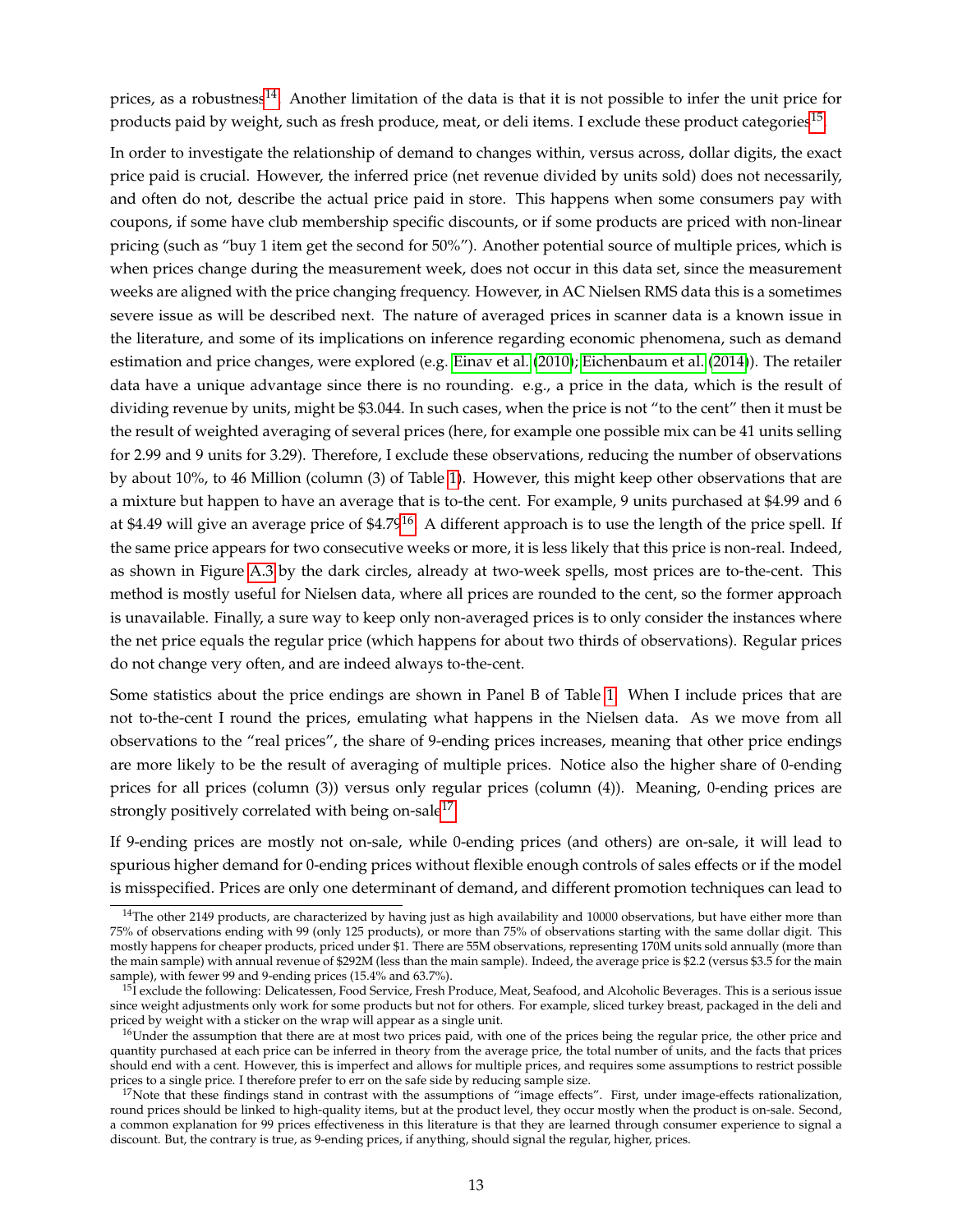stronger effects than others. Indeed, as casual observations suggest, round prices are commonly the result of quantity sales (e.g., "2 for \$5" which means an individual unit price of \$2.50) that might have stronger effects than equally sized sales (e.g. [Blattberg and Neslin](#page-48-13) [\(1990\)](#page-48-13); [Wansink et al.](#page-51-14) [\(1998\)](#page-51-14)). Appendix Figure [A.2](#page-53-0) shows how the shares of observations with to-the-cent prices (left panel) and on-sale prices (right panel) depend on the last digit of the price. Indeed, almost all 9-ending prices represent prices actually paid in the store (98%), but only 9.9% (!) of them are on-sale. Compare that to 0-ending prices, that are also mostly real (92%), but 91% of them are on-sale prices.

### **3.2 Nielsen**

Nielsen Retail Scanner (RMS) and Consumer Panel (HMS) data are provided by the Kilts Center at the University of Chicago. Like the retailer data, RMS records weekly UPC-store level quantity and revenues. Overall the scanner data record observations for over 35,000 stores during 2006-2014 in the US, regarding about a million different unique products. As per this version, I am using the Nielsen data as a robustness test using a sample of products and stores selected by [DellaVigna and Gentzkow](#page-49-13) [\(2017\)](#page-49-13) (see for details on data selection), of 12 items (termed "high-end" in their paper) in food stores. The summary statistics are described in Appendix Table [1.](#page-34-0) The sample consists of 28 million observations of these 12 products, in 11000 stores, with a total of 188 million units sold for \$881 million. The data have a few disadvantages relative to the retailer data, which I elaborate on with possible solutions in Appendix Section [D.](#page-45-0) In a nutshell, an effective way to identify sales and non-real prices in the data is by using the spell length of a price. If a popular product's price changes from week to week, it is likely to be a non-real price. If a product's price is kept constant for many weeks, e.g. for six consecutive weeks, it is likely a regular price. I discuss this idea further in Appendix [D.](#page-45-0)

## <span id="page-13-0"></span>**4 Demand Estimation**

In this section I provide reduced-form support for left-digit bias, and structurally estimate the bias parameter as prescribed by the model. Finally, given estimates at the product level, I investigate how do estimates change with respect to characteristics of the product and its clientele.

### <span id="page-13-2"></span>**4.1 Reduced-Form Evidence**

Figure [2\(](#page-28-0)a) illustrates constant elasticity demand curves with and without the bias, i.e.  $log Q = A +$  $\epsilon$  log  $((1 - \theta) p + \theta | p|)$ , for  $\theta = 0.15$  on the left panels and  $\theta = 0$  on the right. On the right, without bias, demand is a line with slope *e*. On the left, the slope is flatter within each dollar digit, and demand drops when the dollar digit changes (highlighted by different colors). The dashed line is the fitted line from a log(quantity) on log(price) regression<sup>[18](#page-13-1)</sup>. In turn, Figure [2\(](#page-28-0)b) shows the residuals by price from these regressions. The sawtooth pattern of residuals for the bias case, with discrete drops at dollar thresholds, is a manifestation of the bias. If there is no bias, as in the right panel of figure [2\(](#page-28-0)b), residuals are a flat line at 0. If the model is misspecified, it will exhibit some other general shape.

<span id="page-13-1"></span> $18$ The simulated price distribution is uniform. If it were the case that prices are more likely to be 99 ending, a regression line will be closer to the 99 ending prices. The slope of the regression line, without taking the bias into account, is interpreted as the price elasticity. The slope is affected by the distribution of price endings, but can go either way. For example, if prices are \$4.99 and \$5.05, the regression slope will be steeper, making demand seem more elastic than it is, while if prices were \$5.05 and \$5.99, the slope will be flatter and demand less elastic. I assume, as in the model, that the price elasticity is the demand response to true price changes.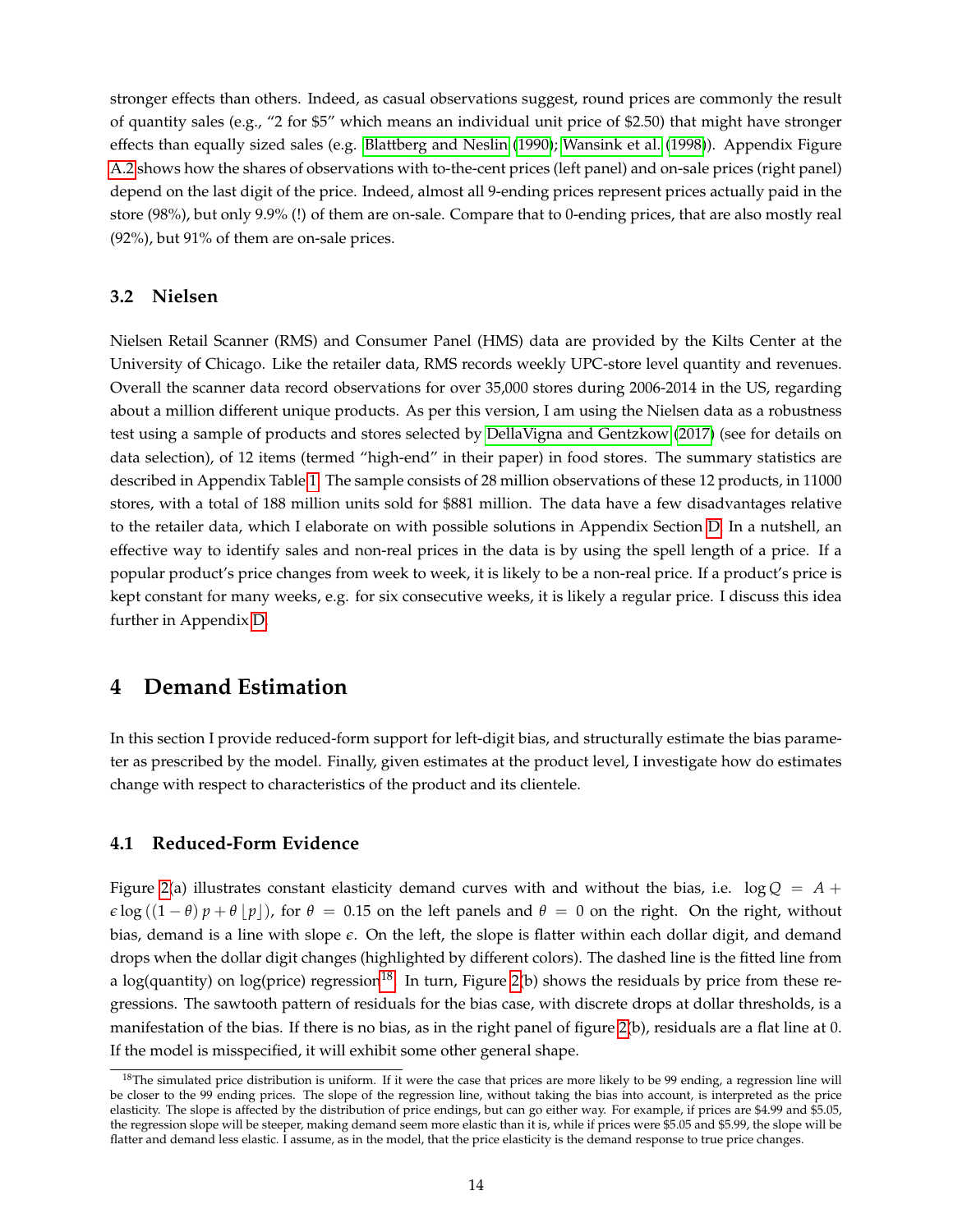In the following I focus on residualized demand by exact price. The idea is to net out any factors explaining differences in demand across observations that are not due to price-endings, such as seasonality, store and product characteristics, promotion mix, and price elasticities. This also allows to aggregate over more flexible demand structures, for example different elasticities and price distributions for different products.

Figure [3](#page-29-0) shows that the sawtooth patterns are found in the data. Residualized demand is increasing within a dollar-digit and drops across digits. But before turning to the results, I would like to make the empirical strategy clear.

There are four main empirical threats to overcome. The unique challenge in this paper is that the analysis hinges on exact prices. Because prices are revenue over quantity, there is risk of prices in the data not representing the price paid. As mentioned above I mitigate that worry by excluding prices that are not to-the-cent and by excluding one-week spells, or at the extreme by keeping only regular prices.

A second issue is the need to control for the promotion mix. Normally, when a retailer is putting a product on sale demand will increase by more than the mere price effect. The retailer uses various strategies different tags and postage, advertisement in other parts of the store or outside of it might be in place, and the promotion might be contingent on (or nudging for) purchasing multiple units. As shown in figure [A.2,](#page-53-0) since 9-ending prices are usually regular prices and 0-ending prices are usually on-sale, proper controls for sale effects are required. I am using multiple fixed effects for that purpose - a dummy for whether the product is on-sale, 4 dummies for the last digit of the price (0, 5, 9, or others), and 5 dummies for the spell length (since sales are usually shorter price spells as shown in Figure [A.3\)](#page-54-0) – all proxy different aspects of sale strategies, but all missing important aspects. A more extreme solution is to conduct the analysis only on regular prices. This has the downside of capturing a different price elasticity, and cutting down more heavily on the data. I take both approaches. The main analysis is conducted with all prices and sales controls, but the results are indeed cleaner for the regular prices.

The third challenge is the sorting of *price-endings*. As long as prices change due to costs, and as long as there is enough variation in price-endings (guaranteed by sample selection) this is not a worry. The reason is, that I am estimating the demand curve, and while prices are a function of the costs, demand is not. From the consumer perspective, it does not matter that different costs translate to the same price. Meaning, the shape of the demand, by price, is not affected by sorting on price. Of course, if all prices end with 99 or all prices begin with the same dollar digit, there is no variation and no hope for separating the price-ending effects from price effects.

Since the data lack exogenous variation in prices, we worry of elasticity bias driven by unobservables (such as local demand shocks) affecting prices and quantity sold. However, much of the demand variation is absorbed by fixed effects, capturing seasonality, products characteristics, permanent store differences, and sale strategies. As [Rossi](#page-51-15) [\(2014\)](#page-51-15) argues, long panels with multiple fixed effects might not be subject to substantial bias<sup>[19](#page-14-0)</sup>. Relatedly, [DellaVigna and Gentzkow](#page-49-13) [\(2017\)](#page-49-13) show that chains set uniform prices across stores, hence implying that price variation is not driven by local shocks and does not equates demand and supply at the store-week level. Meaning, the worry should not be too big. So, even though I use instrumental variables for the main results, in some cases I estimate a simple OLS (or a non-instrumented NLLS). I construct instrumental variables and find slightly more elastic demand, but small impact, if any, on the patterns and estimated bias. I instrument for *logPist* with *logPid*(*s*)*<sup>t</sup>* , the average log-price of the same item *i* in same period *t* in stores (*s*) in other cities but the same distribution center *d*(*s*). The assumption here is that this average

<span id="page-14-0"></span> $19$ In fact, Hausman (1996) argues the following: "to the extent that supermarkets set their prices... under an assumption of constant marginal costs (in the short run) and do not alter their prices to equilibriate supply and demand in a given week, prices may be considered predetermined... then IV methods would not necessarily be needed".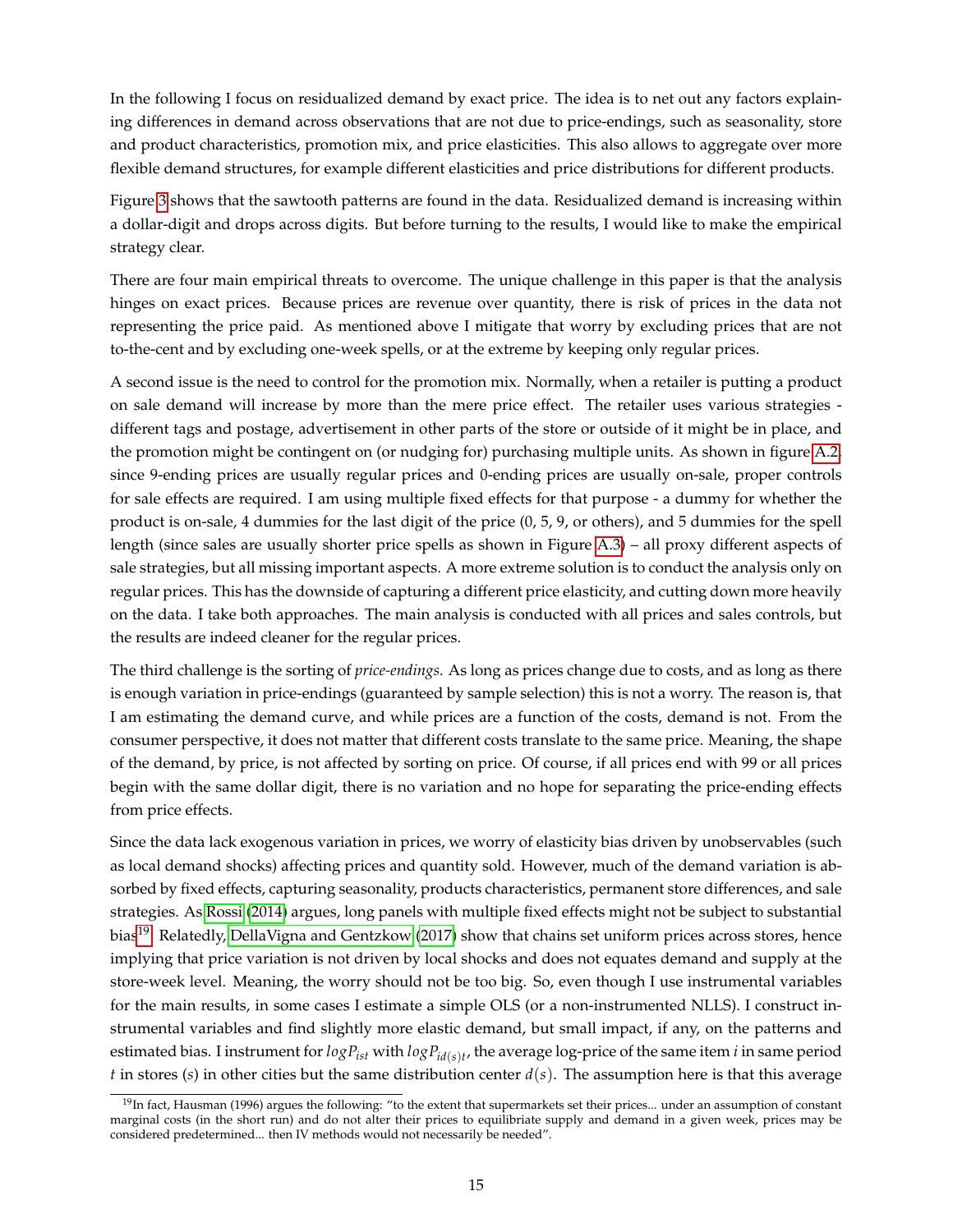price is capturing changes in price that are driven by cost changes. The costs are likely to be common across stores and hence are unlikely to be driven by local demand shocks $^{20}$  $^{20}$  $^{20}$ . These instruments can not fully resolve the issue of endogeneity, since it might be that there are aggregate demand shocks that affect prices across stores in a certain week.

Finally, cross-elasticities with other products are an important component affecting demand<sup>[21](#page-15-1)</sup>. I am therefore including a variable of the average price of other products in the same category (as defined by the retailer, e.g., "tea"). The common approach in the literature is to add all "close" products flexibly (as in the lowest level of almost ideal demand systems, as in [Hausman et al.](#page-50-13) [\(1994\)](#page-50-13), or to use BLP-like random coefficients (as in [Nevo](#page-50-14) [\(2001\)](#page-50-14)), or to take a Bayesian approach [\(Rossi et al.](#page-51-16) [\(2012\)](#page-51-16)). Since I am using thousands of products and tens of millions of observations, and since I am excluding some observations with non-real prices, these approaches are harder to implement in practice. By adding a single variable of mean log price, I essentially estimate the average cross-elasticity to products within the category (I find it to be on the order of 0.1-0.3).

I am using the following specification *product-by-product*:

<span id="page-15-2"></span>
$$
logQ_{ist} = \epsilon_i logP_{ist} + \alpha_i logP_{c(i)st} + \beta_{is} + \gamma_{i, year(t)} + \delta_{i, month(t)} + \mu_{i, on-sale(ist)} + \mu'_{i, spell.length(ist)} + \nu_{i, cents. digit(ist)} + \epsilon_{ist}
$$
\n(6)

Where *i* is product, *s* is store, and *t* is period. *Q* is number of units sold, and *P* is the price. *e* captures the product-chain elasticity as the coefficient on log-price. I instrument for  $logP_{ist}$  with  $logP_{id(s)t}$ , the average log-price of the product in stores in other cities that share the same distribution center. The second term captures cross-elasticities, where  $logP_{c(i)st}$  is the average  $log$ -price of other products of the same product category  $c(i)$  in the same store *s* at the same period *t*.  $\beta$  is a store fixed effect capturing a steady state product average demand in a store; *γ* is a year fixed effect capturing long-term shifts in demand; *δ* is month-of-year fixed effect capturing product specific seasonality; *µ* is an indicator for whether a product's price is on-sale or not (by comparing the actual price to the regular price, and calling it "on sale" if the actual is lower than the regular).  $\mu'$  is a spell-length fixed effect for spells of length 2, 3, 4, 5 weeks, and more than 6 weeks, capturing on-sale propensity and some stockpiling effects; and *ν* is a fixed effect for the cents digit being 9, 0, 5, or other, capturing different promotional strategies that are correlated with specific price endings.

I then take the residuals,  $\hat{e}_{ist}$ , and regress them on price fixed effects at 10 cents bins (e.g., \$2.90-\$2.99 is one bin).

$$
\hat{e}_{ist} = \sum_{\tilde{p} = \{1.0, 1.1, \dots, 11.9\}} \alpha_{\tilde{p}} \mathbf{1} \left( p_{ist,1} + p_{ist,0.1} = \tilde{p} \right) + u_{ist}
$$

To get confidence intervals I bootstrap the two steps together 300 times, clustering by store. I do not do this in a single step due to the large number of fixed effects (about 470,000 fixed effects plus 3,420 coefficients), making it computationally inefficient.

The main results, for 1,710 products are shown in Figure [3.](#page-29-0) The horizontal axis is the price, and the vertical axis is the residualized demand. Each point is the estimated  $\alpha_{\bar{p}}$ , the residual demand at a specific price (in 10 cent bins). The top panel shows the residuals from specification [6](#page-15-2) on the main sample (column 3 in Table [1\)](#page-34-0). The bottom panel shows results from a restricted sample of regular prices, and the patterns are cleaner there (column 4 in Table [1\)](#page-34-0). The figures show that quantity purchased, netted of price, promotion, and seasonality

<span id="page-15-0"></span> $20$ The first stage for all products is very strong, with the mean coefficient across products being 0.86 (standard deviation of 0.14) with the smallest F-stat being 69 and most are on order of tens thousands. This strong relation is likely driven by zone pricing behavior, and also explains why a simple OLS provides almost identical results, just less noisy.

<span id="page-15-1"></span> $21$ Cross elasticities are also important for pricing. To keep the model solvable analytically, and allow for comparative statics, I ignored cross-elasticities on the theory and estimation of the firm behavior. I add it back in conducting counterfactual exercises.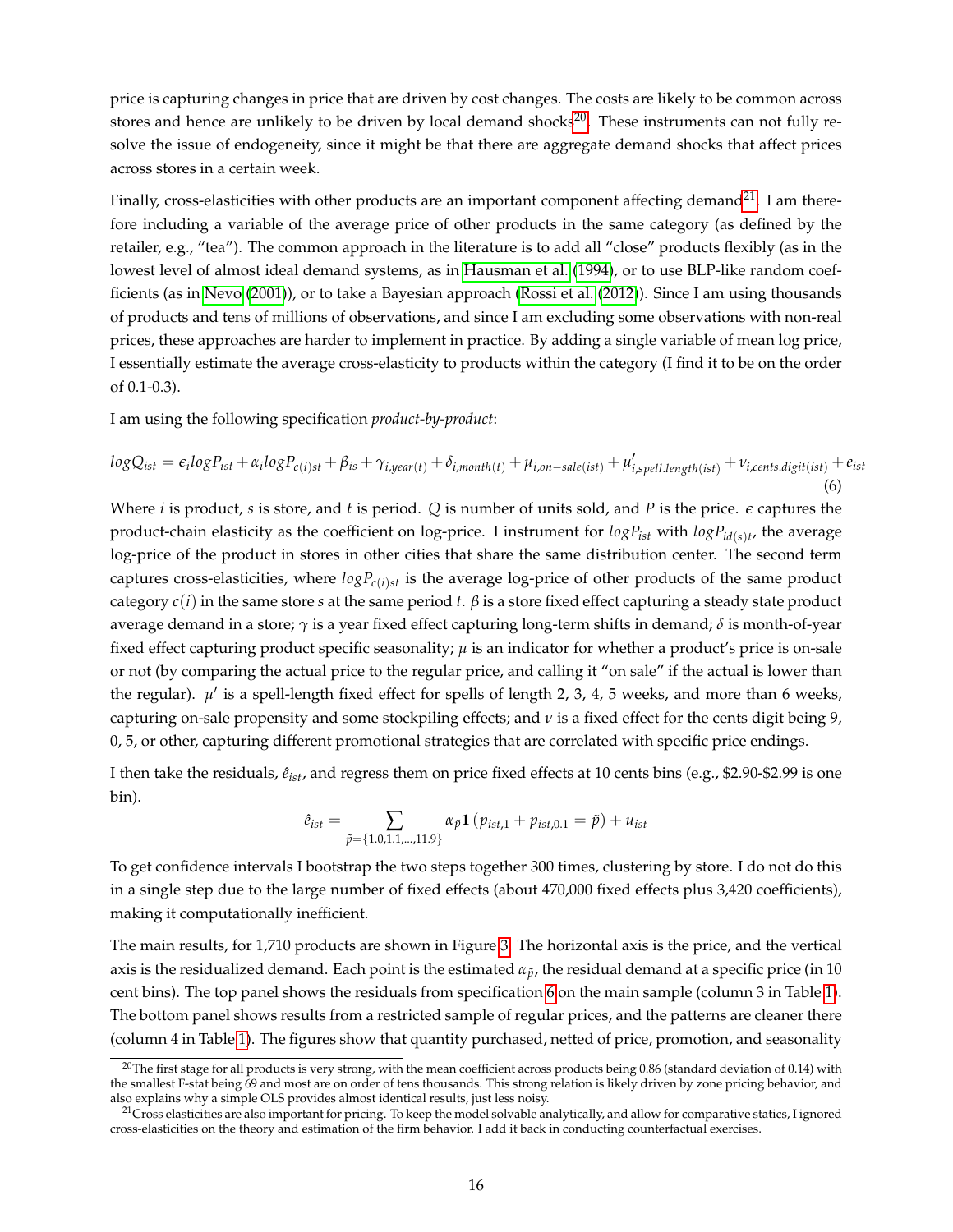effects, is increasing within each dollar-digit and drops at dollar crossings. Such patterns are consistent with demand of left-digit biased consumers. Meaning, after controlling for all other effects, higher price-endings are associated with higher demand. Under the model, this is driven by ignoring a fixed proportion of the price-ending, creating larger discounts of the total price for higher price-endings.

In the main sample, for some prices there is actually no drop crossing the dollar threshold but for the next 10-cent prices (for example, demand only drops at \$5.10 rather than at \$5.00). A simple comparison of demand at \$4.99 to \$5.00 would lead to the conclusion that there is opposite bias, suggesting that perhaps round prices have some innate appeal. However, as can be seen in the bottom panel focusing on the sample of regular prices, these patterns are driven solely by promotions. For the restricted sample of regular prices, the round prices are aligned with the overall sawtooth pattern and all drops are at round prices. It does mean, however, that despite my efforts, controls for on-sale effects on demand are not fully absorbed.

An alternative explanation for the sawtooth pattern is that firms price at lower-ending prices when there is a negative demand shock, and at high-ending prices when there is a positive demand shock (beyond seasonality effects). Yet, since the patterns are weakened due to sale strategies, and on the other hand are consistent for regular prices which are set for longer periods of time, this explanation seems less likely.

One interesting pattern is that the drop size does not decrease as the dollar digits increase. Decrease in drops is implied if elasticity and bias are fixed across products and prices. Conversely, fixed drops imply that the ratio of bias to elasticity is increasing. I will further explore these issues in the next subsections.

The patterns also go against the image-effects explanations, where 9-ending prices have some innate appeal. These models describe demand as a smooth function that is decreasing in price but exhibits discontinuous jumps of higher demand for 9- and 99-ending prices (e.g., "blip" description in [Stiving](#page-51-1) [\(2000\)](#page-51-1) and some interpretations of findings in [Anderson and Simester](#page-48-2) [\(2003\)](#page-48-2)). However, such behavior should appear in the data as flat residuals, with higher estimates only for the .9x fixed effects.

Next, I conduct several robustness tests to verify that the findings are not driven by the retailer, the demand structure, or the sample selection.

To verify that the behavior is not driven by the specific retailer, Appendix Figure [A.4](#page-55-0) plots the results of the same exercise for the Nielsen data, of 12 products from [DellaVigna and Gentzkow](#page-49-13) [\(2017\)](#page-49-13) sold by more than 60 retailers. I run the regressions at the product-retailer level. In Nielsen data, cleaning is based on spell-length only, and so are the on-sale proxy variables. As for the single item and retailer, the patterns are clear but noisier for prices with fewer observations (as can be inferred from the confidence intervals, common prices for these 12 products are at \$3-\$5 and \$8-\$10).

In appendix figure [A.5,](#page-56-0) I explore the role of the demand structure. The patterns are not driven by the constant elasticity assumption, since the figure shows that a semi-elasticity specification produces similar sawtooth patterns (semi-elasticity implies elasticity that is linear in price). To estimate the patterns, I use the same specification and procedure as in Equation [6,](#page-15-2) replacing log-price with actual price (also replacing average log-price of other products with average price, and instrumenting with average price in other stores).

Appendix Figure [A.6](#page-57-0) provides robustness tests on a different sample, to show that these patterns are not driven by product selection. The figure shows the residuals from instances with regular prices for all remaining 2035 popular products (defined by at least 50% availability at regular prices and at least 10000 observations), with at least 75% of prices ending with 99 (merely 125 products) or at least 75% of prices starting with the same dollar digits. Meaning, popular products, but those with more concentrated price distribution, still produce the same sawtooth patterns.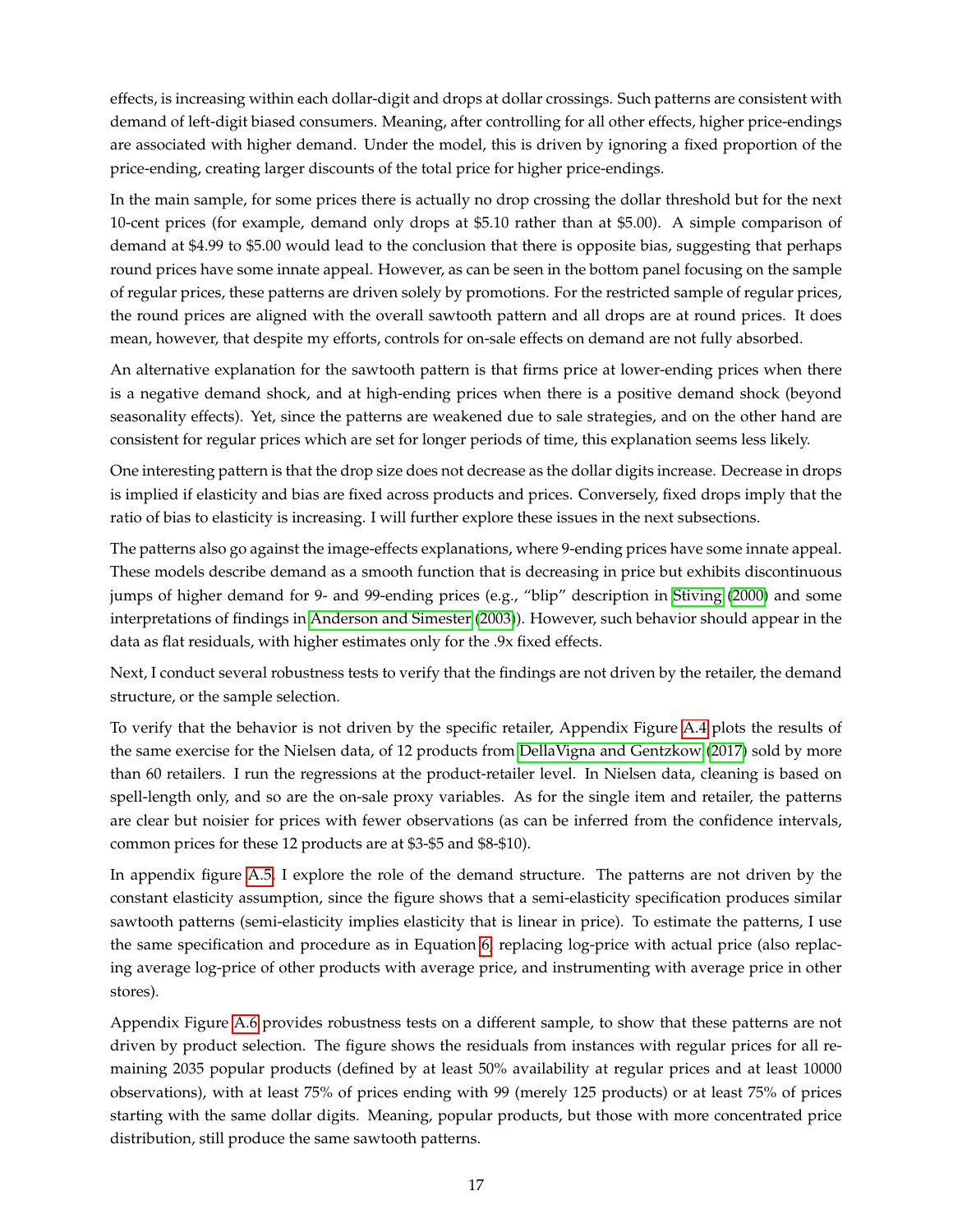In summary, patterns are very similar and consistent with the model across various specifications, products, and retailers. These patterns support the existence and soundness of the model. More is needed in order to translate these patterns to parametric left-bias estimates.

### **4.2 Structural Estimation of** *θ*

I now turn to connect the reduced-form evidence with the model, and to estimate the left-digit bias parameter *θ*. This is a parameter of interest for multiple reasons. First, it has a clear interpretation in the sense of quantifying what fraction of the cents component of a price consumers ignore. Second, structural estimation allows to describe the demand curve with a functional form, and to find (analytical) optimal response for the firm pricing in response to it. And finally, structural estimation enables counterfactual exercises regarding firm profits under various scenarios.

As a benchmark, I estimate a homogeneous left-digit bias parameter with a semi-elasticity specification (details in section [4.2.3\)](#page-19-0). I find a precise estimate of  $\theta = 0.1635$  (0.0096) which means that on average consumers ignore 16 cents out of a 99-ending price<sup>[22](#page-17-0)</sup>.

For the main analysis, similar to the reduced-form results, I estimate the left-digit bias parameter at the product level. That is, I estimate multiple  $θ<sub>i</sub>$ s. I do so both for computational reasons<sup>[23](#page-17-1)</sup>, and in order to explore heterogeneity in the bias estimates. Some of the heterogeneity is coming from sampling bias. Even with tens of thousands of observations per product, there is only a small finite number of prices used, while for identification, multiple prices within and across dollar digits are required. Further, the specification is a simplification of the demand structure, especially lacking in controlling for promotion effects. But, this heterogeneity is strongly correlated with underlying characteristics of the different products and their clientele. Learning about this heterogeneity structure informs us about the underlying mechanisms driving the bias in the field.

### **4.2.1 Sufficient Statistics Approach**

The bias can be inferred from the demand drops at dollar thresholds. For example, assume that demand drops by 4% when the price crosses the \$5 digit. If elasticity is -2, a 4% change in demand can also be driven by a 2% change in price. 2% out of \$5 is \$0.10, so this implies a bias of 0.1, since the demand response in going from \$4.99 to \$5.00 is like a change from \$4.90 to \$5.00 if there is no bias. That is, as if the perceived price just below \$5.00 is  $$4.90 \approx (1 - 0.1) \cdot 5 + (0.1) \cdot 4$ .

In general, for each triplet of demand drop ∆*logQ*, elasticity *e*, and dollar threshold *d*, the bias is[24](#page-17-2):

<span id="page-17-3"></span>
$$
\theta = d \left( 1 - e^{\Delta log Q/\epsilon} \right) \approx -d \cdot \Delta log Q/\epsilon \tag{7}
$$

The first estimation approach relies on this specification, where I estimate the demand drops for each product-dollar pair, and complement it with the elasticity from the IV specification in Equation [6.](#page-15-2) To get the

<span id="page-17-0"></span><sup>&</sup>lt;sup>22</sup>The specification is  $logQ_{ist} = \eta (1 - \theta) P_{ist} + \eta \theta [P_{ist}] + \alpha logP_{c(i)st} + \beta_{is} + \gamma_{i,year(t)} + \delta_{i,month(t)} + \mu'_{i,on, sale (ist)} + \nu_{i,cents, digit (ist)} + e_{ist}$ Errors are clustered at the store level. Standard errors on *θ* are calculated using the delta method.

<span id="page-17-1"></span> $^{23}$ The above single regression takes almost two weeks to run because of the about  $470,000$  fixed effects. For the NLLS method, it is unpractical for a numerical algorithm to be able to handle so many parameters.

<span id="page-17-2"></span><sup>&</sup>lt;sup>24</sup>This is an approximation of  $\Delta logQ = \epsilon (log ((1-\theta) d + \theta (d-1)) - log (d)) = \epsilon log \left(1 - \frac{\theta}{d}\right) \approx - \epsilon \frac{\theta}{d}$  for  $\theta/d \ll 1$ .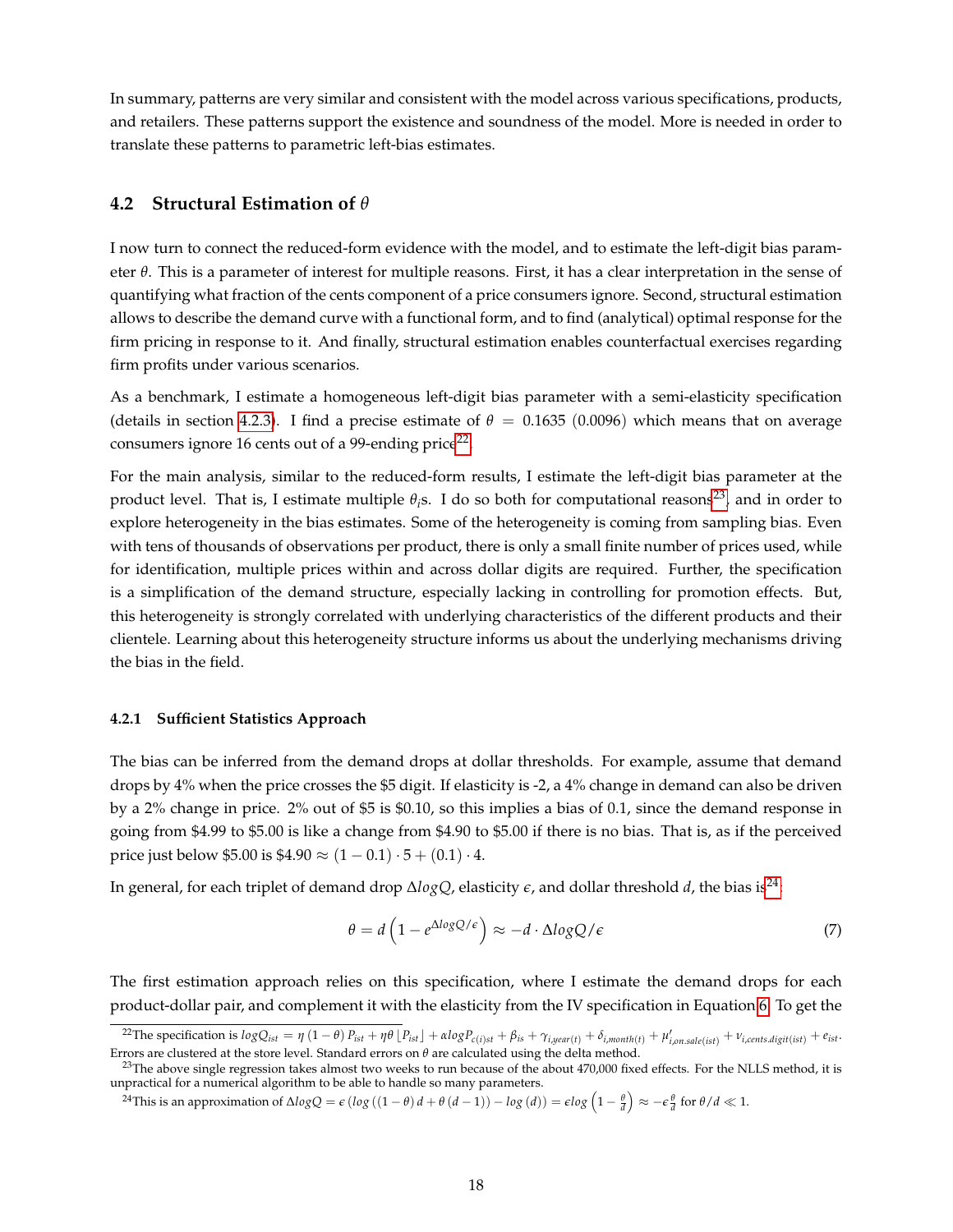demand drops I estimate for each product

$$
logQ_{ist} = \sum_{\{d = dollar-disjit\}} (\epsilon_{id} logP_{idst} + \kappa_{id}) +
$$
  

$$
\alpha_i logP_{c(i)st} + \beta_{is} + \gamma_{i, year(t)} + \delta_{i, month(t)} + \mu_{i, on-sale(ist)} + \mu'_{i, spell.length(ist)} + \nu_{i, last-disjit(ist)} + \epsilon_{ist}
$$

clustering standard errors by store. Then I calculate drops for each product at each dollar digit *x* as

$$
\Delta logQ_x = (\hat{\epsilon}_{x-1} log(x) + \hat{\kappa}_{x-1}) - (\hat{\epsilon}_x log(x) + \hat{\kappa}_x)
$$

where I calculate standard errors using the delta method. As shown in Panel A of Table [2,](#page-35-0) I find an average drop of 9.0 percentage points (median of 8.0), where 86.4% of drops (keeping the most precisely estimated drop per product, in case there is more than one) are positive, and 54.5% of drops are significantly positive at the 5% level (compare with 2.8% significantly negative). The drops are a product-level econometric equivalent of the residuals figure, showing that this phenomenon is occurring product by product and not only at the aggregate.

Perhaps finding positive drops is an artifact of the data. For that reason I am running placebo tests where I am estimating the drop size in other cutoff points. For example, instead of assuming that people become fully aware of the exact price at round numbers (00-ending prices), I assume they do so at other points (e.g., at 50-ending prices, so they round to the nearest dollar). In that case, if taking 49 as the cutoff instead of 99, almost exactly half of drops are positive (48.9%), which we'd expect if this is happening at random. The estimation procedure still leads to 14.3% of drops being statistically significantly positive at the 5% level (and 19% significantly negative).

The drops, then, provide a reduced-form measure of the effect of a left-digit change. This is similar to [An](#page-48-2)[derson and Simester](#page-48-2) [\(2003\)](#page-48-2) or [Macé](#page-50-1) [\(2012\)](#page-50-1), who add a dummy for any 9-ending price. This exercise adds to that existing knowledge by doing so for many products over a large set of stores and chains. Further, combining with elasticity estimates gives a structurally meaningful measure – the left-digit bias is the ignored share of the last digits. This estimation approach, relying on Equation [7,](#page-17-3) has the advantage that the vertical drops are unbiased estimates even if there is price-ending sorting due to the bias, as long as there is no systematic sorting within product to price-endings by demand shocks. The elasticity estimates are unbiased to the extent that controls and instrumental variables solve endogeneity issues. Therefore, the left-digit bias estimates are arguably unbiased.

A histogram of estimates is shown in Figure [4.](#page-30-0) Table [2](#page-35-0) shows that the mean parameter is 0.26, with interquartile range of 0.07 to 0.39. For the figure, I am highlighting in darker shade the estimates where the estimated drops is in the top three quartiles of precision. As can be seen in the figure, imprecise estimates generate most of the outliers. A CDF of all estimates is shown as the solid purple curve in Appendix Figure [A.7.](#page-58-0)

#### **4.2.2 Non-linear Least Squares**

An alternative to the sufficient statistic approach is to estimate the model via non-linear least squares. The advantage of this approach is that it is a direct specification of the model. The disadvantage is that it relies on numerical optimization and is not run with instrumental variables. Namely, instead of regressing log-quantity on log-price, I regress log-quantity on log-*perceived*-price, and estimate the elasticity and *θ* simultaneously: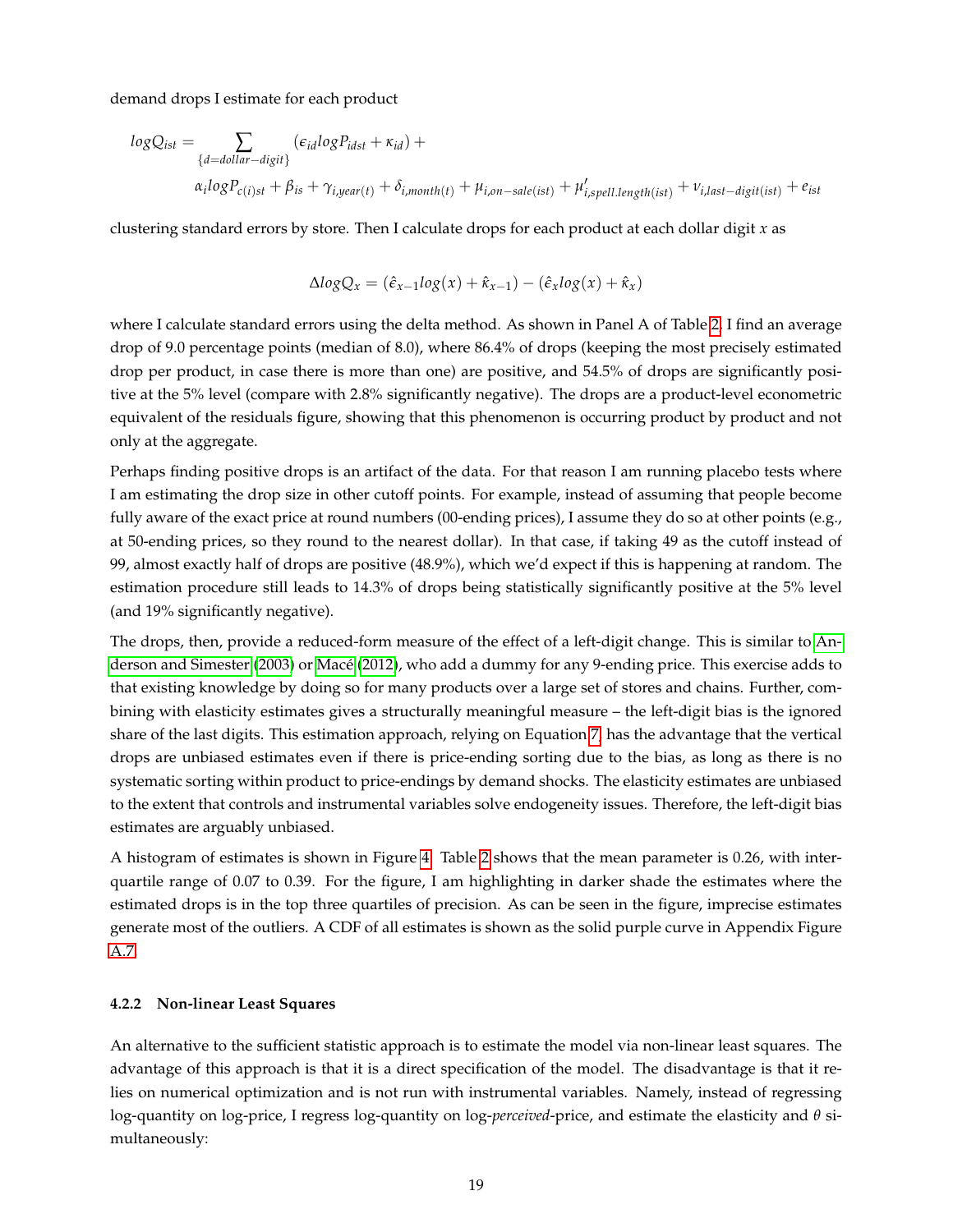<span id="page-19-2"></span>
$$
logQ_{ist} = \epsilon_i log ((1 - \theta) P_{ist} + \theta [P_{ist}]) +
$$
  
\n
$$
\alpha_i logP_{c(i)st} + \beta_{is} + \gamma_{i, year(t)} + \delta_{i, month(t)} + \mu_{i, on, sale (ist)} + \mu'_{i, spell (ist)} + \nu_{i, cents, digit (ist)} + e_{ist}
$$
\n(8)

To estimate it I code the analytical gradient and hessian, and minimize the sum of squared errors with a numerical optimizer. I get the initial guess from running an OLS without the bias, and guessing a *θ* of 0.2 (I get the same results for different initial values of *θ*). The identifying assumption being that variation in prices and in price-endings is not driven by changes in elasticity. I am relying on variation in prices within and between dollar digits, absorbing the variation across years, month of year, stores, sale effects, and last digits with fixed effects. In the NLLS I do not instrument with other prices, and to get standard errors I use cluster bootstrap, sampling different stores with replacement. The CDF of product level estimates is the dashed blue curve in Appendix Figure [A.7,](#page-58-0) which is very similar to the estimates coming from the drops. As shown in Table [2,](#page-35-0) the mean bias is 0.24 and the median is 0.18.

#### <span id="page-19-0"></span>**4.2.3 Semi-elasticity**

A third method is to assume a log-linear structure instead of a log-log estimation. This is a further test of the way left-digit is modeled, since we should get the same estimates under a different demand structure. It has the key advantage that the bias can be estimated linearly in a simple OLS. That is, instead of the standard *log*-linear structure of *logQ* ∼ *P*, I regress *logQ* on *P* + |*P*|. That is, I run at the product level

<span id="page-19-3"></span>
$$
logQ_{ist} = \eta_i (1 - \theta_i) P_{ist} + \eta_i \theta_i \left[ P_{ist} \right] +
$$
  
\n
$$
\alpha_i P_{c(i)st} + \beta_{is} + \gamma_{i, year(t)} + \delta_{i, month(t)} + \mu_{i, on, sale (ist)} + \mu'_{i, spell-length (ist)} + \nu_{i, cents, digit (ist)} + e_{ist}
$$
\n(9)

where  $\eta$  is the semi-elasticity (the change in log quantity due to a unit change in prices), and the ratio of estimated coefficients on the price and the floor of the price gives the ratio of <sup>1</sup>−*<sup>θ</sup> θ* . Reassuringly, the estimates from that approach are similar to the estimates from the NLLS approach, as can be seen in Figure [A.7.](#page-58-0) The estimates have a correlation of 0.85 and a rank correlation of 0.91. As shown in Table [2,](#page-35-0) the mean bias is 0.20 with a median of 0.16.

The near-identical estimates across estimation techniques and demand structures imply that the left-digit bias parameter is robust to the assumed demand curve shape, and supports its interpretation as the neglect of lower digits.

Using a similar specification, I estimate the model with homogeneous semi-elasticity and left-digit bias across products (but with product level fixed effects and cross elasticities)<sup>[25](#page-19-1)</sup>. I estimate a left-digit bias for these 1710 products of 0.1635 (0.096) and semi-elasticity of -0.3697 (0.0044). Since the mean price is \$3.50 it implies an average elasticity of -1.29.

 $logQ_{ist} = \eta (1 - \theta) P_{ist} + \eta \theta \left[ P_{ist} \right] + \alpha_i P_{c(i)st} + \beta_{is} + \gamma_{i,year(t)} + \delta_{i,month(t)} + \mu'_{i,onsale(ist)} + \nu_{i,cents, digit(ist)} + e_{ist}$ 

<span id="page-19-1"></span><sup>25</sup>Specifically, I estimate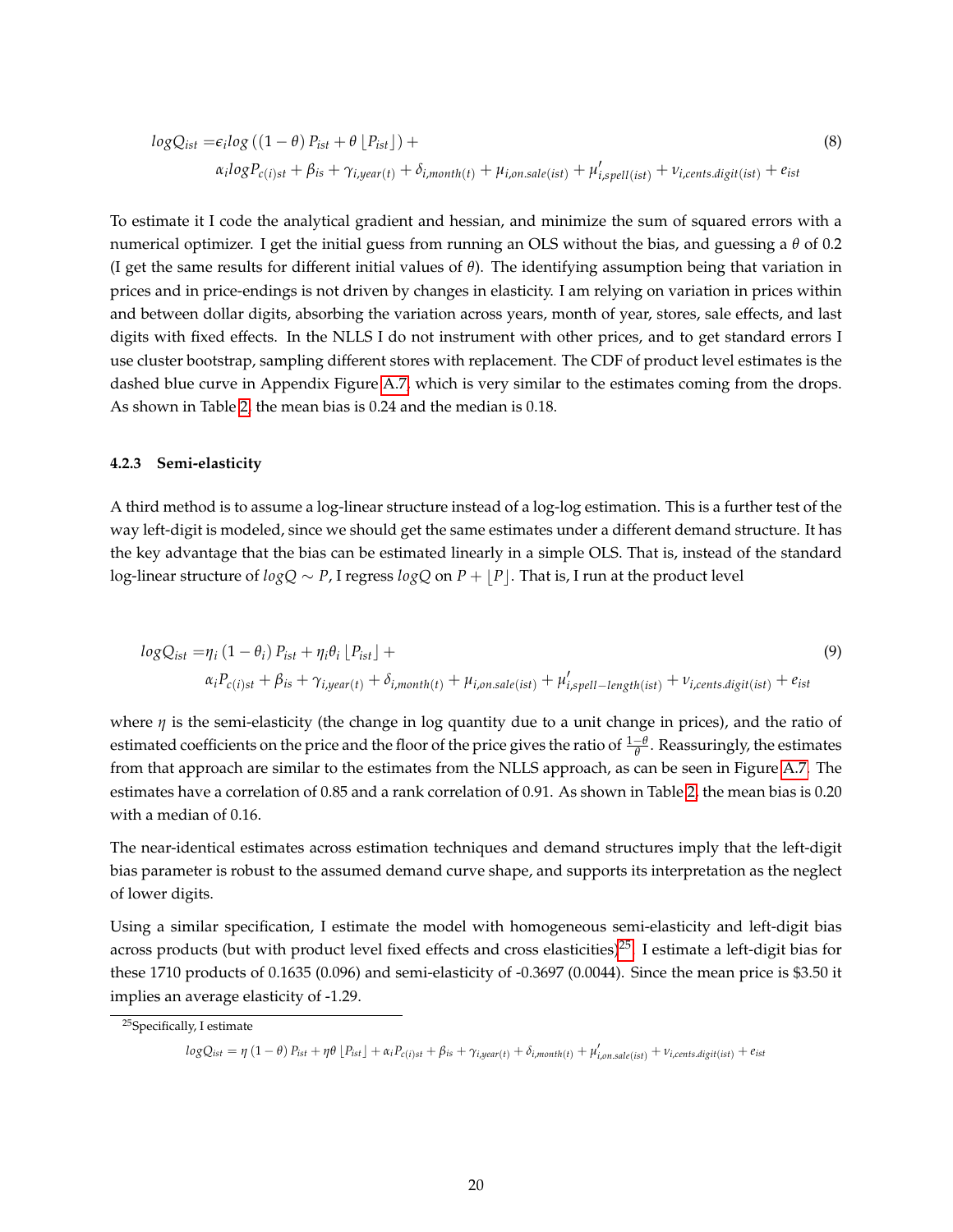### **4.3 Exploring Bias Heterogeneity**

The demand-side model makes no assumption about where the bias is coming from and what mental process it might represent. One immediate question to ask is what is correlated with the bias (see also [Macé](#page-50-1) [\(2012\)](#page-50-1)). The results provide field evidence of relative thinking that co-lives with a form of deliberate inattention. Because this is not at the core of the paper, I defer the analysis and discussion to Appendix [E.](#page-46-0) In a nutshell, utilizing the Nielsen Consumer Panel (HMS) to gain characteristics of each product and the people who consume it, I find that the bias is increasing with the price, decreasing with the number of units a household purchases in a shopping trip, and is not significantly correlated with the purchasing clientele's education or income.

## <span id="page-20-0"></span>**5 Firm Pricing**

The demand side estimation corroborates the modeling of consumer behavior. Taking that as given, I turn to investigate the firm response. I document that qualitatively, firms act as if they respond to left-digit bias according to the model. The motivation for studying 99-prices is stemming from their prevalence, but the point is that other predictions of the model are also corroborated.

Since the firm seems to respond to the bias according to the model, I conduct an "as if" exercise, estimating the perceived left-digit bias from the pricing behavior. I find large gaps between the demand-side estimated bias and the supply-side estimated perceived bias.

### **5.1 Qualitative Predictions**

As analyzed in section [2,](#page-6-0) the model prescribes three key qualitative predictions for pricing patterns of firms facing a demand structure such as the one estimated in section [4.](#page-13-0) The model predicts for optimizing firms: (1) excess mass at 99, (2) which is coming from a region of missing prices with low price-endings, (3) and increasing with the dollar digit.

The data selection process, motivated by the need to have variation in prices for the demand side estimation is problematic. Basically, I am selecting on the products that exhibit limited 99-pricing, so I am effectively forcing a lower bound on the mass at 99. Note that since the left-digit bias is estimated on the same set of products, this exercise is internally consistent. But, to be conservative and alleviate any concerns, I am also doing robustness tests with the entire sample of popular products without exclusions based on price distribution.

**Excess mass** Figure [5](#page-31-0) shows the price-ending histograms for the regular prices in the retailer data and the long price spells in the Nielsen data (at least 6 weeks). The reason I restrict attention to regular, or likely regular, prices, is that as shown above promotions techniques actually might work to increase demand better with round prices (see also [Anderson and Simester](#page-48-2) [\(2003\)](#page-48-2)). This is possibly because such pricing startegites, such as quantity discounts ("2 for \$6"), tap on different psychological forces such as price fluency and suggestive quantities. These forces are beyond the model. Indeed, the model seems to fit best for the regular prices as in Figure [3\(](#page-29-0)b).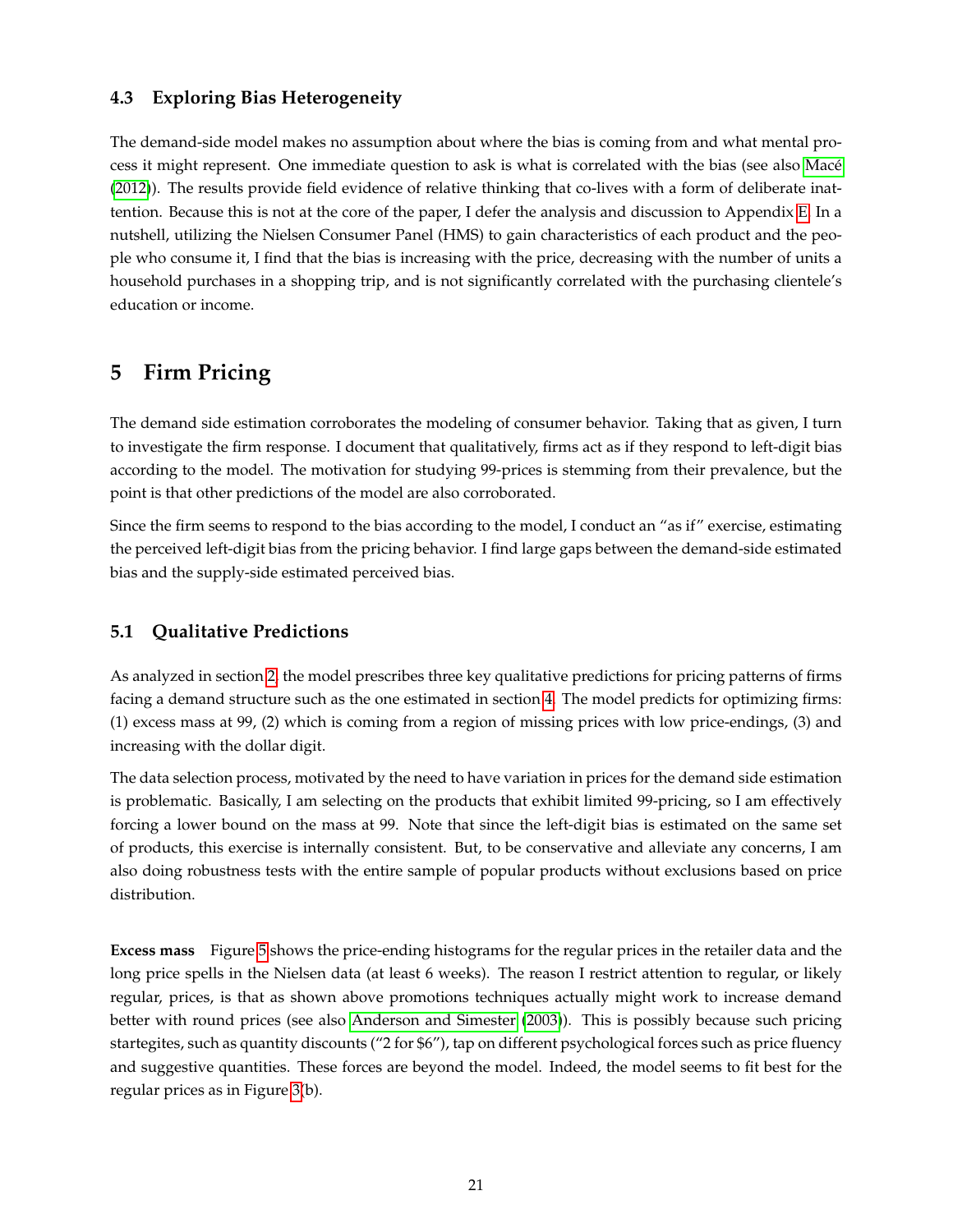High shares of prices indeed end with 99, 27% in the retailer data, and 34% in the Nielsen data. Also, almost all prices end with 9 (85% and 86% percent)<sup>[26](#page-21-0)</sup>. This latter finding also implies that there is further bias ignoring the last digit of the price, hence leading to so many 9s. This effect is probably true, but impossible to estimate, exactly because there is lack of variation in the last digits, and hence the drops in demand at the dime thresholds can not be identified. However, I do robustness tests with additional bias regarding the last digits (that is, assume that with some measure  $\theta_2$  consumers see the price as the dollar and dime digits but ignore the cents).

**Missing prices** Figure [5](#page-31-0) also shows that for both the retailer and the Nielsen data, there are few prices ending with anything lower than 19. This finding has not been described, predicted, or explored in prior papers. Meaning, this finding provides further support for the model, especially because it is an unanticipated pattern and prediction.

It also does not seem that retailers price at 99 out of "convenience" or as if they perceive there is an inherent higher demand at 99 versus any other price (e.g., a "blip" in demand as discussed above). Such behaviors are manifested in symmetric missing prices, which is not the case here. In a related paper, [Dube et al.](#page-49-6) [\(2017\)](#page-49-6) study wage offer distributions. If employees are left-digit biased and want higher wages, then wages should be set at round numbers. The authors find excess mass at 0-ending wages, but missing prices are symmetric. They use the symmetry to argue against left-digit bias in their setting.

**Next-lowest price by first digit** Figure [5](#page-31-0) masks the heterogeneity of how price endings differ across dollar digits. The model predicts that the next-lowest price should increase with the dollar digit, keeping the bias and elasticity constant. If, as we have seen above, the bias is increasing with the price, this prediction intensifies. The share of 99-ending prices is not clearly predicted, since it relies on the distribution of costs.

In order to examine how price-endings change across dollar digits, I display the left tail of a by-dollar CDF of price endings in Figure [6.](#page-32-0) Darker lines are higher dollar digits. Indeed, Figure [6](#page-32-0) shows that the distribution of price-endings is shifting to the right, meaning that for higher dollar digits there are less low price endings.

To recap, firm behavior is qualitatively consistent with the model. Prices bunch at 99, there are missing prices with low price endings, and the mass of low-ending prices is shifting to the right as the dollar digit increase.

### **5.2 Quantitative Predictions**

But does the firm behavior align with the predictions of the model given the estimated bias and elasticities from the demand side estimation in Section [4?](#page-13-0)

Recall from Proposition [2](#page-9-0) that next-lowest prices are decreasing as demand is more elastic and as the bias is weaker. Therefore, I take the low-end estimated bias level, of 0.16, and the mean elasticity from the IV specification of -1.5<sup>[27](#page-21-1)</sup>. For these levels, the predictions are that next-lowest prices are 99. In that case there is no ambiguity, *all* prices should end at 99 regardless of the cost distribution.

Keeping in mind that firms do respond to the bias, qualitatively, I take an "as if" approach to infer the perceived left-digit bias levels that rationalize the retailer pricing behavior. I assume that the retailer is

<span id="page-21-0"></span> $^{26}$ In the Nielsen data, the next most popular price endings are 0 (4.2%), 8 (3.7%), and 5 (2.7%). For the retailer, these are 5 (5.5%), 4 (1.9%) and 0 (1.6%).

<span id="page-21-1"></span><sup>&</sup>lt;sup>27</sup>Since I am comparing the *regular* prices distribution to the estimates using all prices, it is worth noting that if I estimate the bias parameters using observations of regular prices only (with NLLS), I get slightly higher estimates, with median bias of 0.23.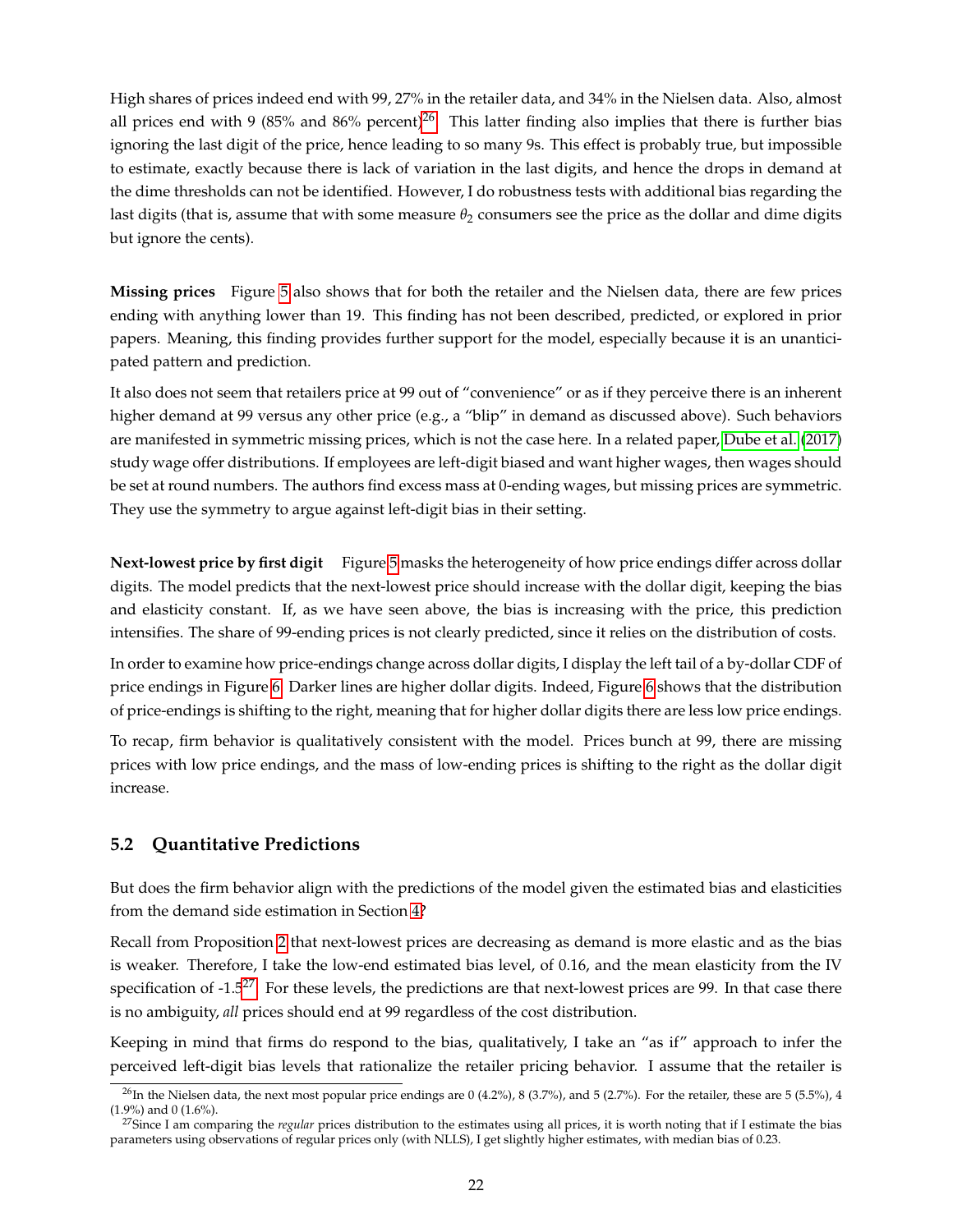pricing as described by the model, according to what they *perceive* to be the price elasticity and left-digit bias. In other words, in Section [4](#page-13-0) I estimated the elasticity and bias that rationalize demand behavior, and here I estimate the elasticity and bias that rationalize supply behavior.

The first simple alternative is that elasticities are estimated with bias, but in reality (known to the firms) demand is more elastic. However, elasticity alone does not help. Even for extremely elastic demand (e.g. -15, compare with the most extreme estimates from [Hausman](#page-50-4) [\(1996\)](#page-50-4) of -3.17 or [Nevo](#page-50-14) [\(2001\)](#page-50-14) of -4.25), the next-lowest prices and shares of 99 are much higher than observed. But fundamentally, to the extent that the model is reasonable and demand estimation is proper, we should doubt extremely different perceived elasticity argument since the price elasticity is one of the key parameters a pricing firm cares about, so large discrepancies between the estimated and perceived numbers are unlikely. This might not be the case for the bias parameter since I am not aware of a portable way to estimate it and use it for pricing (which is what I try to do here). Indeed, if we assume that the estimated elasticity is correct but the bias is perceived to be much lower, then the pricing patterns can be rationalized quite well.

Next, instead of calibration I conduct proper estimation. The comparative statics effects of the left-digit bias and price elasticity allow for identification of the price elasticity and bias solely from the price distribution under the assumption of constant price elasticity and some parametric cost distribution. This is of methodological interest, since it allows for *price elasticity identification just from the price distribution even without knowledge of costs or quantities*. Absent the bias, this is impossible to do. Price data are becoming more and more available (e.g, [Cavallo and Rigobon](#page-48-14) [\(2016\)](#page-48-14); [Cavallo](#page-48-15) [\(2016\)](#page-48-15)), and this is a rare case in which a behavioral bias is allowing for estimation rather than adding a degree of freedom.

The idea behind the identification is that left-digit bias creates discontinuities, thus making frictions in pricing that can be exploited for identification. In a sense, this is the dual of the notch estimation in the taxation literature (see [Saez](#page-51-12) [\(2010\)](#page-51-12); [Kleven and Waseem](#page-50-15) [\(2013\)](#page-50-15))<sup>[28](#page-22-0)</sup>. However, this estimation approach relies on measuring with precision an ill-behaved statistic which is the next-lowest price. An extremum moment is highly sensitive to measurement error, and even small heterogeneity can lead to disproportional large effects on the estimands<sup>[29](#page-22-1)</sup>. In addition, the price distribution is more discrete than just masses at 99, as almost all prices end with 9. If this is driven by added left-digit bias to the cent digit, different parameters would translate to the same 9-ending next-lowest price, tampering with the variation needed for identification.

From a practical standpoint, this is also a data-intensive method. It hinges on the assumption that the cost distribution is smooth for regular prices. While this is probably true aggregating over many products, it is less likely to hold for a single item. Further, if a product is priced identically across stores (as is true in the data, especially for regular prices), increasing the number of stores does not affect precision.

To satisfy the need for a smooth cost distribution, I am aggregating over products, assuming a constant leftdigit bias and elasticity. Which leads me to the next caveat - the assumption of homogeneous parameters. Heterogeneity of the bias parameter can of course lead to low-ending prices, and is definitely plausible, as shown in Section [4.](#page-13-0) However, identification with heteregoneous bias relies far more heavily on the shape of the cost distribution, which is an arduous requirement to infer from the data. I argue that since there is such a stark difference in predictions on aggregate and product-by-product (there are only 11 out of 3859

<span id="page-22-0"></span><sup>&</sup>lt;sup>28</sup>In Public Economics the idea is that non-linear tax schedule creates incentives for tax payers to change their reported income (or labor supply) and bunch at kinks or notches of the tax schedule. The duality can be seen as follows: budget set of taxes is like the demand (elasticity); the notch given by the tax schedule is like the bias parameter; the utility function is like a profit function; and the latent ability distribution is like the cost distribution - estimated from the observed income distribution like the observed prices outside of the bunching and missing prices.

<span id="page-22-1"></span> $^{29}$ [Kleven and Waseem](#page-50-15) [\(2013\)](#page-50-15) face a similar issue where no one should have income in dominate regions. They interpret it as frictions, and implicitly assume that frictions are random. The approach I follow is implicitly taking a similar stance, since I put equal weight on many price moments.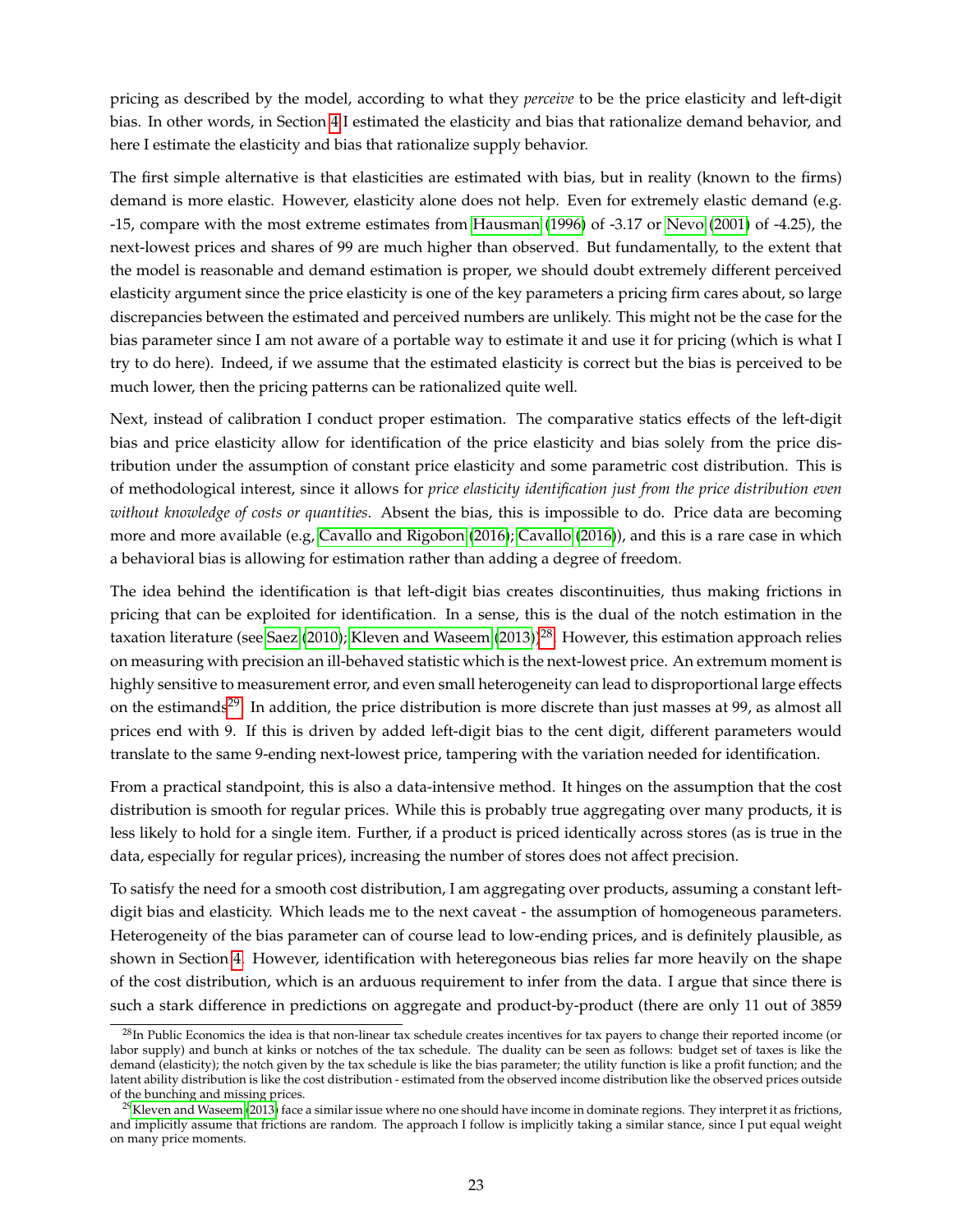popular products whose prices end solely by 99), assuming a single left-digit bias parameter is a reasonable first step. In addition, in the next section I explore the implications of heterogeneous parameters on pricing and profits, and find them to be small.

Given all the caveats, this is an exercise worth doing even if only for getting rough estimates. To be less sensitive to the exact measure of missing prices, I will use the entire price distribution (binned at 9-ending prices) and a method-of-moments approach $^{30}$  $^{30}$  $^{30}$ .

Let  $S_p$  be the share of prices set at a price  $p$ . I use minimum-distance estimation to match the empirical price densities,  $\{S_p\}$ , to the predicted price densities,  $\{\hat{S}_p\}$  (where  $p$  belongs to a grand price vector  $P$ ). For example, take  $P = \{2.29, 2.39, ..., 3.69\}$ . The algorithm is as follows: (1) Fit a polynomial to the empirical price distribution using prices that are not bunching at 99 or missing due to the bias, call that price distribution  $\hat{F}_p$ . Then, for each pair of elasticity  $\epsilon$  and left-digit bias  $\theta$ : (2) take all relevant 99-ending prices, { $q_i$ } and calculate the matching next-lowest prices  $\{P_{q_i}\}$  using Equation [5](#page-8-3) (for example, say  $\{q_i\} = \{1.99, 2.99\}$  and that  ${P_{q_i}} = {2.51, 3.53}$ . (3) expand the vector of prices to include  ${q_i}$ ,  ${P_{q_i}}$ , and all 9-ending prices between each pair of  $P_{q_i}$  and  $q_{i+1}$ , giving a vector of prices  $\mathcal{P}'$  (e.g.  $\mathcal{P}' = \{1.99, 2.51, 2.59, 2.69, ..., 2.99, 3.53, 3.59, 3.69\}$ ). (4) Given  $\theta$  and  $\epsilon$  calculate for each  $p_i \in \mathcal{P}'$  the cost  $c_{p_i}$ , such that  $p_i$  is the profit-maximizing price. By construction this is given by the first order condition as  $c_{p_i} = p_i \frac{1+\epsilon}{\epsilon} + \frac{\theta}{1-\theta}$  $\lfloor p_i \rfloor$  $\frac{\partial f_i}{\partial \epsilon}$ . (5) Then for each price, the share of observations at that price are  $\hat{S}_{p_i}=\hat{F}_c\left(\underline{c}_{p_{i+1}}\right)-\hat{F}_c\left(\underline{c}_{p_i}\right).$  And we get  $\hat{F}_c$  using the following modelinduced identity:

$$
\hat{F}_c(\underline{c}_p) = Pr(c \le \underline{c}_p) = Pr\left(p\frac{1+\epsilon}{\epsilon} + \frac{\theta}{1-\theta}\frac{p}{\epsilon}\right) \le c_p\right)
$$

$$
= Pr\left(p \le \underline{c}_p \frac{\epsilon}{1+\epsilon} - \frac{\theta}{1-\theta}\frac{p}{1+\epsilon}\right)
$$

$$
= \hat{F}_p\left(\underline{c}_p \frac{\epsilon}{1+\epsilon} - \frac{\theta}{1-\theta}\frac{p}{1+\epsilon}\right)
$$

(6) expand  $\mathcal{P}'$  to  $\mathcal{P}$  by adding the missing prices, between  $q_i$  and  $P_{q_i}$ , and assign them predicted zero  $\mathrm{shares}^{31}$  $\mathrm{shares}^{31}$  $\mathrm{shares}^{31}$ .

The above procedure generates the predicted price moments  $\hat{S}_{p_i}$  as a function of elasticity  $\epsilon$  and left-digit bias *θ*. I minimize the distance between predicted moments and actual moments. Since I am also estimating the densities for prices outside of the missing prices and 99s, I am excluding these moments from the minimization problem.

This procedure might be somewhat sensitive to which moments are chosen, what moments are excluded from the fit estimation, and the degree of the polynomial fit. I therefore take 32 combinations of estimation settings<sup>[32](#page-23-2)</sup>. For example, in one of these settings moments are between \$1.29 and \$5.89, using all prices with price endings between 29 and 89 for the  $\hat{F}_p$  fit, with a polynomial of degree 3. I minimzing the distance of actual moments from predicted with price endings strictly higher than 89 and lower than 29 (that is 99, 09, and 19), since these are the prices that were not used to predict the price distribution<sup>[33](#page-23-3)</sup>. Then, for each

<span id="page-23-2"></span><sup>32</sup>I take all combinations of

 ${bottom-cents} \times {top-cents} \times {lowest-dollar} \times {highest-dollar} \times {highest-dollar} \times {polynomial-degree} = {0.29,0.59} \times {0.79,0.89} \times { $1, $2} \times { $5, $6} \times {3, $4, $5, $6}$ 

<span id="page-23-3"></span> $33$ Appendix Figure [A.11](#page-62-0) shows an example of the actual moments, highlighting which were excluded from the fit to create the counterfactual distribution in light yellow. The purple bars are the shares that are being matched by the predicted moments. The

<span id="page-23-1"></span><span id="page-23-0"></span><sup>&</sup>lt;sup>30</sup>Maximum likelihood will give 0 bias because any low price-ending is a zero-probability event.

 $31$ relabel non-9-ending next lowest prices as the lower 9-ending price, without changing the share. For example, 2.51 will be relabeled as 2.49 with a share  $\hat{S}_{2.49} = \hat{F}_c (\underline{c}_{2.59}) - \hat{F}_c (\underline{c}_{2.51})$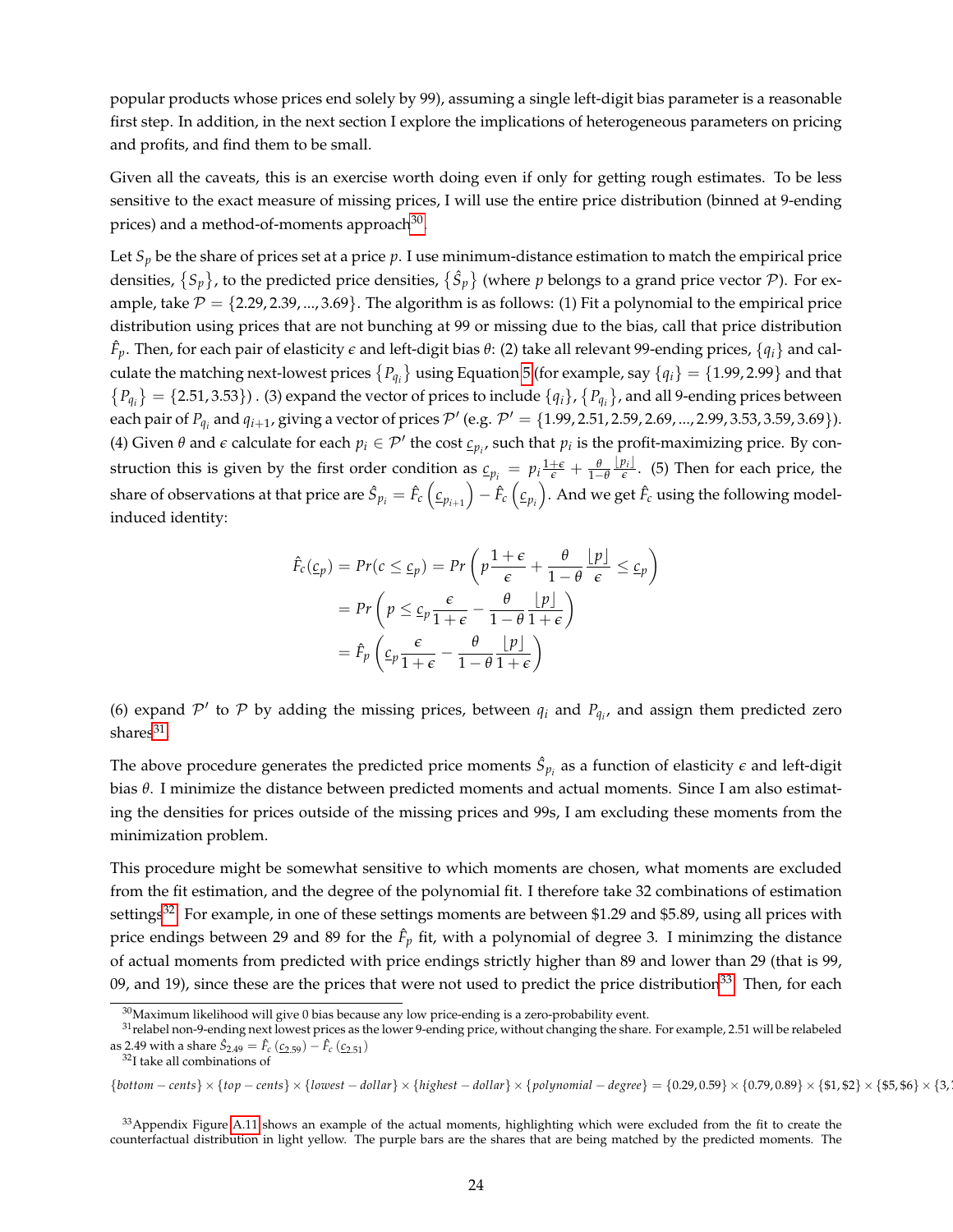setting I run 300 cluster-bootstraps at the product level.

Table [3](#page-36-0) presents the estimation results showing the estimated perceived left-digit bias and price elasticity for the main sample, using regular prices of the 1710 products. I am guessing 50 initial values of bias and elasticity and choose the estimation with the best fit. To get confidence intervals I run additional thousand cluster-bootstraps at the product level (each with 50 initial guesses). I am estimating homogeneous parameters and find a mean perceived bias of  $\hat{\theta} = 0.023$  and elasticity of  $\hat{\epsilon} = -3.35$ . I can reject a perceived left-digit bias larger than 0.043, but can not reject that the price elasticity is -1.5.

If I restrict the elasticity to be -1.5 and only estimate the bias I get tighter estimates (with similar goodnessof-fit) for the same bootstrapped sample of  $\hat{\theta} = 0.0047$ . The similar goodness-of-fit between the unrestricted and restricted versions means, as predicted by the comparative statics results, that there is weak identification separating between the elasticity and left-digit bias parameters. However, the firm is underestimating the bias at least by a factor of 3, and more likely by an order of magnitude. As a robustness, a break-down of the estimates by specific setting with 95% confidence intervals per each setting is plotted in Figure [7.](#page-33-0) The figure shows that while point estimates are sensitive to the moments choice and the assumed shape of the cost distribution (via the polynomial fit), confidence intervals are stable.

The two rightmost columns of Table [3](#page-36-0) are showing the results using the alternative sample of popular products, namely those with less variation in prices (out of the 2149 products, 31 have shares of 99-ending prices above 75%, and the rest have most of their prices concentrated within a single dollar digit). The same pattern arises, with very similar estimates for both samples, and similar patterns of a flat goodnessof-fit between the restricted and unrestricted specifications. This is useful since there might be a worry that by choosing the 1710 products that exhibit less variation in prices leads to a mechanical finding of lower perceived bias (even though the demand side estimates should be consistent with their pricing if the bias is perceived correctly). Finding similarly low perceived bias for the products with more 99s and less between dollars variation adds to the robustness of the results.

This method can be used to estimate the price elasticity from a price distribution in other settings, especially if one is willing to take a stance regarding the left-digit bias. Meaning, if the researcher does not have access to quantities sold nor costs but observe multiple prices for similar products with fluctuating costs, they can estimate what the firm perceives to be the price elasticity. Appendix Figure shows the estimated elasticities for the various specifications.

## <span id="page-24-0"></span>**6 Counterfactuals**

The firm perceives the bias as smaller than it is. But perhaps this is not a costly mistake. Using the estimates from the demand side as "the truth", I compare profits under different pricing strategies: if the firm is ignoring the bias, fully optimizing, or pricing by the perceived bias as estimated in Section [5.](#page-20-0)

To be precise, I do the following: I am simulating a cost distribution by taking the actual price distribution scaled down by a constant markup. I calculate the price for each triplet of cost, the firm perceived price elasticity  $\hat{\epsilon}$ , and bias  $\hat{\theta}$  (assuming elasticity is perceived correctly  $\hat{\epsilon} = \epsilon$ ). Given the true parameters of the price elasticity *e*, and *θ*, I calculate the profit from each tuple and then integrate. That is, I calculate

$$
\Pi = \int D (p (c; \epsilon, \hat{\theta}) ; \epsilon, \theta) \cdot (p (c; \epsilon, \hat{\theta}) - c) dF (c, \epsilon, \theta, \hat{\theta})
$$

predicted moments are shown in semi-transparent bordered bars.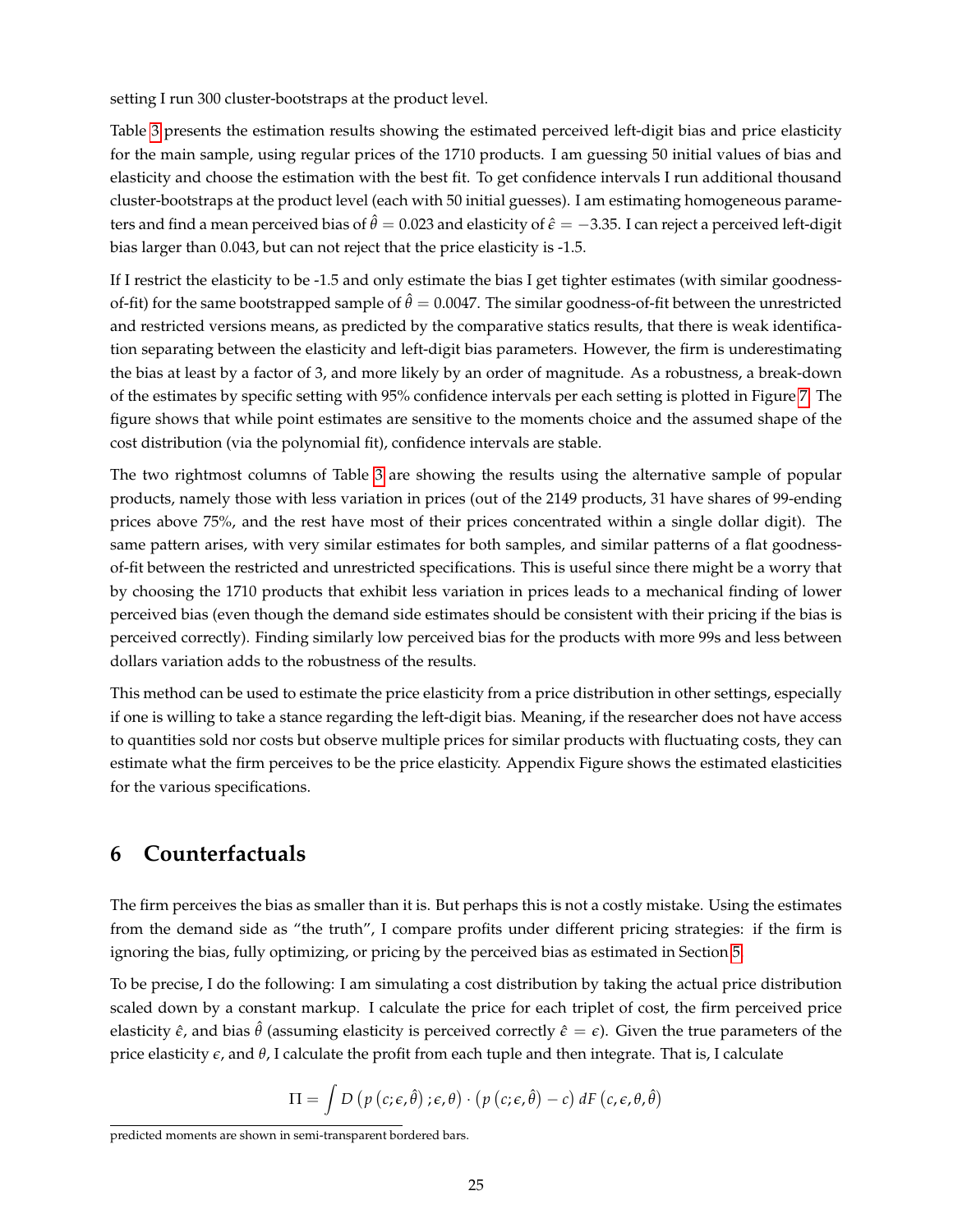The formula reflects that pricing is governed by the perceived bias, while demand is governed by actual left-digit bias.

The results are shown in Table [4,](#page-37-0) where I present the gross profits lost by pricing according to  $\hat{\theta}$  versus the profits if the firm were to price according to *θ*. I assume different distributions of the elasticity, left-digit bias, and perceived left-digit bias parameters. Panel A shows that if the firm were to ignore the bias altogether, that is price as if  $\hat{\theta} = 0$ . Panel B shows the loss if the perceived bias is as estimated, lower than the actual but not ignored.

I take the point estimates from the demand and supply side as benchmark, and estimate that the retailer is losing 2.7% of profits versus the optimum, out of a possible loss of 4.3% if were to ignore the bias. If I assume that the estimation is flawed, and the bias is actually lower, at 0.1, the elasticity is on the high end from the perceived estimation, at -4, and the perceived bias is also higher at 0.03, I still find losses of 1.1% of gross profits. I then explore the effect of heterogeneity of each of the parameters, and it does not carry a large impact on the results. Finally, I also estimate a case of a 2-product monopolist with an elasticity of substitution of 0.1 between them. For the particular distribution the potential loss is 3%, and the perceived bias leads to a loss of 1.7%.

In Appendix Table [A.3](#page-66-0) I add two robustness tests for each of the scenarios. In the first I assume that consumers also ignore the last digit with  $\theta_2 = 0.25$ . It bears very small effect on the results. The second robustness is more fundamental. I assume that the bias is such that when consumers ignore the lower digits they replace them with .99 instead of .00. It decreases the losses to be 1%-2% across scenarios.

Across scenarios and assumptions I estimate that the retailer may lose 1.1%-3.2% of gross profits. If, as in [Montgomery](#page-50-16) [\(1997\)](#page-50-16), operating margins are about 12%, it means that the firm is losing 9%-27% of operating profits by underestimating the bias.

The losses are coming from pricing at dominated regions. That is, the firm is pricing below the next-lowest prices and not at the lower 99-ending price. Pricing in a lower 99-ending price is beneficial exactly because compared to pricing right above it, consumers purchase higher quantities by more than the pure price elasticity effects. Note, also, that as Appendix Figure [A.9](#page-60-0) shows, the overall price level actually does not change much, and if anything is somewhat lower. This result is driven by 99-ending prices being mostly drawn from higher prices. Whether consumers replace the price with the floor, ceiling, or any other arbitrary component, does not affect this result.

# <span id="page-25-0"></span>**7 Conclusions**

In this paper I show that a model of left-digit biased consumers and optimizing firms is a good description of retail data. Consumers exhibit substantial left-digit bias in everyday choices while shopping at supermarkets. The supermarkets, in response, are using 99-ending prices and avoid some low-ending prices to increase demand. However, retailers also seem to underestimate the extent of left-digit bias. I find that firms do better than pricing as if there is no bias at all, but not half as good as possible. I estimate that they lose 1%-3% of gross profits, implying losing a significant share of operating profits. How can it be, that firms both respond to the bias, but stop short of fully optimizing?

Explanations can be divided to two categories, where either the model is missing something fundamental, or the firms are making a consistent mistake.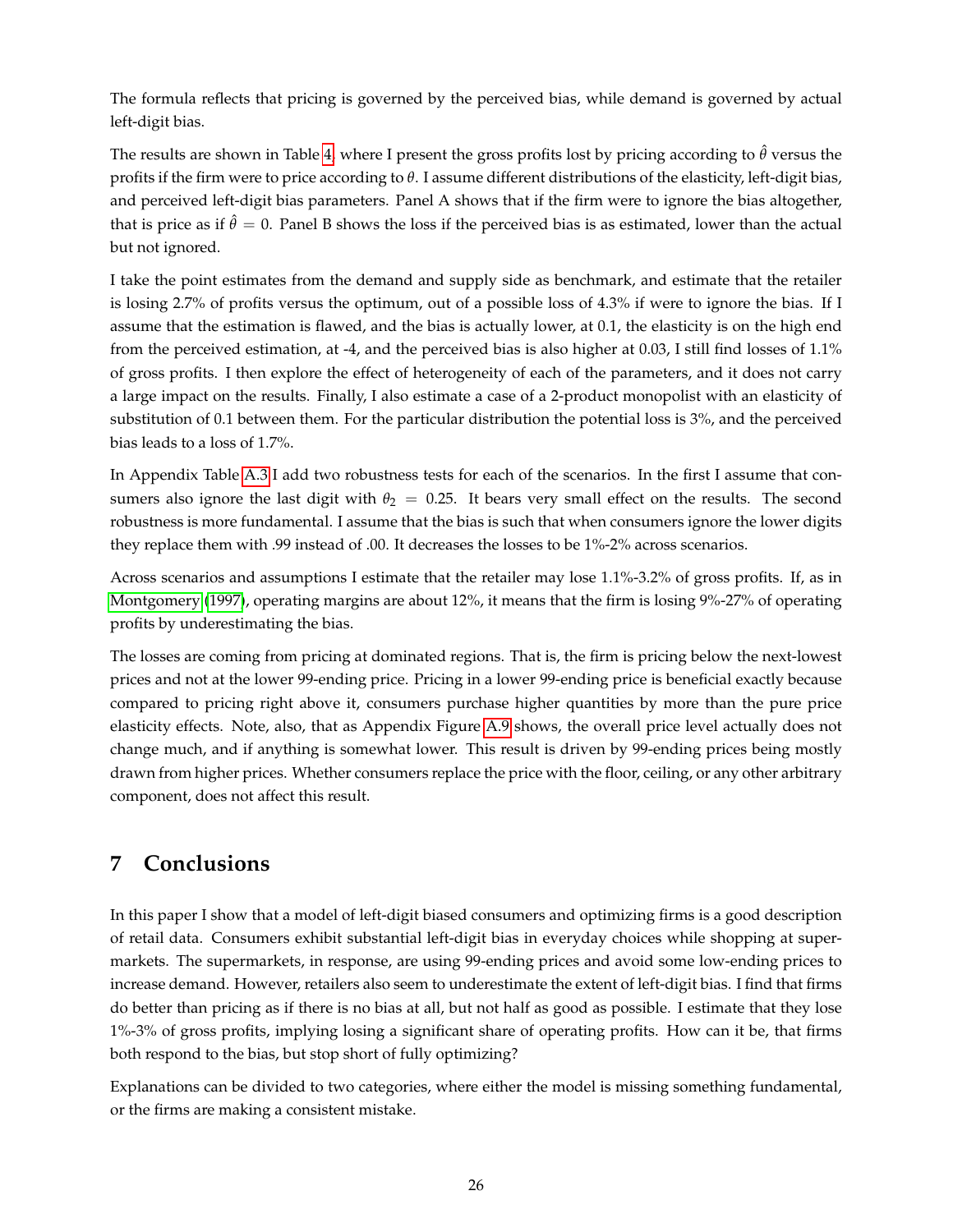First and foremost, the pricing model is very simple. It simplifies competitive forces to enter through the price elasticity. Pure price competition with left-digit biased consumers also leads to missing prices as shown in Appendix [B,](#page-42-0) but I did not solve a full model that can be taken to the data. Insofar as elasticity is a good approximation for the strength of competition it does reduce the ranges of missing prices. But, as I argued above, high elasticity by itself is not a plausible resolution to the discrepancy. Next, consider the case of a multi-product monopolist, as retailers are. Keeping same-price elasticity and left-digit bias fixed, if differentiated products are substitutes, it leads to *higher* next-lowest prices. This result holds whether the other product is more or less elastic, and whether its cost is higher or lower (see Appendix [C\)](#page-44-0). The conclusion, in any case, is that adding cross elasticities to the counterfactual analysis is likely to make the discrepancy stronger.

Another explanation is that the bias level might be endogenous to the price distribution. Meaning, if all prices were to end at 99 as the estimation suggests, then the bias would have become much lower. This is a sensible argument, but the needed effects on left-digit bias seem unlikely strong. For example, assume that left-digit bias is decreasing in the next-lowest price. Say that it is 0.15 if the next-lowest price is \$2.19. In order for \$2.19 to be an optimal next-lowest price, left-digit bias should decrease to the degree that is eliminated completely if the lowest price used is instead  $$2.21<sup>34</sup>$  $$2.21<sup>34</sup>$  $$2.21<sup>34</sup>$ . This seems like an unlikely strong effect.

Another avenue is that the model is a reasonable approximation, but firms are wrong. One possibility is that firms are following a heuristic ("use 99-prices") and so when the "absent-bias" price they come up with is close to 99 they round to  $99^{35}$  $99^{35}$  $99^{35}$ . The appeal of this story is that it makes intuitive sense that an absent-bias price of \$2.00 should be adjusted to \$1.99, but that it is less clear what a \$2.50 should change to. But there is more to it, since not only is it more intuitive to make small changes in prices, but also the impact on profits is larger for the small changes. For example, consider two products with unit costs of \$1 and \$1.25, price elasticity of -2, and bias of 0.15. Absent the bias the product should be priced at \$2 and \$2.50, but with the bias both should be priced at \$1.99. The gains from changing from a naive \$2 to an optimal \$1.99 are 15.5 percentage points in profits, while the gains from changing a naive \$2.50 to an optimal \$1.99 are a much lower, at 2.6 percentage points. So, given the counter-intuitive nature of big adjustments in price, and considering the relatively lower gains of big adjustments (masked in fluctuations in demand in real data), it seems reasonable that firms would stop shy of full adjustment. Making the full adjustment requires either "brave" and large scale experimentation with prices, or a rigorous analysis with a quantitative model.

A companion paper, [Shlain](#page-51-4) [\(2018\)](#page-51-4), analyzes a policy reform in Israel where supermarkets had to stop the common practice of pricing at 99-ending prices, and were only allowed to price "to-the-dime" (i.e, in 0 ending prices). Before the reform about 40%-50% of prices ended with 99, suggesting substantial levels of perceived and actual bias. Using the same model as in this paper, I show that for any reasonable level of left-digit bias, firms should have never round to a 00-ending price. However, all chains did so, and priced about 20% of products at 00-ending products after the reform. Within 6-12 months, they stopped. This finding is inline with the heuristic explanation, showing that firms respond to the bias in a limited "trial and error" sense, but without understanding the underlying model.

<span id="page-26-0"></span><sup>34</sup>To see that, note that if 2.19 is indeed the next-lowest price, it should satisfy optimality such that *<sup>∂</sup>*<sup>Π</sup> *<sup>∂</sup><sup>p</sup>* = 0, where I allow for *<sup>θ</sup>* to be a function of *P*. So, it is easy to see that the slope of bias to next-lowest price in that case is  $\frac{\partial \theta}{\partial P} = \left(\epsilon (1 - \theta) + \frac{1}{P - P_1}\right)P - \theta$ , which

equals 8.6 for elasticity of -1.5, bias of 0.15 and *P* of 2.19.

<span id="page-26-1"></span><sup>&</sup>lt;sup>35</sup>also "corroborated" by three anecdotal conversations I held with two mom-and-pop shop owners and a CEO of a large chain of convenience stores.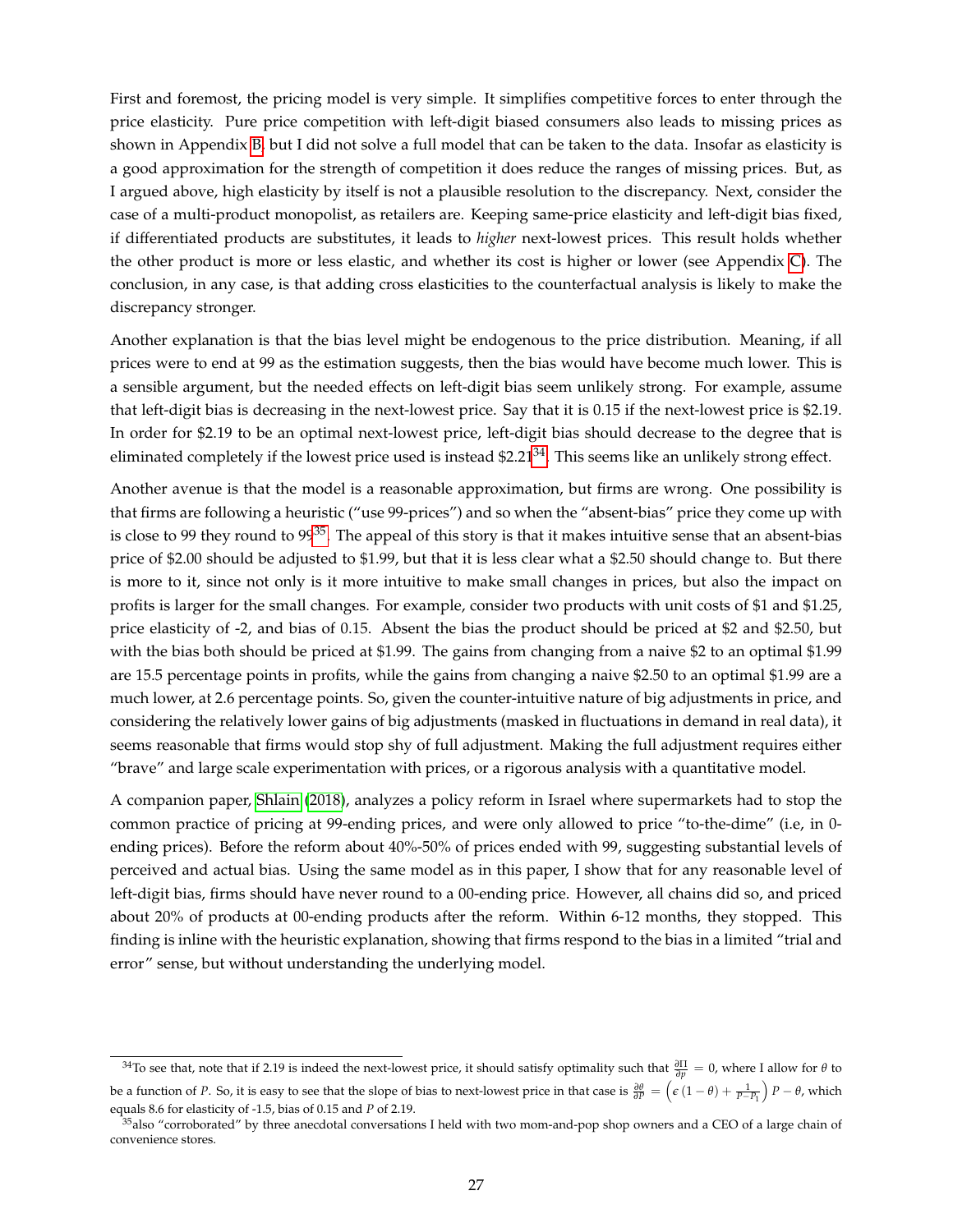<span id="page-27-0"></span>

Figure 1: Illustration of the optimal price schedule

The thick lines represent optimal prices as function of cost, of a monopolist facing constant elasticity demand with left-digit biased consumers. The gray thin line represents the no-bias counterfactual where  $p = c \frac{\epsilon}{\epsilon+1}$ . The horizontal sections of the thick lines are the 99-ending prices, emerging for regions of costs. The lowest cost that translates to a 99-ending price is when this is the interior solution, and the highest cost is when there is profit indifference between 99 and the next-lowest-price. The resulting ranges of missing prices are highlighted by vertical arrows.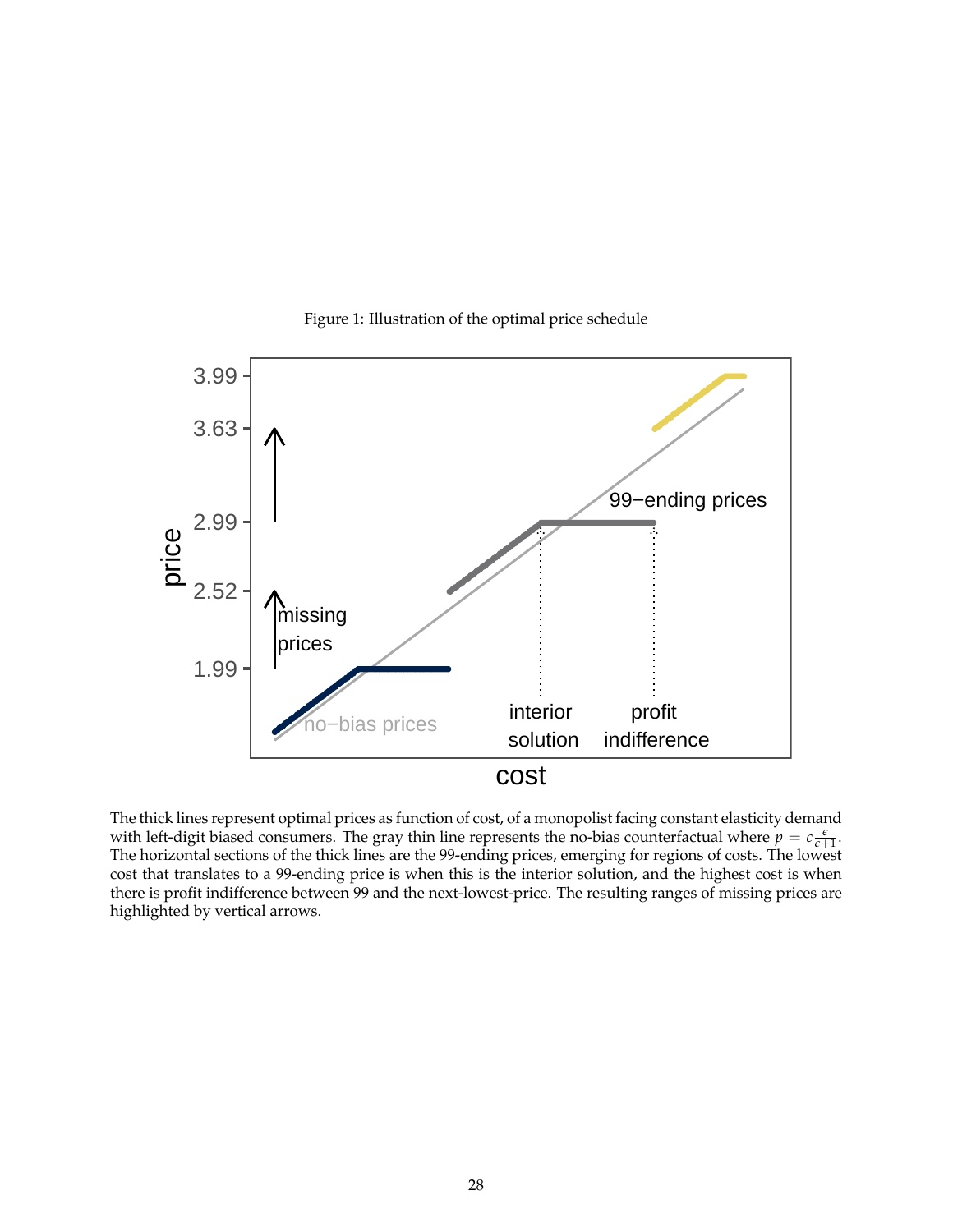### Figure 2: Illustration: Demand and residuals with and without left-digit bias



(a) Illustration: Demand with left-digit bias

(b) Illustration: Residualized demand from log-log regression with left-digit-biased demand

<span id="page-28-0"></span>

The figures illustrate simulated demand curves under a model of left-digit bias. The top figures show simulated log(quantity)-price demand curves where  $logQ = 5 - 1.5log((1 - \theta)p + \theta p)$ . Different colors represent different dollar digits. The dashed gray line is the curve of best fit from a logQ~logP regression. The bottom figures show the residualized demand (actual minus predicted) by price. The right figures are for a case left-digit bias of  $\theta = 0.16$ , and the left figures are for the standard case of no bias,  $\theta = 0$ .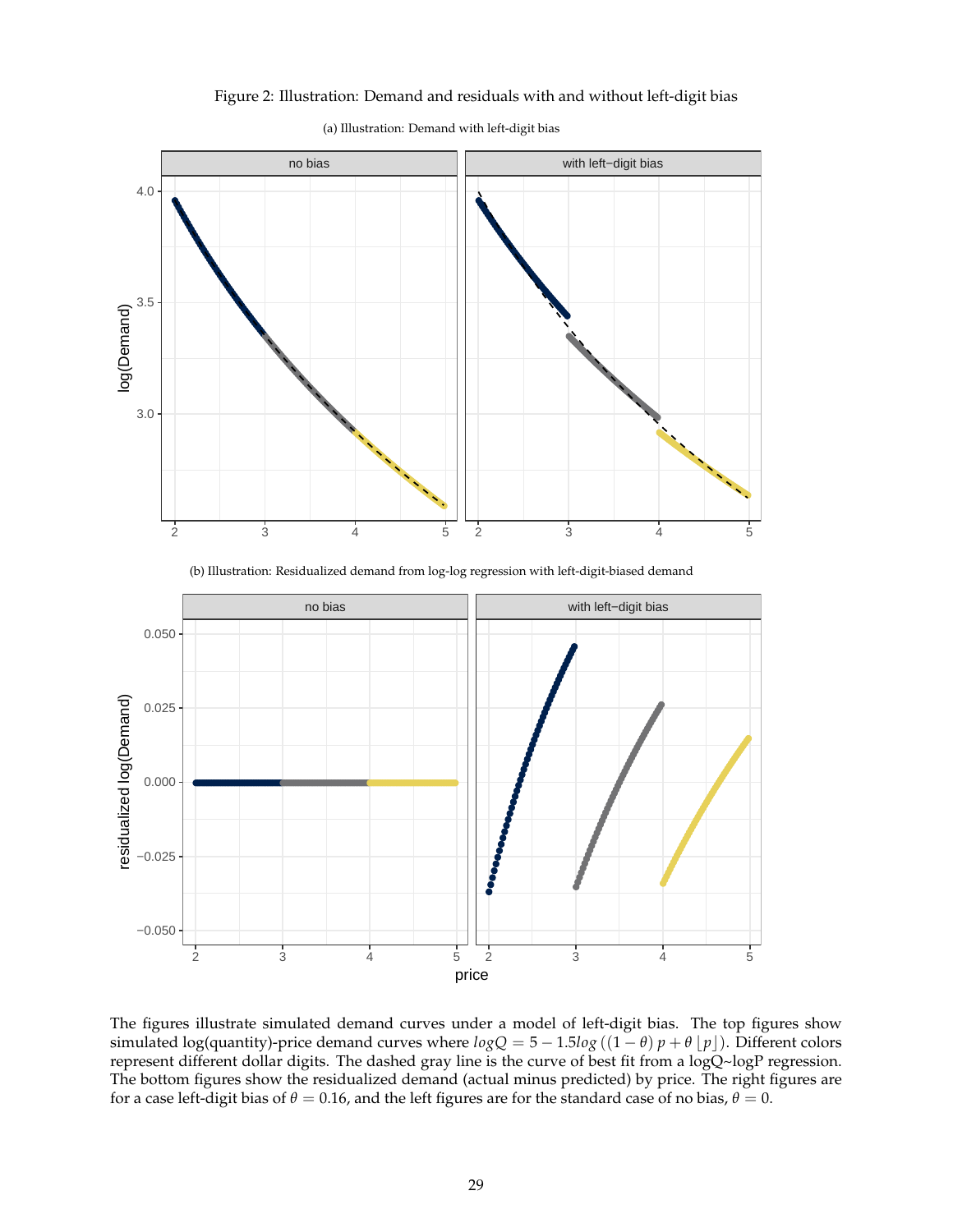

<span id="page-29-0"></span>

(a) Main sample, IV estimation

(b) Restricted sample of regular prices, OLS estimation



Net log-demand by price, residualizing product-level price elasticity, seasonality, cross elasticities, store fixed effects, and promotion effects. Regressions are conducted at the product level (1710 products, 248 stores, 177 weeks). Different dollar digits are designated by color. Within-dollar linear fits, weighted by number of observations, are added in solid lines. Plotted fixed effects estimated at 10-cent bins (e.g. \$3.90- \$3.99), and 95% confidence intervals are the result of 300 cluster-bootstraps by store.

The top panel is using data on all to-the-cent prices from a national retailer data (Column (3) in Table [1\)](#page-34-0), and the regression is run with instrumental variables, as specified in equation [6](#page-15-2) in Section [4.1.](#page-13-2) The bottom panel presents the results of an OLS constructed on regular prices only (column (4) of Table [1\)](#page-34-0). Data is truncated for prices between \$1 and \$7.99 for clarity. For further details see Section [4.1.](#page-13-2)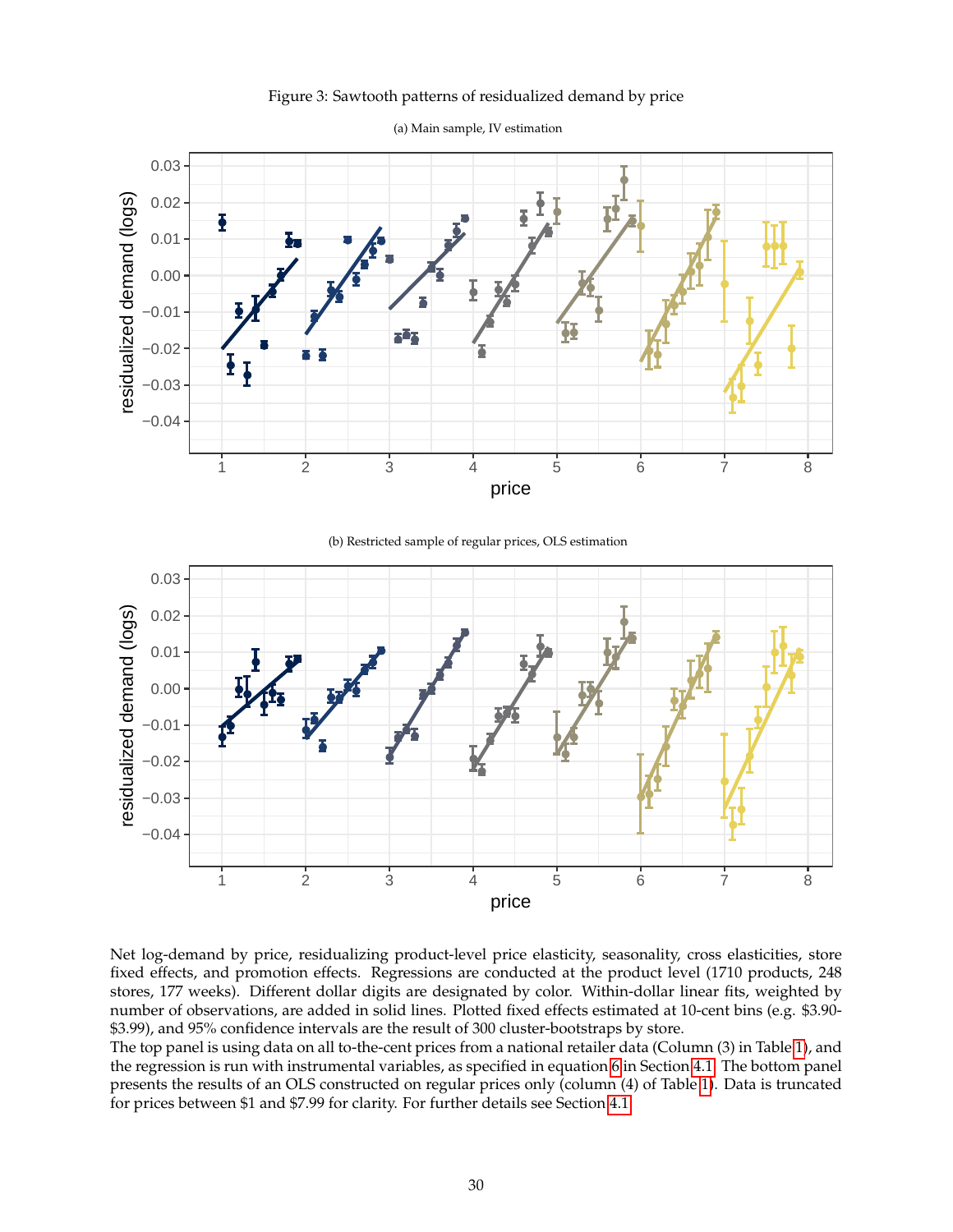

<span id="page-30-0"></span>Figure 4: Histogram of product-level left-digit bias estimates from drops in demand at the dollar-digit

The figure shows the histogram of product-level estimates of left-digit bias, calculated from Equation [7,](#page-17-3) using estimated drops in demand and price elasticity estimated with instrumental variables. Highlighted by darker color are the 75% most precise estimates. Most impercise estimates are also outliers and vice versa.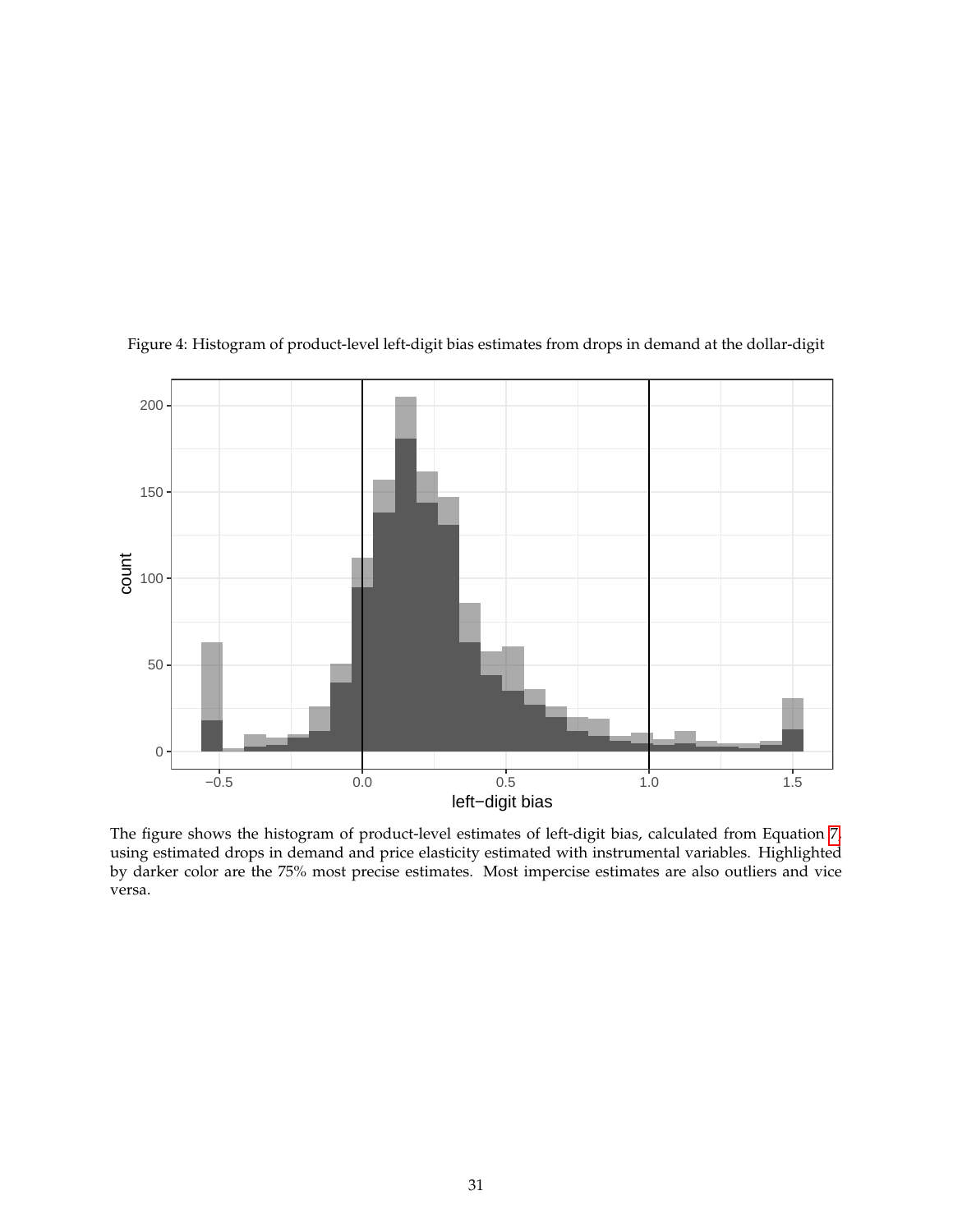#### Figure 5: Pricing response: Price-endings distributions

<span id="page-31-0"></span>

Source: 12 products, spells of at least 6 weeks, Nielsen.

The figures show the price-endings histograms of all regular prices in the retailer data (36M observations, top panel), and all prices that belong to spells of at least 6 weeks in the Nielsen data across more than 60 retailers (11M observations, bottom panel). Main patterns are excess mass at 9- and 99-ending prices, and missing prices at low price endings. 32

cents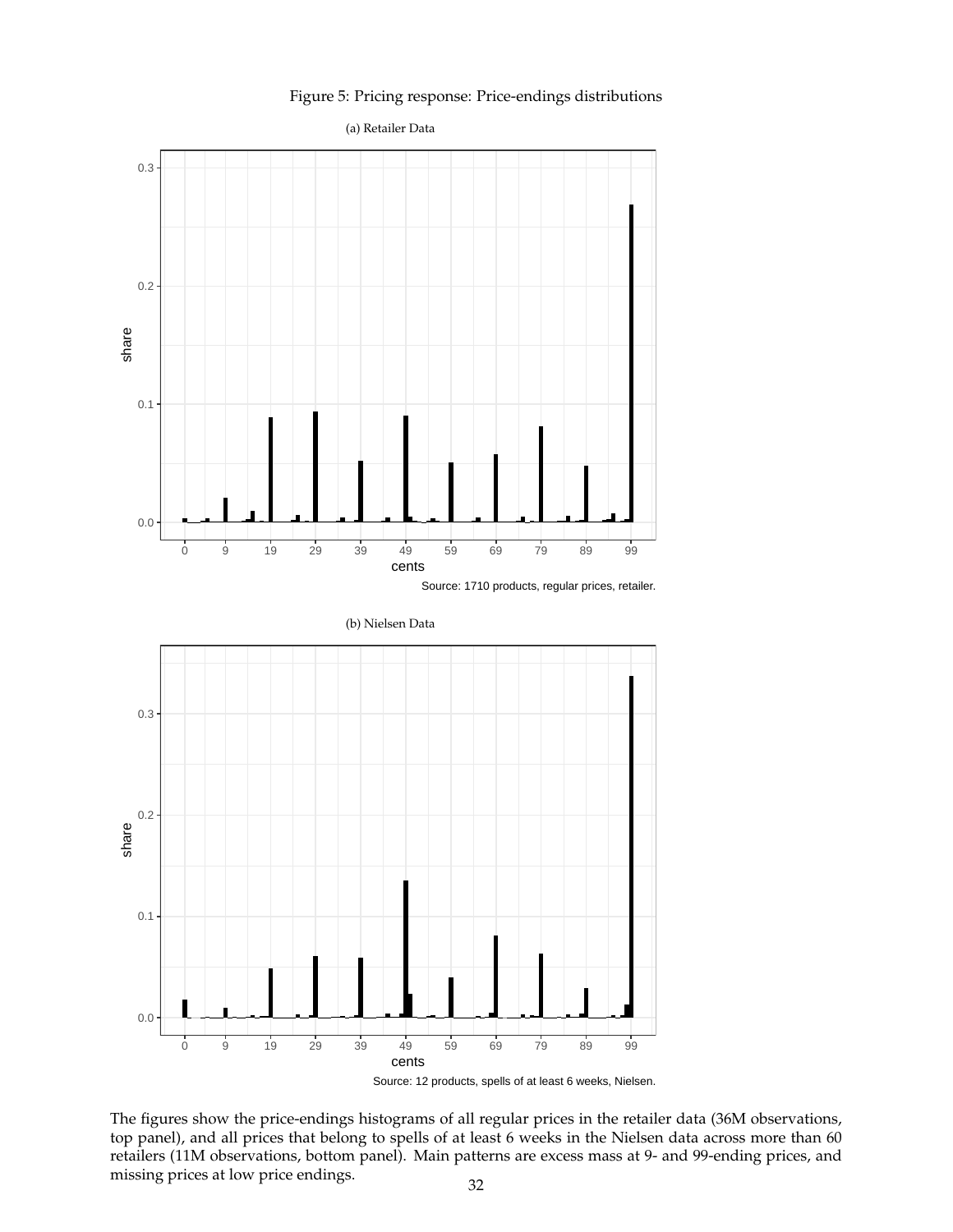<span id="page-32-0"></span>

Figure 6: Price endings: left-tail of CDF by dollar digit in retailer data

(a) Left tail of CDF for regular prices of main sample

<sup>(</sup>b) Left tail of CDF for regular prices of full sample



The figures show the left-tails of regular prices price-endings empirical CDFs, by dollar digit. The top panel is the main sample, while the bottom uses all regular prices in the data. Line color represents the first digit of the price, where \$1+ is the lightest and \$8+ is the darkest. The figures show that as prices increase, the firm is using less of lower price endings, qualitatively following the predictions from Corollary [1.](#page-10-3)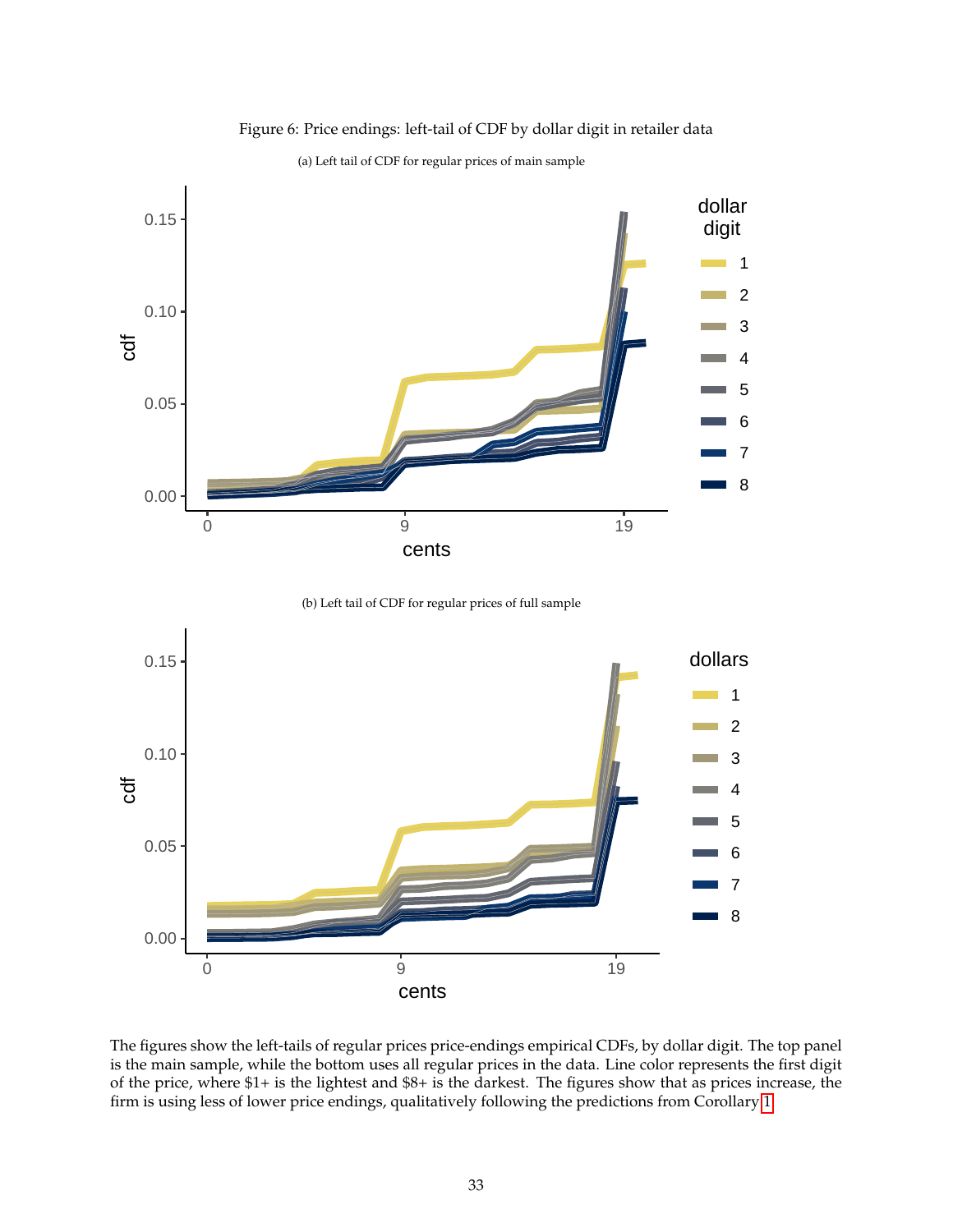<span id="page-33-0"></span>

Figure 7: Estimated firm-perceived left-digit bias

The figure shows the estimated perceived left-digit bias inferred from the price distribution. On the horizontal axis are different assumptions about the estimation procedure. Namely, the range of prices used for estimation, the excluded prices from the counterfactual price distribution fit, and the shape of that distribution via the polynomial degree. Each point is the estimated perceived left-digit bias for each specification, and the confidence intervals are the 2.5% and 97.5% estimates from 300 cluster-bootstraps of the moments at the product level (that is why some point estimates are outside of the confidence interval).

For all specifications, I can reject that the perceived bias is 0 or larger than 0.05. While point estimates are sensitive to the exact specification, bootstrapping the sample provide more similar confidence intervals.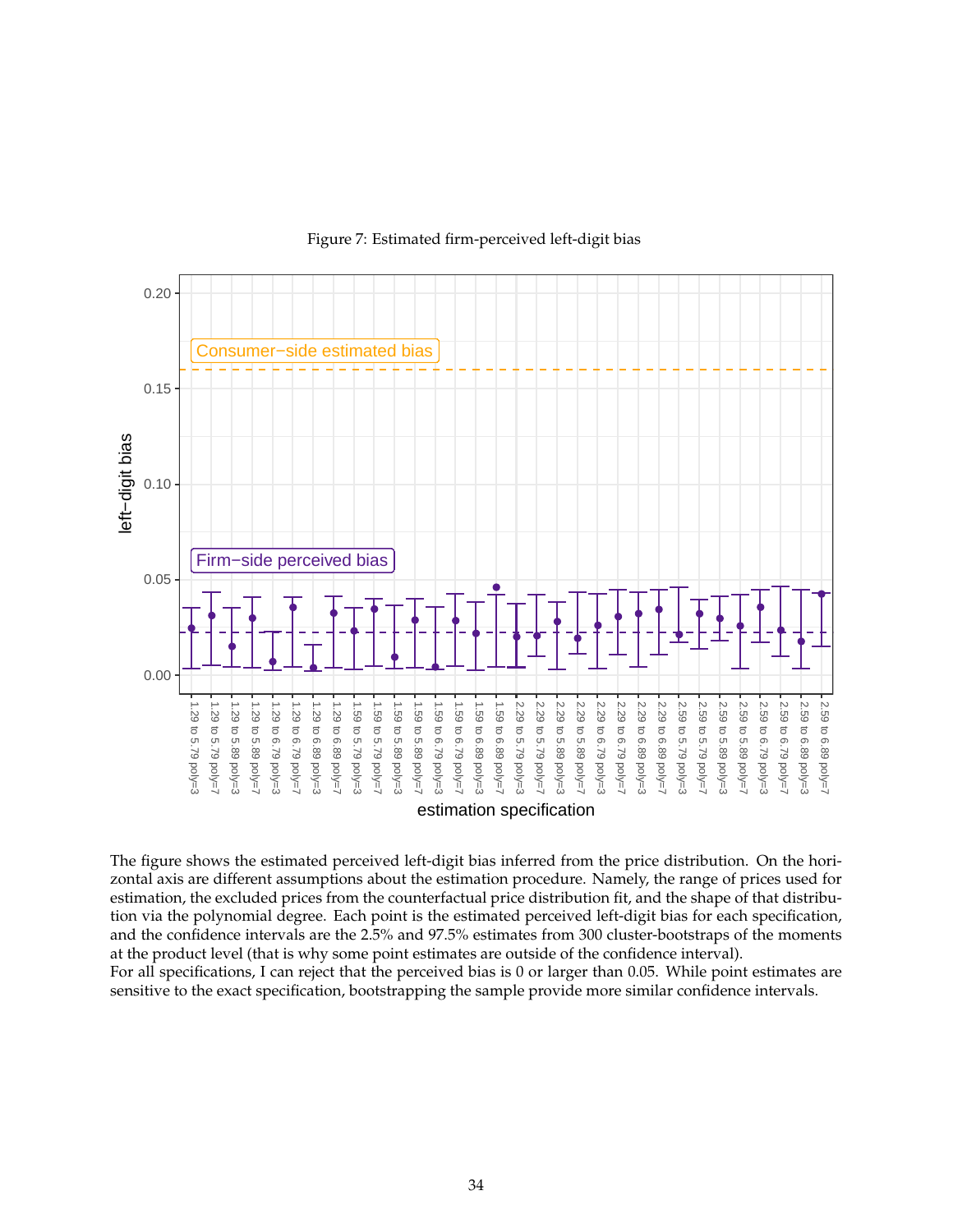<span id="page-34-0"></span>

|                                | Retailer Data |                  |             |                       |                   |  |
|--------------------------------|---------------|------------------|-------------|-----------------------|-------------------|--|
|                                | Full          | <b>1710 UPCs</b> | Main sample | <b>Regular Prices</b> | Wholesale (costs) |  |
|                                | (1)           | (2)              | (3)         | (4)                   | (5)               |  |
| Panel A: Data Description      |               |                  |             |                       |                   |  |
| <b>Observations</b> (Millions) | 375.0         | 51.0             | 45.9        | 36.2                  | 375.0             |  |
| Products                       | 74224         | 1710             | 1710        | 1710                  | 74224             |  |
| <b>Stores</b>                  | 250           | 248              | 248         | 248                   | 250               |  |
| Weeks                          | 177           | 177              | 177         | 177                   | 177               |  |
| Chains                         | 1             | 1                | 1           | 1                     | 1                 |  |
| Annual Revenue (\$Millions)    | 2060          | 396              | 304         | 227                   |                   |  |
| Annual Units Sold (Millions)   | 883           | 136              | 99          | 70                    |                   |  |
| <b>First Date</b>              | Jan- $04$     | Jan- $04$        | Jan-04      | Jan- $04$             | Jan-04            |  |
| Last Date                      | $May-07$      | $May-07$         | $May-07$    | $May-07$              | May-07            |  |
| Panel B: Pricing Descriptives  |               |                  |             |                       |                   |  |
| <b>Mean Price</b>              | 3.10          | 3.42             | 3.50        | 3.66                  | 2.14              |  |
| Price SD                       | 1.97          | 1.63             | 1.64        | 1.67                  | 1.59              |  |
| Share on-sale                  | 0.36          | 0.29             | 0.22        | 0.00                  |                   |  |
| Share 99-ending                | 0.20          | 0.22             | 0.24        | 0.27                  | 0.01              |  |
| Share 9-ending                 | 0.61          | 0.67             | 0.74        | 0.85                  | 0.11              |  |
| Share 9-ending (non-sale)      | 0.82          | 0.85             | 0.86        | 0.85                  | 0.12              |  |
| Share 0-ending                 | 0.19          | 0.13             | 0.13        | 0.02                  | 0.12              |  |
| Share 0-ending (non-sale)      | 0.05          | 0.02             | 0.02        | 0.02                  | 0.12              |  |

Table 1: Summary Statistics and Data Selection

The table presents summary statistics for the retailer data. Column (1) is the full data set, after exclusion of by-weight products. Column (2) shows the sample of 1710 products chosen for analysis. Column (3) is the main sample used in the paper, excluding non-real prices (i.e., keeping only prices that are to-the-cent). Column (4) provides further information on the instances in which the price charged is the regular price and not a discounted one. Column (5) provides some descriptive statistics on the price endings of the wholesale prices the retailer pays for the same products as in column (1).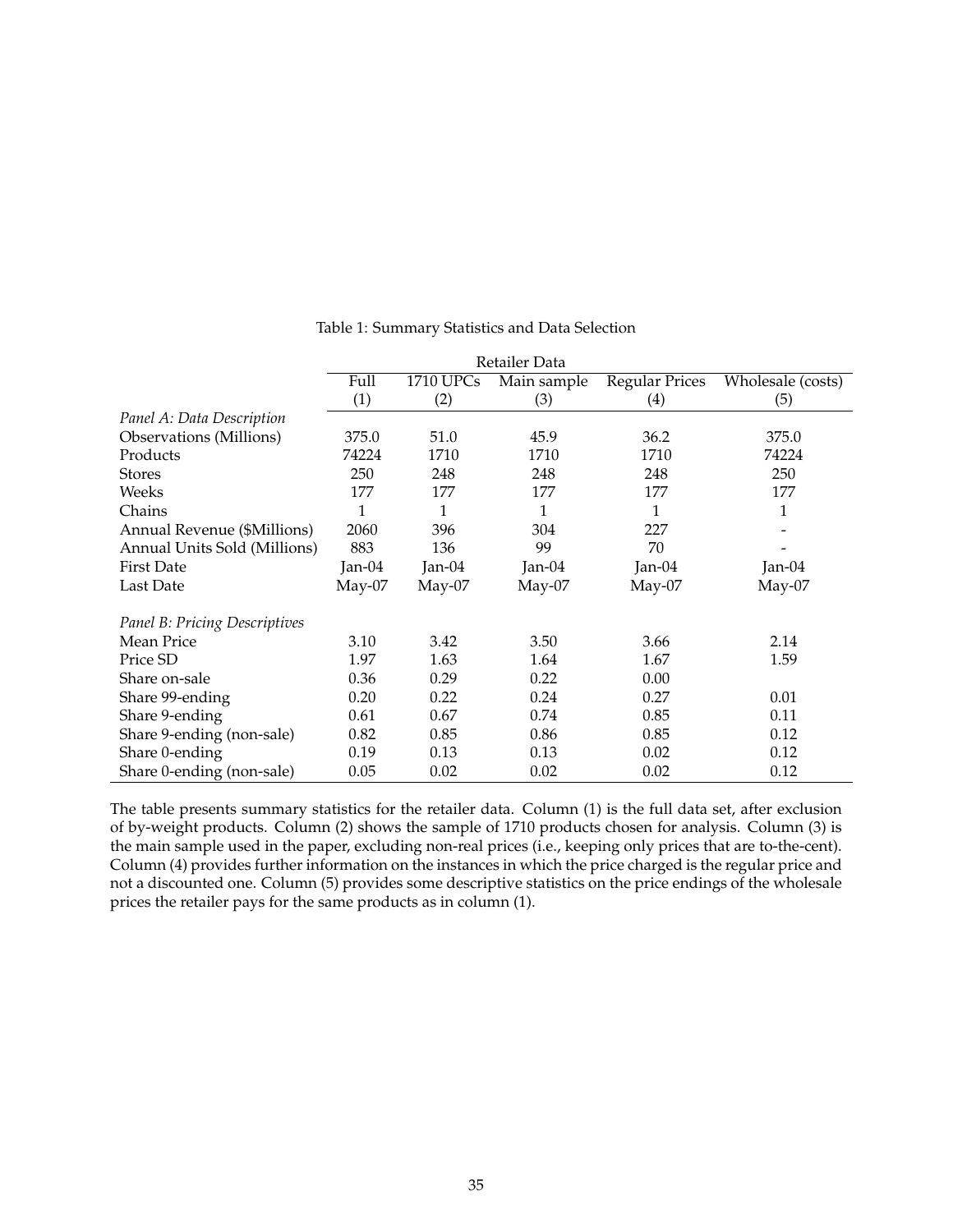<span id="page-35-0"></span>

|                  |                                              | Number of<br>Mean |           |         | Percentile |         |  |
|------------------|----------------------------------------------|-------------------|-----------|---------|------------|---------|--|
|                  |                                              | estimate          | estimates | 25th    | median     | 75th    |  |
|                  | Panel A: Drops in demand (percentage points) |                   |           |         |            |         |  |
| (1)              | All drops                                    | 8.89              | 2518      | 1.79    | 8.22       | 15.5    |  |
|                  |                                              |                   |           | (4.74)  | (8.33)     | (3.99)  |  |
| (2)              | Most precise drop per product                | 9.01              | 1351      | 3.26    | 8.04       | 13.8    |  |
|                  |                                              |                   |           | (3.22)  | (3.51)     | (6.18)  |  |
| (3)              | Drops estimated from regular prices sample   | 8.71              | 1029      | 2.06    | 7.90       | 15.2    |  |
|                  |                                              |                   |           | (2.62)  | (2.88)     | (2.21)  |  |
|                  |                                              |                   |           |         |            |         |  |
|                  | Panel B: Left-digit Bias Estimates           |                   |           |         |            |         |  |
| $\left(4\right)$ | Homogeneous, semi-elasticity model           | 0.164             | 1         |         |            |         |  |
|                  |                                              | (0.010)           |           |         |            |         |  |
| (5)              | Drops and IV elasticities                    | 0.226             | 1351      | 0.065   | 0.202      | 0.388   |  |
|                  |                                              |                   |           |         |            |         |  |
| (6)              | Non-linear least squares                     | 0.239             | 1701      | 0.046   | 0.181      | 0.374   |  |
|                  |                                              |                   |           | (0.061) | (0.067)    | (0.159) |  |
| (7)              | Semi-elasticity specification                | 0.200             | 1632      | 0.029   | 0.165      | 0.333   |  |
|                  |                                              |                   |           | (0.054) | (0.081)    | (0.053) |  |

Table 2: Estimates of product-level drops and left-digit bias parameter

Panel A shows the distribution of product level estimated drops-in-demand at dollar crossing, and panel B shows the distribution of left-digit bias estimates. In parentheses are standard errors clustered at the store level (asymptotic in rows 1,2,3,4, and 7; by cluster-bootsrap in row 6). The column titled number of estimates shows the number of estimates in each row. They differ from the number of products due to convergence problems, or lack of sufficient variation.

Panel A: Row (1) shows all estimated drops in demand, including multiple drops per products (for example if a product prices span \$2.19-\$4.79 then it will have a drop at \$3.00 and at \$4.00). Row (2) keeps the most precisely estimated drop per product. Row number (3) uses a restricted sample, where the drops are estimated from regular prices only.

Panel B: Row (4) provides the estimate from a homogeneous log-linear model, with a single parameter of left-digit bias and single semi-elasticity. Rows (5)-(7) show the product-by-product estimates, inferred by three different approaches: The sufficient statistic approach (Equation [7](#page-17-3) in Section [4\)](#page-13-0); estimated by nonlinear least squares (Equation [8\)](#page-19-2); and log-linear OLS (Equation [9\)](#page-19-3), respectively. To calculate means I winsorize at  $\theta = -0.5$  and 1.5. See Figure [A.7](#page-58-0) for the CDFs of the complete distributions.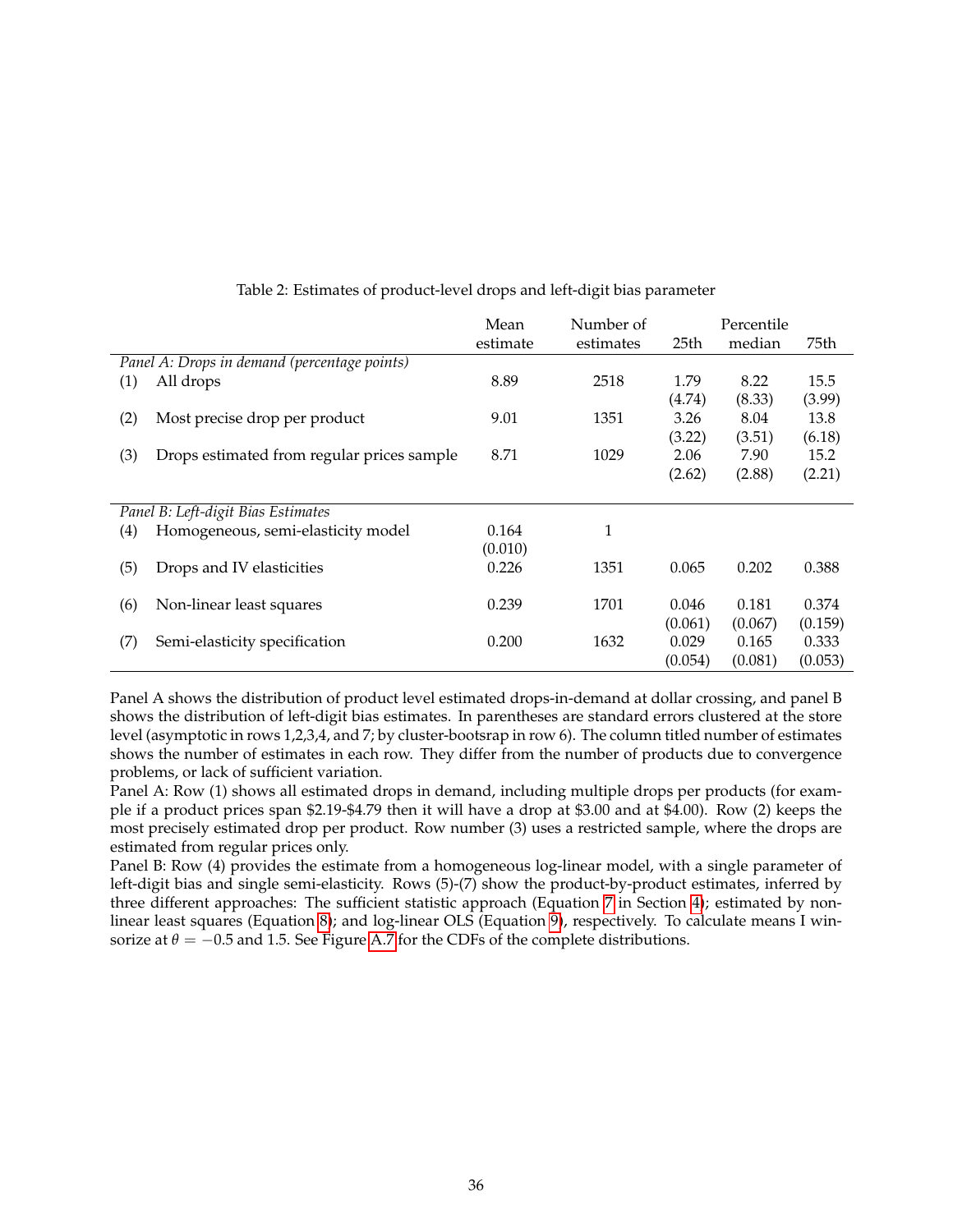<span id="page-36-0"></span>

|                 |                             | Main Sample                   | Alternative Sample          |                               |  |
|-----------------|-----------------------------|-------------------------------|-----------------------------|-------------------------------|--|
|                 | <b>Estimating Both</b>      | <b>Fixing Elasticity</b>      | <b>Estimating Both</b>      | <b>Fixing Elasticity</b>      |  |
| Left-digit bias | 0.023<br>[0.004, 0.043]     | 0.0047<br>[0.0040, 0.0069]    | 0.028<br>[0.006, 0.045]     | 0.0041<br>[0.0024, 0.0056]    |  |
| Elasticity      | $-3.35$<br>$[-1.40, -4.97]$ | $-1.5$<br>$\lfloor . \rfloor$ | $-4.15$<br>$[-1.91, -5.31]$ | $-1.5$<br>$\lfloor . \rfloor$ |  |
| Goodness of fit | 0.00347                     | 0.00355                       | 0.00575                     | 0.00580                       |  |

| Table 3: Estimated perceived parameters from firm pricing behavior |  |  |  |
|--------------------------------------------------------------------|--|--|--|
|                                                                    |  |  |  |

The table shows the results of minimum distance estimation of homogeneous perceived left-digit bias and price elasticity using the regular prices distribution of 1710 products priced by the retailer (two left columns) and an alternative sample of 2149 popular products in the two rightmost columns. Confidence intervals in square brackets are the result of 300 cluster-bootstraps per 32 different specifications (total of 9632 runs per column) at the product level.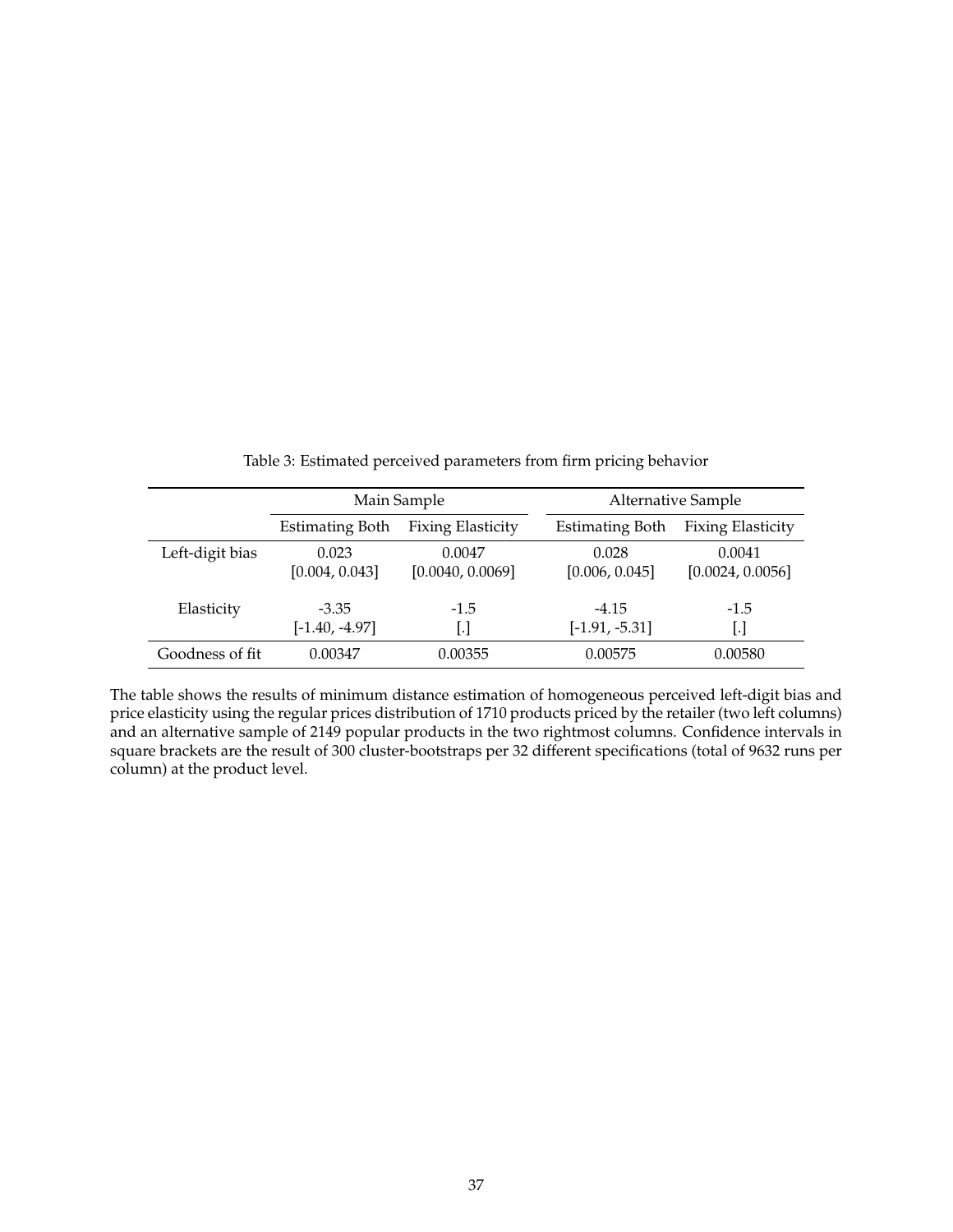<span id="page-37-0"></span>

| Assumed scenario                                                       | % profits lost pricing |                                  |                            |                                                            |
|------------------------------------------------------------------------|------------------------|----------------------------------|----------------------------|------------------------------------------------------------|
|                                                                        | Left-digit bias        | Price elasticity<br>$\epsilon$   | Perceived bias<br>$\theta$ | by perceived bias<br>$(\hat{\theta}$ instead of $\theta$ ) |
| Panel A: If the firm ignores the bias $(\hat{\theta} = 0)$             |                        |                                  |                            |                                                            |
| Point estimates                                                        | 0.16                   | $-1.5$                           | 0                          | $-4.3$                                                     |
| <b>Extreme estimates</b>                                               | 0.10                   | $-4.0$                           |                            | $-4.4$                                                     |
| Heterogeneous bias                                                     | N(0.16, 0.05)          | $-1.5$                           |                            | $-4.9$                                                     |
| Heterogeneous perceived bias                                           | 0.16                   | $-1.5$                           |                            | $-4.3$                                                     |
| Heterogeneous elasticity                                               | 0.16                   | $N(-1.5, 0.2)$                   | 0                          | $-4.3$                                                     |
| 2-product monopolist                                                   | 0.16                   | $-1.5$ ( $\epsilon_{ii} = 0.1$ ) | 0                          | $-3.0$                                                     |
| Panel B: If the firm underestimates the bias $(\hat{\theta} < \theta)$ |                        |                                  |                            |                                                            |
| Point estimates                                                        | 0.16                   | $-1.5$                           | 0.004                      | $-2.7$                                                     |
| Extreme estimates                                                      | 0.10                   | $-4.0$                           | 0.03                       | $-1.1$                                                     |
| Heterogeneous bias                                                     | N(0.16, 0.05)          | $-1.5$                           | 0.004                      | $-3.2$                                                     |
| Heterogeneous perceived bias                                           | 0.16                   | $-1.5$                           | N(0.004, 0.01)             | $-2.2$                                                     |
| Heterogeneous elasticity                                               | 0.16                   | $N(-1.5, 0.2)$                   | 0.004                      | $-2.7$                                                     |
| 2-product monopolist                                                   | 0.16                   | $-1.5\;(\epsilon_{ij}=0.1)$      | 0.004                      | $-1.7$                                                     |

#### Table 4: Profits lost when the firm underestimates left-digit bias

The table shows calculated percentage of gross profits lost, relative to optimal pricing. Optimal means that the firm perceives the bias to be what it actually is,  $\hat{\theta} = \theta$ , while the other cases take a lower perceived bias into account. Panel A shows the profits lost if the firm ignores the bias completely, and panel B shows the profits lost when it partially underestimate it. Each row makes a different assumption about the "true" parameters and the perceived ones (but always assuming that the firm knows the true price elasticity). For example, under the point estimates of left-digit bias of 0.16 but perceived bias of 0.004, and elasticity of -1.5, 2.7 percentage points are lost relative to optimal pricing. If the firm were to ignore the bias altogether, and assume it is non-existing, they would lose 4.3 percentage points.

The first row in each panel shows the lost profits under point estimates taken from the main analysis. The second row, extreme estimates, makes a firm-forthcoming assumption with lower bias, high price elasticity, and the upper bound of perceived bias. The next three rows explore the role of heterogeneity and how consequential it might be: I examine heterogeneity in left-digit bias, in perceived left-digit bias (truncating from below at 0.001), and in same price elasticity. Finally, the last row takes cross-elasticities into account (I use the implied perceived bias of 0.004, even though the implied perceived bias with cross-elasticities, given pricing, is lower. This way I am consistent and provide a lower bound on losses).

At each cell I simulate 3000 costs from a cost distribution that mimics the actual distribution inferred from a constant markup prices. For the heterogeneous cases I draw 50 values for each parameter. For the last row, I sample 80 prices for each of 2 products (from the same cost distribution as above).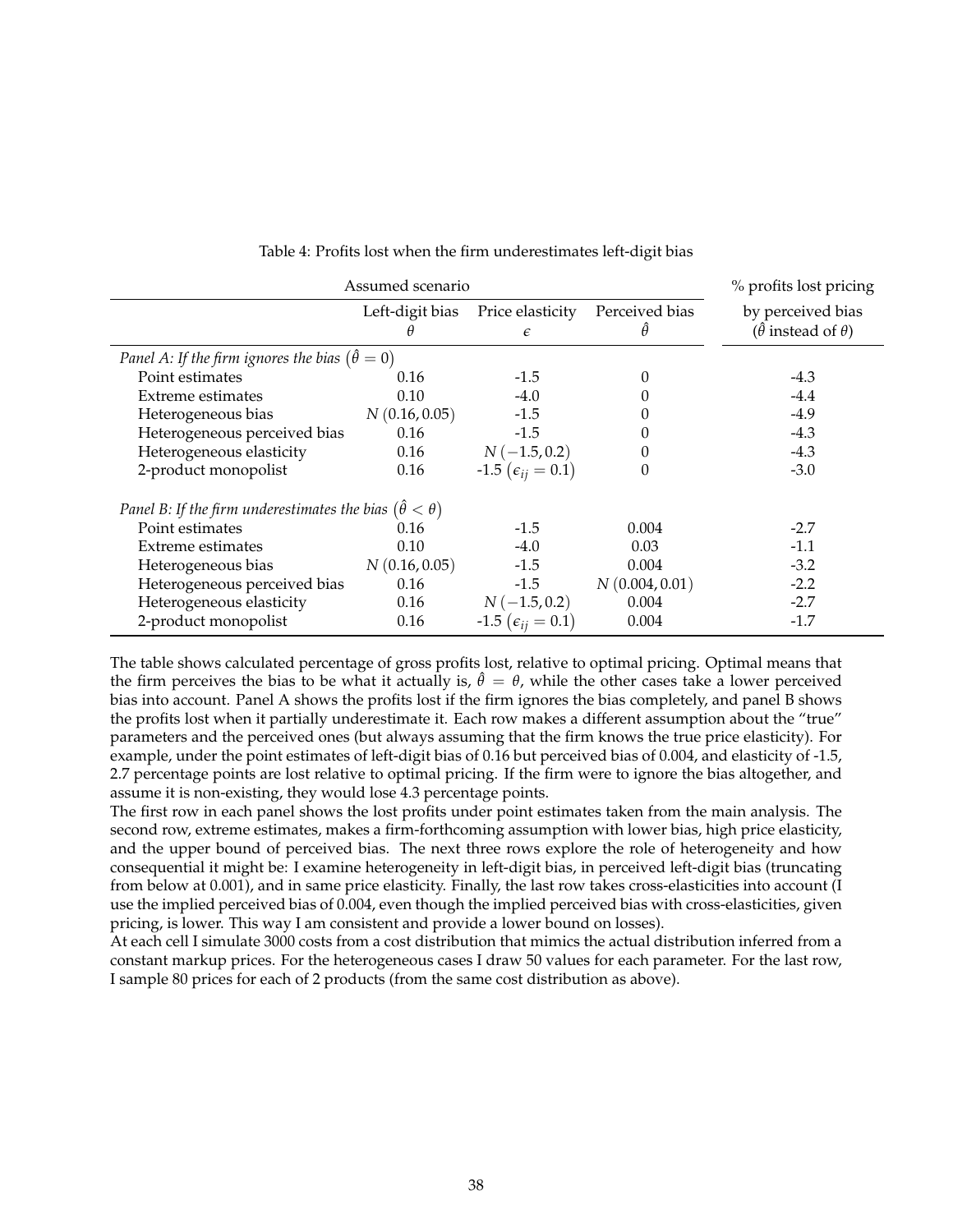## <span id="page-38-0"></span>**A Proofs**

### **A.1 Proof - Proposition [1](#page-8-4)**

To see that equation [3](#page-8-0) describes the optimal price, we will proceed in the following steps.

#### **A.1.1 Interior solution**

Consider the classic setting. There, since demand is convex, it satisfies the second order condition globally, and hence the first order condition is sufficient to characterize the solution. Here, the second order condition is satisfied locally, meaning that any interior solution is a local maximum. However, demand is not convex when changing the first digits. Therefore, one must also check for other prices, where convexity is not satisfied.

The first order condition is

$$
\frac{\partial \Pi}{\partial p} = 0 = Ae ((1 - \theta) p + \theta p_1)^{\epsilon - 1} (1 - \theta) (p - c) + A ((1 - \theta) p + \theta p_1)^{\epsilon}
$$
  

$$
0 = \epsilon (1 - \theta) (p - c) + (1 - \theta) p + \theta p_1
$$
  

$$
p = c \frac{\epsilon}{1 + \epsilon} - p_1 \frac{\theta}{1 - \theta} \frac{1}{1 + \epsilon}
$$
  

$$
p = \left( c - \frac{\theta}{1 - \theta} \frac{q_1 + 1}{\epsilon} \right) \frac{\epsilon}{1 + \epsilon}
$$

Where the last transition is due to that  $p_1 = q_1 + 1$  given a range of costs as in proposition [3,](#page-8-0) So, first, for any cost *c*, we can find a local maximum being the interior solution, as presented in the second row of equation [3.](#page-8-0) Note that this solution is strictly increasing in  $c$ , as long as  $p_1$  does not change.

#### **A.1.2** First case,  $c < \overline{c}_q$

Since demand is locally convex, and isoprofits are strictly convex, it is sufficient to rule-out an interior solution as being optimal if the profits at the highest price below the discontinuity are higher. So, if  $p^*(c)$  is the interior solution and  $c < \overline{c}_q$ , we need to show that  $D(q)(q-c) > D(p^*)(p^*-c)$  where  $q = p_1 - 0.01$ :

$$
D (p^*) (p^* - c) + D (p^*) (c - \overline{c}_q) = D (p^*) (p^* - \overline{c}_q)
$$
  

$$
< D (P) (P - \overline{c}_q)
$$
  

$$
= D (q) (q - \overline{c}_q)
$$
  

$$
= D (q) (q - c) + D (q) (c - \overline{c}_q)
$$
  

$$
\Leftrightarrow D (p^*) (p^* - c) < D (q) (q - c) + (D (q) - D (p^*)) (c - \overline{c}_q)
$$
  

$$
< D (q) (q - c)
$$

Where the first inequality (second row) is due to *P* being the optimal price for  $\bar{c}_q$ , and the last inequality (last row) is since  $c < \overline{c}_q$  and  $D(q) > D(p^*)$ .

Once we have shown that  $q$  is more profitable than  $p^*$ , to see that the optimal price in that case is  $q$  itself, note that since demand is locally strictly convex between discontinuity points, if the profit at *q* is higher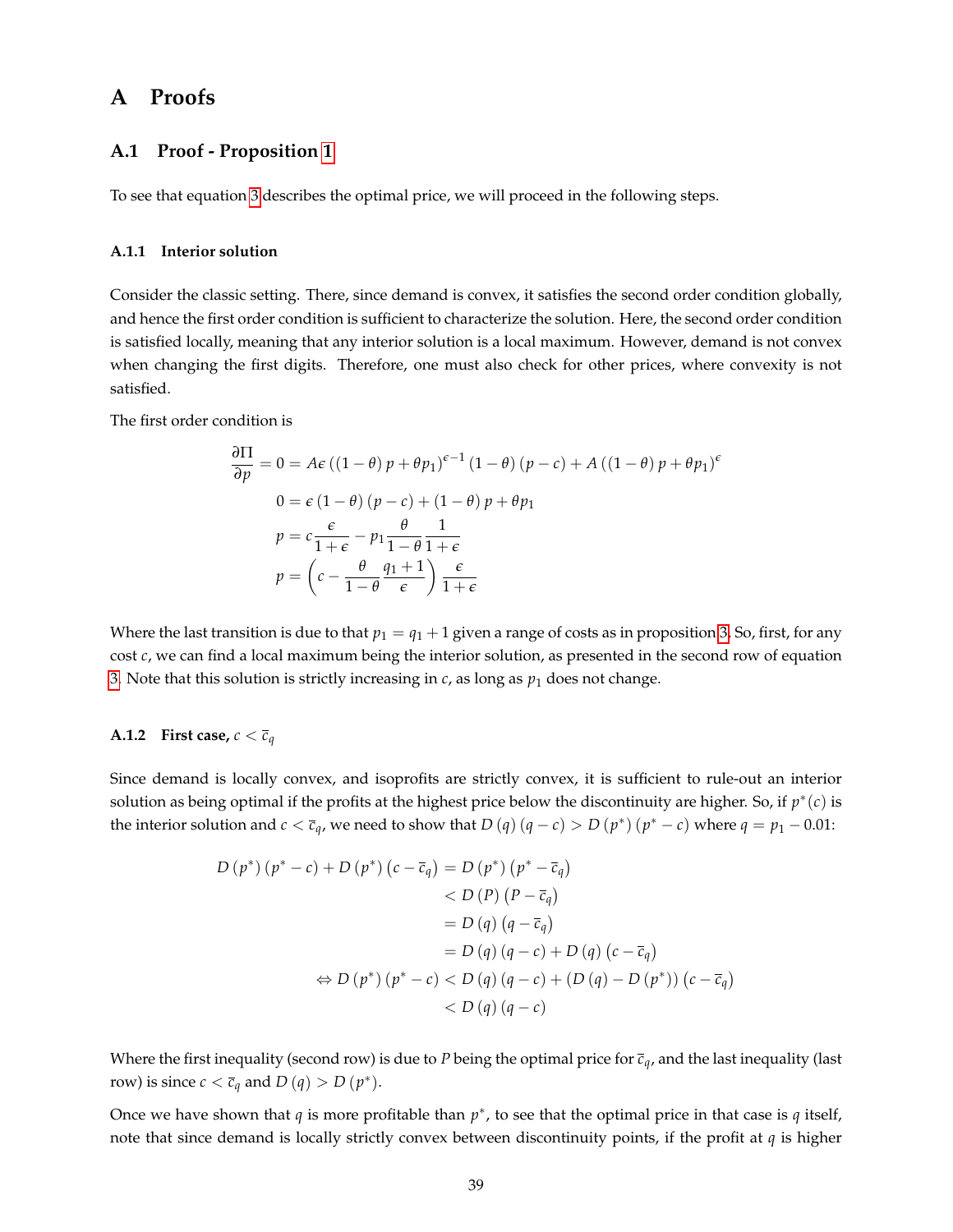than at the interior solution it means that the slope of the isoprofit (in the quantity-price dimension) is less steep than the demand curve, meaning that profits at *q* must be maximal for these costs. This is only true for  $\theta$  low enough, such that there is not another point where demand is crossing the isoprofit<sup>[36](#page-39-0)</sup>.

#### **A.1.3** Second case,  $c > \overline{c}_q$

We want to show that if  $c > \bar{c}_q$ , then the interior solution is more profitable than  $q$ . That is, that  $\Pi(p^*, c)$  $D(q)(q-c)$ . Define  $p'$  as the price that given demand  $D(q)$  results in the same profits as  $\Pi^* = \Pi(p^*, c)$ . That is,

$$
p' = \frac{\Pi^*}{D(q)} + c
$$
  
= 
$$
\frac{\Pi^* - \Pi_q}{D(q)} + q + (c - \overline{c}_q)
$$
  

$$
\Rightarrow p' - q = \frac{\Pi^* - \Pi_q}{D(q)} + (c - \overline{c}_q)
$$
  

$$
> (c - \overline{c}_q) \left(1 - \frac{D(P)}{D(q)}\right) > 0
$$

where we used that  $\Pi^* = \Pi(p^*, c) > \Pi(p, c) = \Pi_q - D(p)(c - \overline{c}_q)$ , and that  $D(p) < D(q)$ . So, since  $p' > q$  it means that  $\Pi(p^*, c) = D(q)(p' - c) > D(q)(q - c)$ .

### **A.2 Proof - Proposition [2](#page-9-0)**

Rewriting equation [5,](#page-8-3)

<span id="page-39-1"></span>
$$
P + \frac{(1-\theta)P + \theta P_1}{\epsilon (1-\theta)} - \frac{((1-\theta)P + \theta P_1)^{\epsilon} P - ((1-\theta)q + \theta q_1)^{\epsilon} q}{((1-\theta)P + \theta P_1)^{\epsilon} - ((1-\theta)q + \theta q_1)^{\epsilon}} = 0
$$
  
\n
$$
P\left(1 + \frac{1}{\epsilon}\right) + \frac{TP_1}{\epsilon} - \frac{(P + TP_1)^{\epsilon} P - (q + Tq_1)^{\epsilon} q}{(P + TP_1)^{\epsilon} - (q + Tq_1)^{\epsilon}} = 0
$$
  
\n
$$
P\left(1 + \frac{1}{\epsilon}\right) + \frac{TP_1}{\epsilon} - \frac{\Lambda^{\epsilon} P - q}{\Lambda^{\epsilon} - 1} = 0
$$
  
\n
$$
P(1 + \epsilon) (\Lambda^{\epsilon} - 1) + TP_1 \Lambda^{\epsilon} - TP_1 = \Lambda^{\epsilon} P \epsilon - q \epsilon
$$
  
\n
$$
(P + TP_1) \Lambda^{\epsilon} = P + TP_1 + (P - q) \epsilon
$$
  
\n
$$
\Lambda^{\epsilon} = 1 + \frac{(P - q) \epsilon}{P + TP_1}
$$
\n(10)

where  $T \equiv \frac{\theta}{1-\theta}$ , the likelihood ratio of being inattentive and  $\Lambda \equiv \frac{P+TP_1}{q+Tq_1}$  $\frac{r+1}{q+Tq_1}$ .

<span id="page-39-0"></span> $^{36}$ i.e., θ needs to satisfy that  $\Pi\left(q, \underline{c}_q\right) \geq \Pi\left(q-1, \underline{c}_q\right)$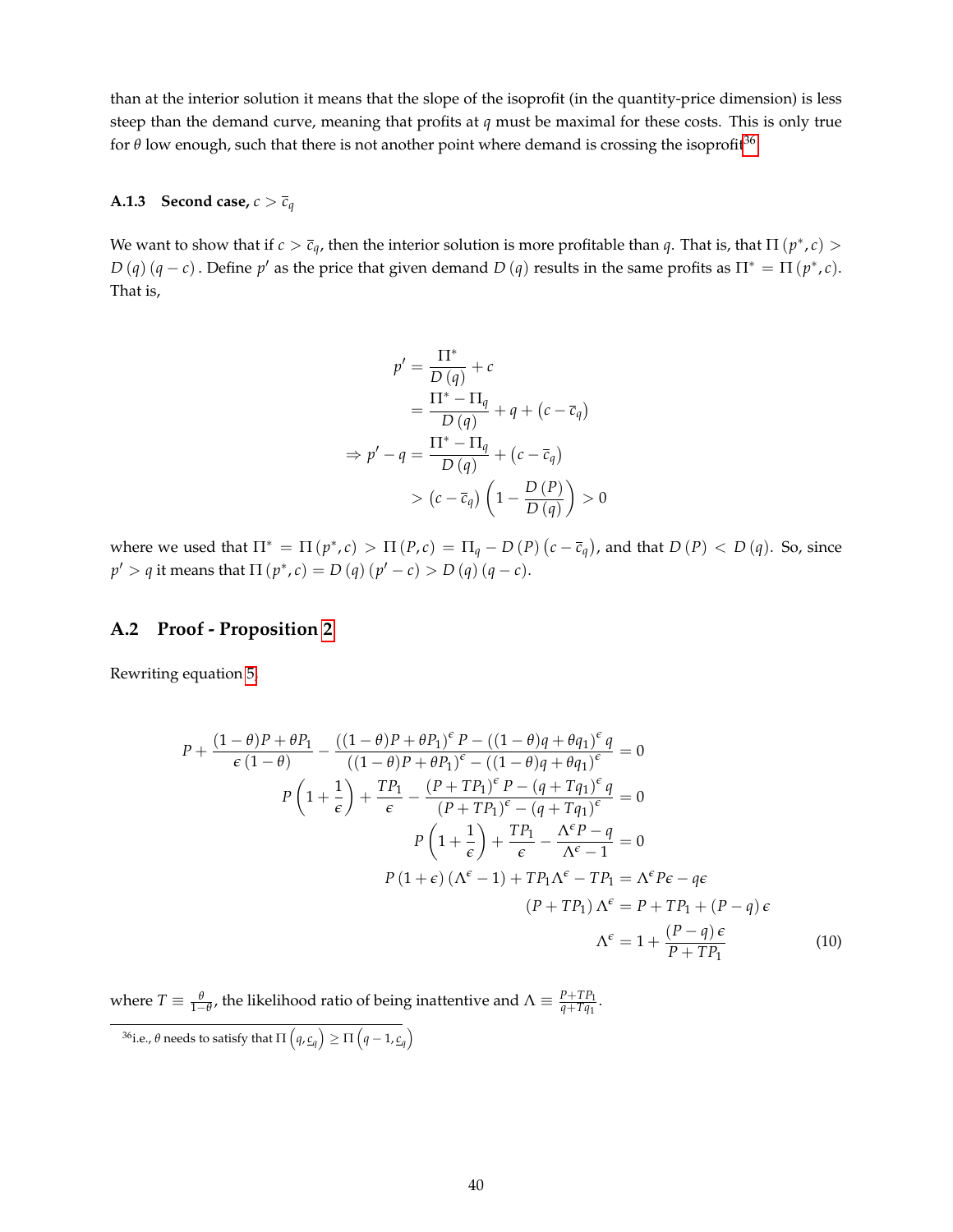### **A.2.1 The effect of elasticity on nl-price**

First, note that  $\frac{\partial \Lambda}{\partial \epsilon} = \frac{\partial P}{\partial \epsilon}$  $\frac{1}{q+Tq1}$ . Then, differentiating equation [10](#page-39-1) with respect to  $\epsilon$ ,

$$
(P + TP_1) \Lambda^{\epsilon} \left( \frac{\epsilon \frac{\partial P}{\partial \epsilon}}{P + TP_1} + \ln \Lambda \right) + \frac{\partial P}{\partial \epsilon} \Lambda^{\epsilon} = \frac{\partial P}{\partial \epsilon} + \frac{\partial P}{\partial \epsilon} \epsilon + P - q
$$

$$
\frac{\partial P}{\partial \epsilon} (\Lambda^{\epsilon} - 1) (1 + \epsilon) + (P + TP_1) \Lambda^{\epsilon} \ln \Lambda = P - q
$$

$$
\frac{\partial P}{\partial \epsilon} = \frac{P - q - (P + TP_1) \Lambda^{\epsilon} \ln \Lambda}{(\Lambda^{\epsilon} - 1) (1 + \epsilon)} > 0
$$

To see that note that the denominator is positive for *e* < −1, since Λ > 1. Further, the enumerator is positive iff

$$
(P-q) (q+Tq_1)^{\epsilon} - (P+TP_1)^{\epsilon+1} \ln\left(\frac{P+TP_1}{q+Tq_1}\right) > 0
$$

It is easy to see that the above term equals zero for  $P = q$ . We now show that it is increasing in *P*, and hence positive, since  $P > q$ . To see that it is increasing in  $P$ , differentiate to show

$$
(q + Tq_1)^{\epsilon} - (\epsilon + 1) (P + TP_1)^{\epsilon} \ln \left( \frac{P + TP_1}{q + Tq_1} \right) - (P + TP_1)^{\epsilon} > 0
$$
  

$$
\Leftrightarrow 1 > \Lambda^{\epsilon} (1 + (1 + \epsilon) \ln \Lambda)
$$

and note that  $\Lambda^{\epsilon}$  < 1, and that  $\ln \Lambda > 0$  and  $\epsilon$  < -1 hence  $(1 + (1 + \epsilon) \ln \Lambda)$  < 1.

### **A.2.2 Proof of corollary, effect of dollar digit on nl-price**

We know that the NLP satisfies:

$$
((1 - \theta)P + \theta P_1)^{\epsilon} \left( -\frac{(1 - \theta)P + \theta P_1}{\epsilon (1 - \theta)} \right) - ((1 - \theta)q + \theta q_1)^{\epsilon} \left( q - P \cdot \frac{1 + \epsilon}{\epsilon} - \frac{\theta P_1}{(1 - \theta)\epsilon} \right) = 0 \tag{11}
$$

$$
\hat{p}^{\epsilon} \frac{\hat{p}}{\epsilon (1-\theta)} + \hat{q}^{\epsilon} \left( q - p - \frac{\hat{p}}{\epsilon (1-\theta)} \right) = 0 \tag{12}
$$

$$
\hat{q}^{\epsilon} (q - p) \epsilon (1 - \theta) = \hat{p} (\hat{q}^{\epsilon} - \hat{p}^{\epsilon})
$$
 (13)

Where the transitions are just algebraic simplifications, and writing the perceived price instead of its components. To prove the corollary I ask if it is possible that the NLP will be that same for two consecutive dollar digits,  $p_{q+1} = p_q + 1$ . That is if,

$$
(\hat{q}+1)^{\epsilon}[(q-p)\epsilon(1-\theta)] \leq (\hat{p}+1) ((\hat{q}+1)^{\epsilon} - (\hat{p}+1)^{\epsilon})
$$

$$
(\hat{q}+1)^{\epsilon}[\hat{p}(\hat{q}^{\epsilon} - \hat{p}^{\epsilon})\hat{q}^{-\epsilon}] \leq (\hat{p}+1) ((\hat{q}+1)^{\epsilon} - (\hat{p}+1)^{\epsilon})
$$

$$
\frac{\hat{p}}{\hat{p}+1} \leq \frac{1 - (\frac{\hat{p}+1}{\hat{q}+1})^{\epsilon}}{1 - (\frac{\hat{p}}{\hat{q}})^{\epsilon}}
$$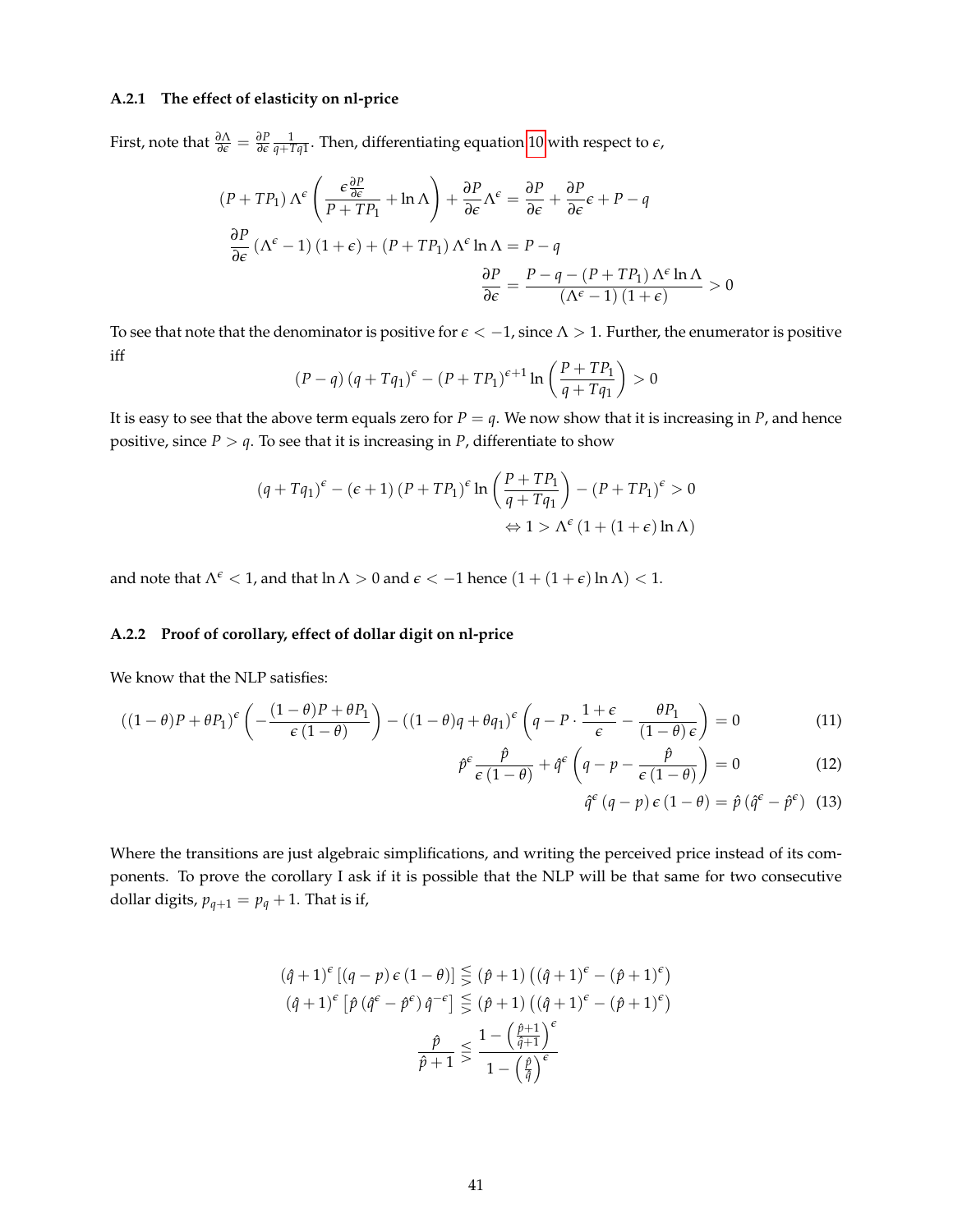if  $\epsilon$  = −1 it holds with equality:

$$
\frac{\hat{p}}{\hat{p}+1} = \frac{\frac{\hat{p}+1-\hat{q}-1}{\hat{p}+1}}{\frac{\hat{p}-\hat{q}}{\hat{p}}} = \frac{\hat{p}}{\hat{p}+1}
$$

but if *e* < −1, as assumed all over, then the RHS is lower. Meaning, that the equality does not hold.

#### **A.2.3 The effect of inattention on nl-price**

How does higher inattention affects the next lowest price? Differentiate equation [10](#page-39-1) with respect to *θ*:

$$
(\epsilon+1)\left(\frac{P+TP_1}{q+Tq_1}\right)^{\epsilon} \frac{\left(\frac{\partial P}{\partial \theta} + \frac{\partial T}{\partial \theta}P_1\right)(q+Tq_1) - \frac{\partial T}{\partial \theta}(P+TP_1)}{q+Tq_1} + \frac{\partial T}{\partial \theta}q_1 \left(\frac{P+TP_1}{q+Tq_1}\right)^{\epsilon+1} - \frac{\partial P}{\partial \theta}(1+\epsilon) = \frac{\partial T}{\partial \theta}P_1
$$

$$
(\epsilon+1)\left(\frac{\partial P}{\partial \theta} + \frac{\partial T}{\partial \theta}P_1\right) + \frac{\partial T}{\partial \theta}(q_1 - 1 - \epsilon) \frac{P+TP_1}{q+Tq_1} - \frac{\partial P}{\partial \theta}(1+\epsilon) \left(\frac{P+TP_1}{q+Tq_1}\right)^{-\epsilon} = \frac{\partial T}{\partial \theta}P_1 \left(\frac{P+TP_1}{q+Tq_1}\right)^{-\epsilon}
$$

$$
\frac{\partial P}{\partial \theta} \left( 1 - \left( \frac{q + Tq_1}{P + TP_1} \right)^{\epsilon} \right) = \frac{1}{(1 - \theta)^2} \left( \frac{P_1}{1 + \epsilon} \left( \frac{q + Tq_1}{P + TP_1} \right)^{\epsilon} - P_1 + \left( 1 - \frac{q_1}{\epsilon + 1} \right) \frac{P + TP_1}{q + Tq_1} \right)
$$

the term in parentheses on the left-hand side is negative, so the effect is determined by the opposite sign of  $\frac{P_1}{1+\epsilon}$   $\left(\frac{q+Tq_1}{P+TP_1}\right)$ *P*+*TP*<sup>1</sup>  $\int_{0}^{\epsilon}$  - *P*<sub>1</sub> + (1 -  $\frac{q_1}{\epsilon+1}$  $\frac{q_1}{\epsilon+1}$ )  $\frac{P+TP_1}{q+Tq_1}$ . This is sign is always negative for  $\epsilon < -1$  for  $q_1 > 0$ .

To see that  $\frac{P_1}{1+\epsilon} \left( \frac{q+Tq_1}{P+TP_1} \right)$ *P*+*TP*<sup>1</sup>  $\int_{0}^{\epsilon} - P_1 + (1 - \frac{q_1}{\epsilon + 1})$  $\frac{q_1}{q+T}$ )  $\frac{P+TP_1}{q+Tq_1} < 0$ , recall that  $P-q = \Delta < 1$  and  $P_1 = 1 + q_1$ . Then, we need to show that

$$
\frac{P_1}{1+\epsilon} \left(\frac{q+Tq_1}{P+TP_1}\right)^{\epsilon} + \left(1 - \frac{q_1}{\epsilon+1}\right) \frac{P+TP_1}{q+Tq_1} < P_1
$$
\n
$$
\frac{P+TP_1}{q+Tq_1} \left(\frac{1+\epsilon-q_1+P_1\left(\frac{q+Tq_1}{P+TP_1}\right)^{-(1+\epsilon)}}{1+\epsilon}\right) < 1+q_1
$$

focusing on the LHS, using that  $\epsilon < -1$  and  $P_1 = 1 + q_1$ :

$$
\frac{P+TP_1}{q+Tq_1}\left(\frac{1+\epsilon-q_1+P_1\left(\frac{q+Tq_1}{P+TP_1}\right)^{-(1+\epsilon)}}{1+\epsilon}\right)<\frac{P+TP_1}{q+Tq_1}\left(\frac{2+\epsilon}{1+\epsilon}\right)<\frac{P+TP_1}{q+Tq_1}
$$

then it is left to show that

$$
\frac{P+TP_1}{q+Tq_1} = \frac{q+\Delta+T(1+q_1)}{q+Tq_1} < 1+q_1
$$

or

$$
q + \Delta + T (1 + q_1) < (1 + q_1) (q + T q_1)
$$
\n
$$
\Delta + T < q_1 (q + T q_1)
$$

and since  $\Delta + T \leq 1 + T$ , if  $q_1 \geq 1$ , then  $q + Tq_1 > 1 + T$ . If  $q_1 = 0$  then this inequality does not hold.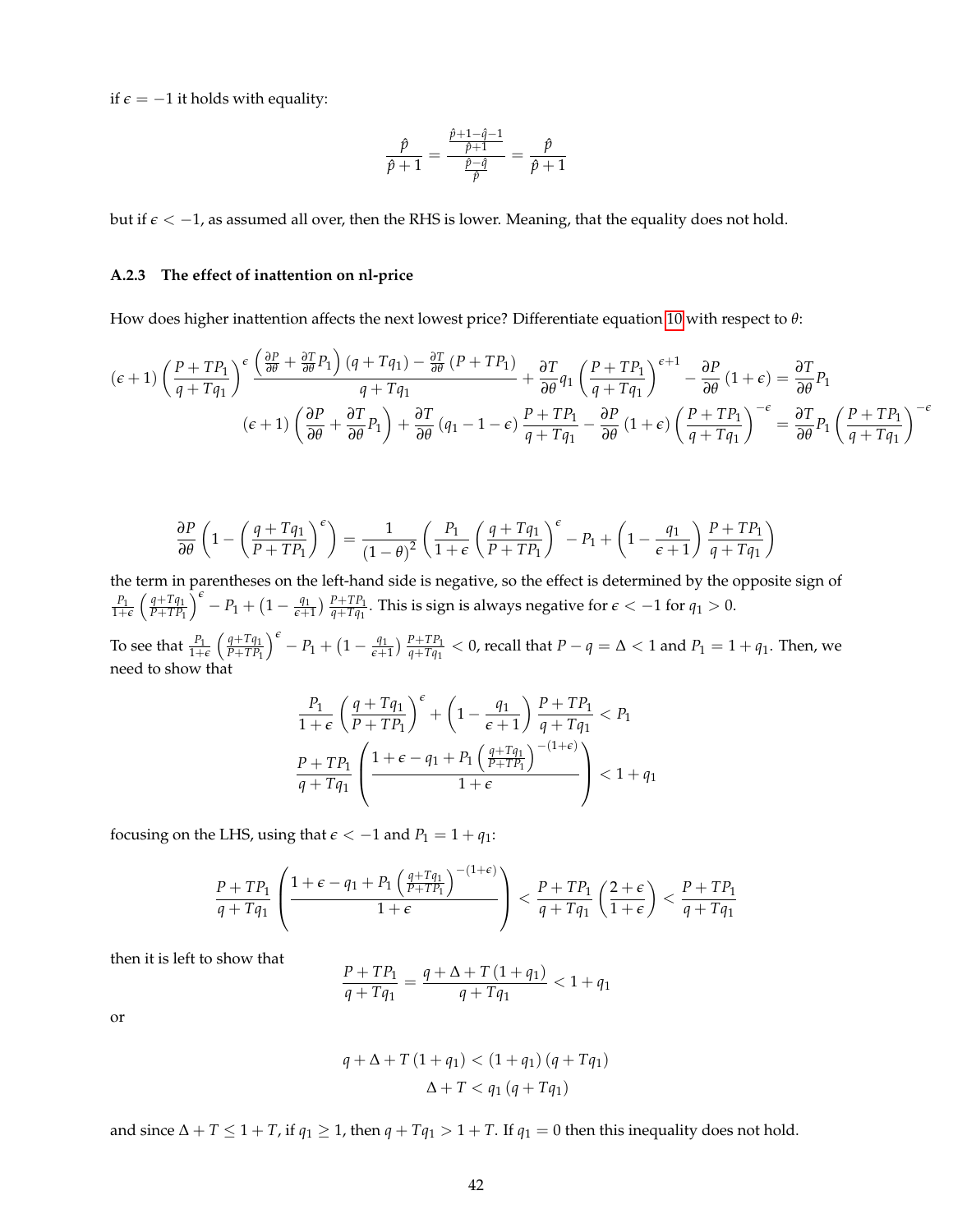## <span id="page-42-0"></span>**B Price Competition**

In that section we solve for a price competition model where some consumers are inattentive to the first digit. However, the solution is for a continuous pricing, and the proof relies on the continuity of the price domain.

[Varian](#page-51-17) [\(1980\)](#page-51-17), with a different motivation and interpretation, solved a closely related model in his seminal paper "A Model of Sales". We solve a Varian-variant model, where there are *N* firms that have no costs of producing a homogeneous good. Prices can be set *continuously* between 0 and 2. A measure 1 − *θ* of consumers is attentive, and a measure  $\theta$  is partially inattentive. An attentive consumer buys from the cheapest firm (or randomizes between all cheapest firms.) A partially inattentive consumer has a coarse perception of the price, seeing the price as being "weakly less than 1" or "strictly more than 1". So a partially inattentive consumer is equally likely to purchase from any firm who prices below 1, or if no firm prices below 1, from those who price above 1.

**Proposition 3.** *There is no pure strategy equilibrium in this game*

*Proof.* Assume all firms play a strategy *p*. If *p* > 0 an *e* downward deviation from a positive price will lend a firm the entire attentive market, while a price strategy of 0 is sub-optimal since setting the price at any  $0 < p \le 1$  gives positive profits from the partially inattentive market.  $\Box$ 

Think of a mixed strategy as a cumulative distribution function *F* (with the accompanying PDF *f*) over prices and consider symmetric equilibria. Given *F*, notate  $\phi \equiv F(1)$  as the probability of a firm pricing below 1. Define a *simple mixed equilibrium* as a symmetric equilibrium where  $\phi = 1$ , and a *truly mixed equilibrium* as a symmetric equilibrium where  $\phi \in (0,1)$ .

**Proposition 4.** (1) There exists a simple mixed equilibrium *where*  $F(1) = 1$  and firms mix over  $[p_0, 1]$  according *to a unique*  $F_{\theta, N}$ *, p*<sup>0</sup> > 0*.* 

*(2) There sometimes exist a* truly mixed equilibrium *as a function of θ and N, where firms mix over* [*p*0, 1] ∪ [*p*1, 2] *according to a unique*  $F_{\theta,N}$ *, where*  $p_0 > 0$  *and*  $p_1 > 1$ *.* 

An immediate corollary is that in any equilibrium, firms will not price at the point of discontinuity. Taking this simplistic, continuous domain model to our setting, the price of "1" represents the highest price before the drop in demand, i.e. prices that end with 99 before the policy or 90 post policy. So, that model predicts no pricing at 00.

*Proof.* Given *φ* from each firm's perspective, the number of other firms pricing under 1 is described by a binomial distribution *x* ∼ *B*(*N* − 1, *φ*). It must be that *φ* > 0, since if all firms price above 1, a deviation to 1 gives an expected payoff of 1, while the expected payoff from *F* must be strictly less than  $\frac{2}{N}$  (since all firms have the same expected profit, and the maximal industry profit is 2). A firm's expected market share from a price  $p \leq 1$  is

$$
X(p|p \le 1) = (1 - \theta) (1 - F(p))^{N-1} + \theta \mathbb{E} \left[ \frac{1}{1+x} \right]
$$
  
=  $(1 - \theta) (1 - F(p))^{N-1} + \theta \frac{1 - (1 - \phi)^N}{N\phi}$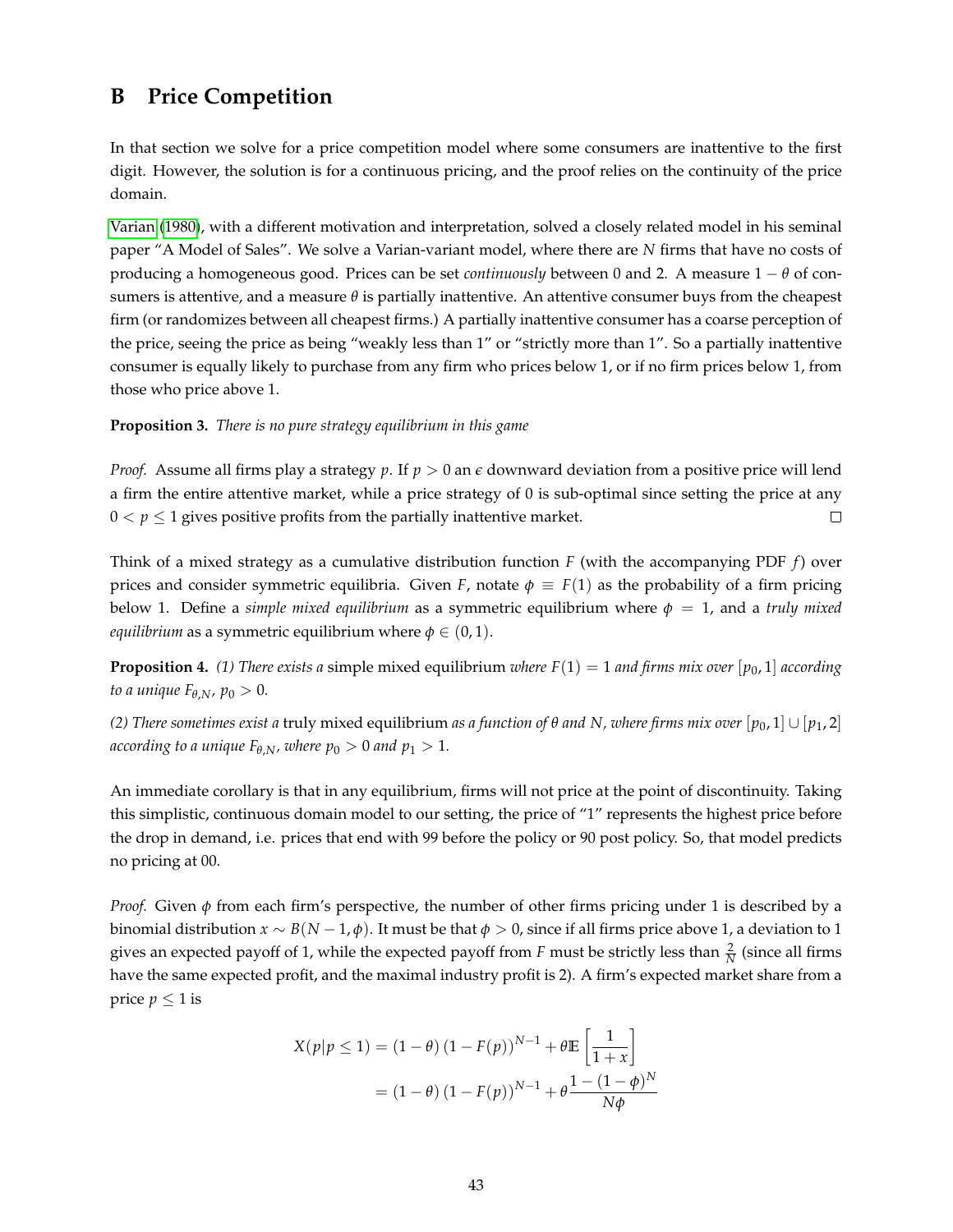A firm's expected market share from a price  $p > 1$  is

$$
X(p|p > 1) = (1 - \theta) (1 - F(p))^{N-1} + \theta \frac{(1 - \phi)^{N-1}}{N}
$$

In each region, above or below 1, the CDF has no mass points. To see that, assume there is a mass point then it is profitable for a firm to shift that mass a little bit to the left $37$ .

Also, within each region there are no gaps. Assume there is, i.e.  $f(p) = 0$  for all  $p \in (p, \overline{p})$  where either  $\bar{p}$  < 1 or  $p > 1$  . Then, it is profitable to shift a probability from  $f(p) > 0$  to a price in the gap region, thus only increasing profit without changing the probability of winning it. For the same reason  $f(1) > 0$  and  $f(2) > 0.$ 

Call an equilibrium where  $\phi$  < 1 a "truly mixed equilibrium". From the above, the support of the CDF in a truly mixed equilibrium is  $[p_0, 1] \cup [p_1, 2]$ . Now, we can find the CDF using the indifference principle, stating that the expected profit of every price point should be equal. Explicitly, it should be that the payoff is the same as for  $p = 1$ . So, the expected payoff is

$$
(1 - \theta) (1 - \phi)^{N-1} + \theta \frac{1 - (1 - \phi)^N}{N\phi}
$$

From that we can also find the lowest price  $p_0$ , since  $F(p_0) = 0$ . So,

$$
p_0 \left( (1 - \theta) + \theta \frac{1 - (1 - \phi)^N}{N\phi} \right) = (1 - \theta) (1 - \phi)^{N-1} + \theta \frac{1 - (1 - \phi)^N}{N\phi}
$$

$$
p_0 = \frac{(1 - \theta) (1 - \phi)^{N-1} + \theta \frac{1 - (1 - \phi)^N}{N\phi}}{(1 - \theta) + \theta \frac{1 - (1 - \phi)^N}{N\phi}}
$$

Notice that if  $\phi = 1$ , all firms never price above 1, then  $p_0 = \frac{\theta}{N(1-\theta)+\theta}$ , as in Varian 1980.

What is  $p_1$ ?  $F(p_1) = \phi$ , the price is higher than 1, but the expected share of inattentives is conditional on all firms pricing above 1. That is,

$$
p_1\left((1-\theta)(1-\phi)^{N-1} + \theta \frac{(1-\phi)^{N-1}}{N}\right) = (1-\theta)(1-\phi)^{N-1} + \theta \frac{1 - (1-\phi)^N}{N\phi}
$$

$$
p_1 = \frac{(1-\theta)(1-\phi)^{N-1} + \theta \frac{1 - (1-\phi)^N}{N\phi}}{(1-\theta)(1-\phi)^{N-1} + \theta \frac{(1-\phi)^{N-1}}{N}}
$$

<span id="page-43-0"></span><sup>&</sup>lt;sup>37</sup>If there is a mass point at 1, then it is profitable to shift it to just below 1 and gain  $\theta \frac{1-(1-\phi)^N-(1-\phi)^{N-1}\phi}{N\phi} = \theta \frac{1-(1-\phi)^{N-1}}{N\phi} > 0$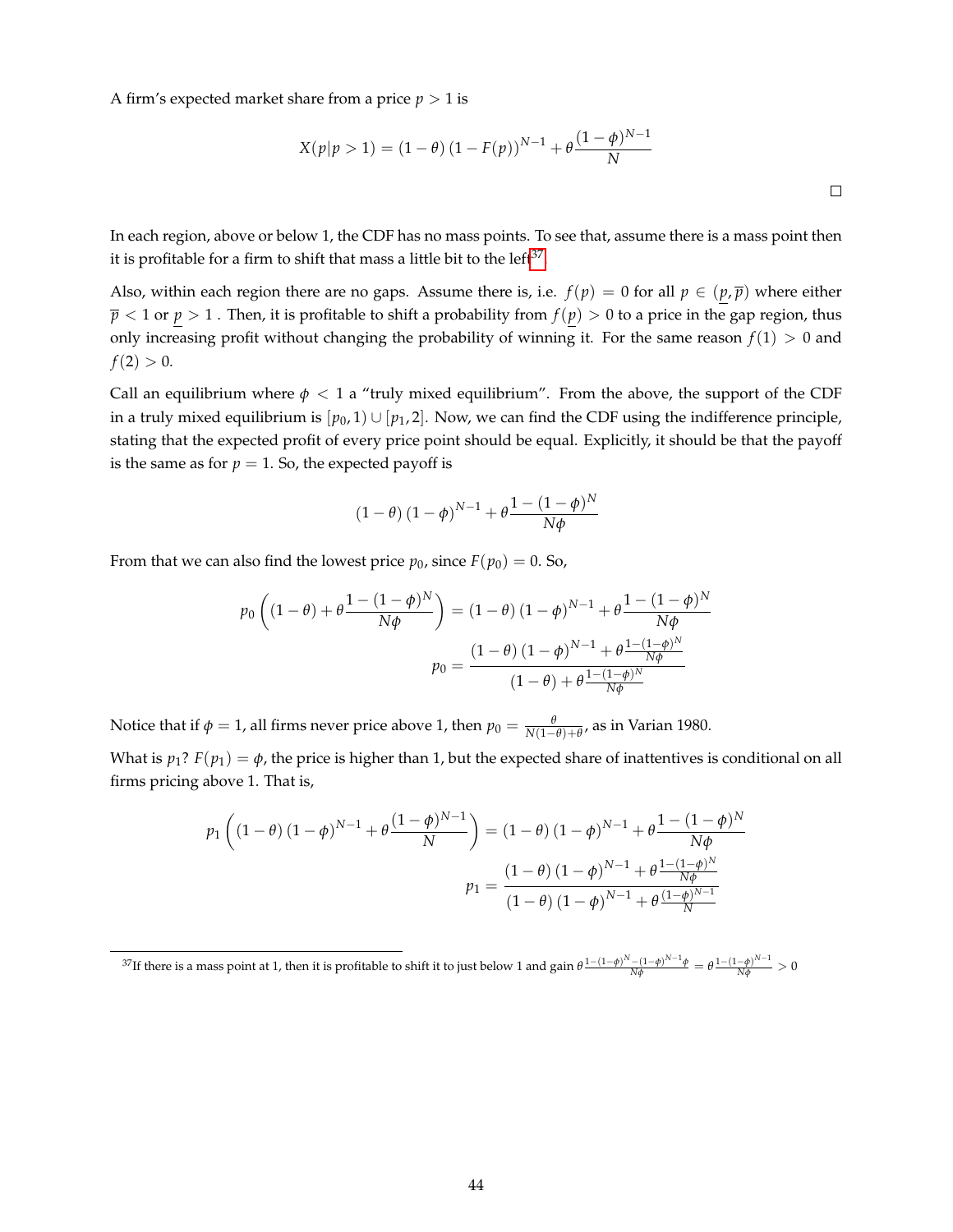Next, notice that  $F(2) = 1$ , and from the indifference principle,

$$
2\theta \frac{(1-\phi)^{N-1}}{N} = (1-\theta) (1-\phi)^{N-1} + \theta \frac{1-(1-\phi)^N}{N\phi}
$$

$$
(1-\phi)^{N-1} \left(2 - N\frac{1-\theta}{\theta} + \frac{1-\phi}{\phi}\right) = \frac{1}{\phi}
$$

$$
(1-\phi)^{N-1} \left(\phi \left(2 - N\frac{1-\theta}{\theta}\right) + (1-\phi)\right) = 1
$$

This equation determines  $\phi$ , if it even exists. Note that the leftmost term is smaller than 1, and the term in parentheses is a weighted average of 1 and 2  $-N\frac{1-\theta}{\theta}$ . If that last term is less than 1, then no  $\phi$  can solve that equation. So, a necessary condition for such an equilibrium to exist is that

$$
2 - N \frac{1 - \theta}{\theta} > 1
$$
\n
$$
N \frac{1 - \theta}{\theta} < 1
$$
\n
$$
N < \frac{\theta}{1 - \theta} \qquad \qquad \theta > \frac{N}{1 + N}
$$

For example, if  $N = 2$  then  $\theta > \frac{2}{3}$ . In practice, we assume that the share of inattentives is likely to be small. However, this restriction relies on the marginal costs being 0. A higher marginal cost 0 < *c* < 1 will alter the above indifference,

$$
(2 - c)\theta \frac{(1 - \phi)^{N - 1}}{N} = (1 - c)\left((1 - \theta)(1 - \phi)^{N - 1} + \theta \frac{1 - (1 - \phi)^N}{N\phi}\right)
$$

$$
(1 - \phi)^{N - 1}\left(\phi\left(\frac{2 - c}{1 - c} - N\frac{1 - \theta}{\theta}\right) + (1 - \phi)\right) = 1
$$

Therefore, the above constraint is relaxed to be  $\theta > \frac{N}{\frac{1}{1-c} + N}$ . For example, if  $N = 2$  and  $c = 0.5$ , then  $\theta > \frac{1}{2}$ instead of  $\frac{2}{3}$ . Still, we need a small *N* and high *c* to bring the bound on  $\theta$  to reasonable values.

In any case, if  $\phi = 1$  we are almost back to the Varian case, and an equilibrium exists. Call it a "simple" mixed equilibrium". To see that, assume that all firms play *F* such that  $F(1) = 1$ . Then, deviating any density to above 1 gains nothing - both attentives and inattentives will not buy at that price. Therefore a simple mixed equilibrium, as already characterized by Varian, exists. This is actually a way to make the arbitrary assumption that Varian makes, of a bound on the maximal price, to be weakly less arbitrary.

## <span id="page-44-0"></span>**C Multi-product Monopolist**

Even though single-item sellers use 9-ending prices as well (firms such as Netflix, or Amazon, or in house listings [Repetto and Solis](#page-50-9) [\(2018\)](#page-50-9)), supermarkets are sellers of multiple items. Substitution between differentiated products is a main focus and an empirical challenge that spans a huge literature (see review by [Nevo](#page-50-10) [\(2011\)](#page-50-10)). How does simultaneous pricing of multiple products with cross-elasticities between them affect the firm pricing behavior regarding 9-ending pricing?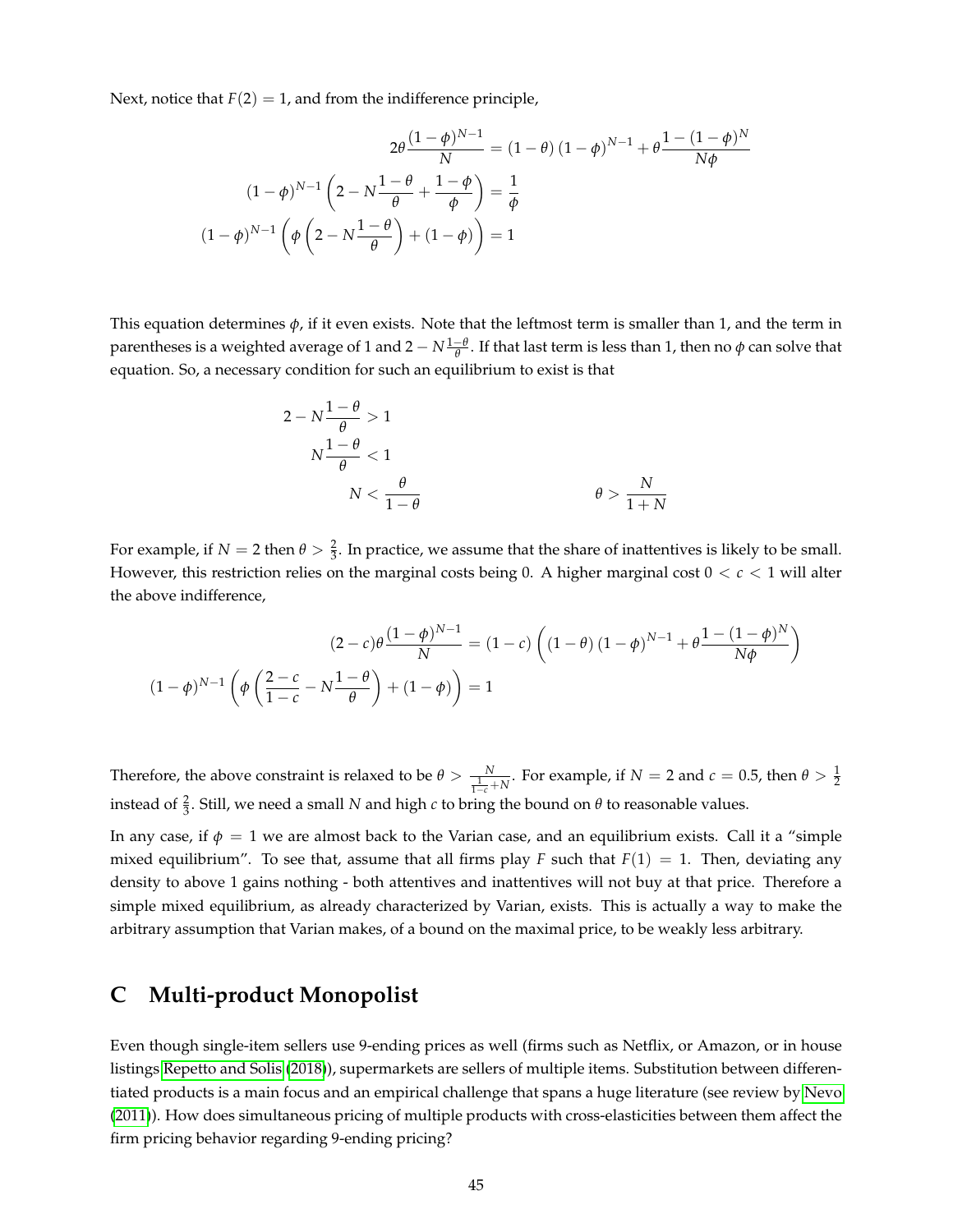To keep the problem simple, consider a firm that sells two products setting prices to maximize profit of the form

$$
\Pi = D(p_i, p_j; \theta)(p - c)
$$

where  $D=(D_i,D_j)$  is a vector of demand for items *i* and *j*,  $p=(p_i,p_j)$  is the prices vector, and  $c=(c_i,c_j)$ is the unit costs vector. Let

$$
D_i = A_i \hat{p}_i^{\epsilon_{ii}} \hat{p}_j^{\epsilon_{ij}}
$$

where  $\epsilon_{ii}$  is the same price elasticity, and  $\epsilon_{ii} = \epsilon_{ii}$  is the cross-product elasticity. Then the firm's problem is to maximize

$$
\Pi = \max_{p_i, p_j} A_i \hat{p}_i^{\epsilon_{ij}} \hat{p}_j^{\epsilon_{ij}} (p_i - c_i) + A_j \hat{p}_i^{\epsilon_{ij}} \hat{p}_j^{\epsilon_{ij}} (p_j - c_j)
$$

If the cross-elasticity is 0, we are back to the single item monopolist, since the problem is separable. Deriving a closed-form solution is possible, but it is not very insightful, in the sense that I do not have any comparative statics to provide. Instead, I solve the problem numerically, and focus attention on the effects of adding cross elasticities on the region of missing prices (numerical, local, comparative statics). Figure [A.10](#page-61-0) provides an example for such effects. Here, the black curves describe the price versus cost of product *i*, when product *j* has a cost of 1.5, and the orange curves are the price of product *j*. Both items have same price elasticity of -2, and cross-elasticity is either zero (the solid lines) or 0.1 (the dashed line). Margins of product *i* are higher due to the substitution with product *j*. Also, the arrows point to the lowest-prices of 4.67 in the single item case, and 4.73 with the cross-elasticity.

The finding of a higher next-lowest price for higher substitution holds in more general simulations – when I allow for varying costs for the other item as well (taking the next-lowest price regardless of the other items underlying cost), different same-price elasticities for each product, and at various levels of left-digit bias. Further, it holds for both the more expensive and cheaper product. While this is hardly a proof, it seems to be a plausible conjecture.

## <span id="page-45-0"></span>**D Nielsen Data**

Here I describe the Nielsen data, and discuss its issues and the solution I propose.

Nielsen Retail Scanner (RMS) and Consumer Panel (HMS) data are provided by the Kilts Center at the University of Chicago. RMS records weekly UPC-store level quantity and revenues. Summary statistics are described in column (1) of Appendix Table [1.](#page-34-0) The sample consists of 28 million observations of 12 products from [DellaVigna and Gentzkow](#page-49-13) [\(2017\)](#page-49-13), selling in 11000 stores, with a total of 188 million units sold for \$881 million. The average price is at \$5.51, with a standard deviation of 2.81.

The data is similar to the retailer's data, with the key advantage being that it includes the clientele and pricing behavior of more than 60 retailers rather than one. Another pragmatic advantage is the longer panel of 9 years instead of 3.5. However, the data have three main disadvantages, and as such is not part of the main analysis. First, prices are rounded such that they are always "to the cent", thus not allowing to infer if an observation represents a fictitious price. Second, Nielsen measurement weeks start on Sunday, and are not always aligned with a retailer's price changing frequency. For example, some chains change their prices weekly but do so on Wednesdays, so if a price changed the Nielsen price will mix sales with one price for Sunday-Tuesday and another for Wednesday-Saturday. Measurement misalignment leads to far more fictitious prices than in the retailer data. Finally, only the weekly average price is observed, excluding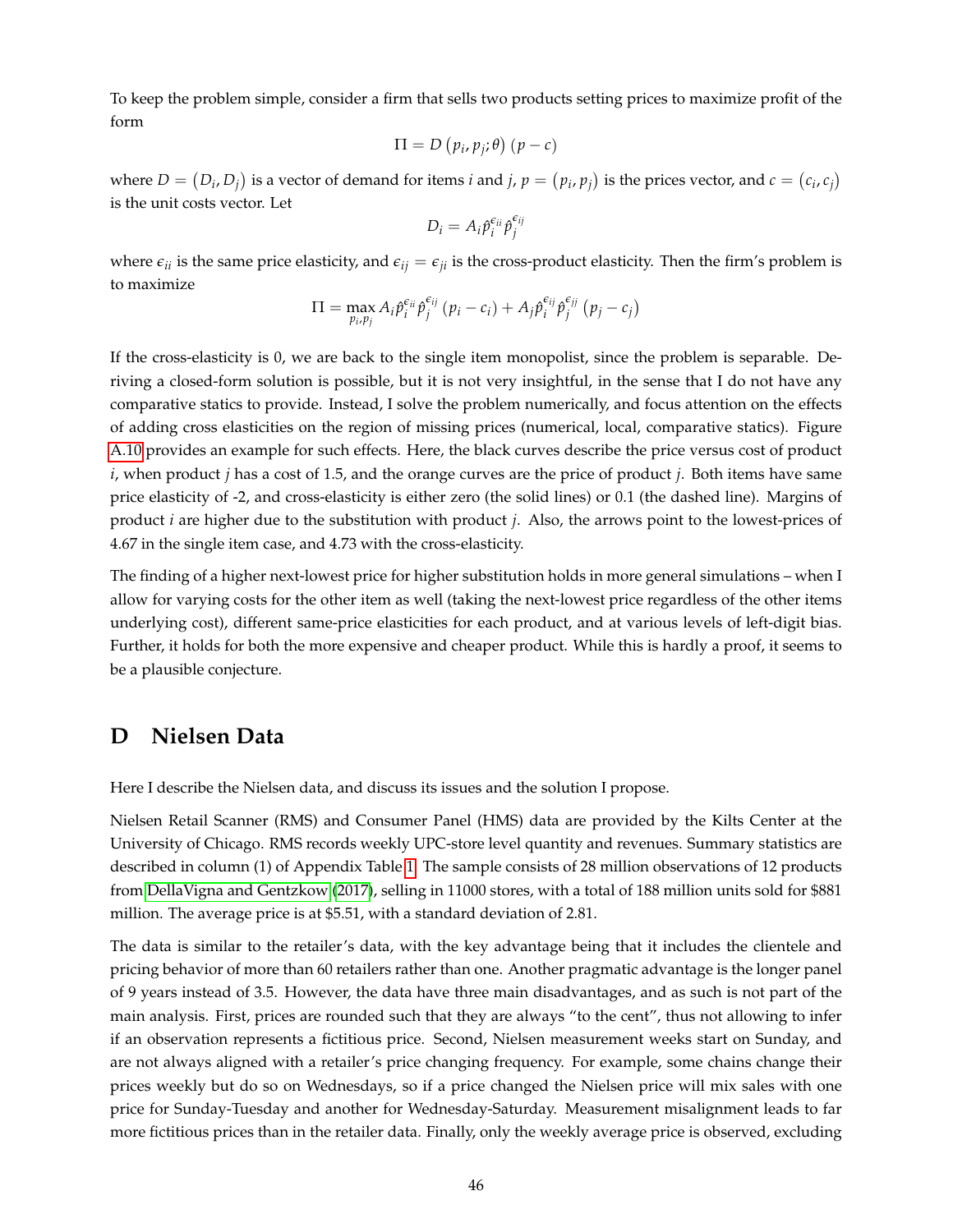a simple way to infer if a price is on-sale or not. Additional variables, "promotion" and "display", are available but are missing for 80% of the observations.

To solve the issues of fictitious prices and sale prices I use a new, yet simple, data cleaning technique. If an observed price of a unique product in a certain store is the result of averaging different prices, it is unlikely to be identical to the price in the following week  $^{38}$  $^{38}$  $^{38}$ . For example, imagine there is a discount to club members only, so some consumers pay \$4.99 and others \$4.29. In order for the "weekly" price to be the same across weeks, the share of club members among weekly consumers must be kept exactly the same. Therefore, I define for each product-store the spell length of each price and exclude 1-week spells. Longer spells are also more likely to be regular prices, or conversely, shorter spells are more likely to be on-sale prices. Therefore, while I can not directly observe if a product is on-sale in a certain week, I proxy for it with the spell length. The spell length proxy has the advantage of not inferring an on-sale by price, which is problematic since regular prices also change.

These intuitive arguments are corroborated using the retailer data, where they can be directly examined. In Appendix Figure [A.3](#page-54-0) I am testing these conjectures for the 1710 products of the retailer data. The black circles show the share of observations that are real (to the cent) conditional on the spell length. About 50% are real for a 1 week spell, and that share jumps to 95% for 2 week spells, and gets close to a 100% for 3 weeks and longer. The yellow triangles show that share of observations that are regular prices (not on-sale) by spell length. About 25% of 1-week spells represent regular prices, 40% at 2 weeks, and by 6 week spells almost all are regular prices.

The price ending distributions, depicted in Figure [A.1,](#page-52-0) further depicts and support the data cleaning procedure. To recap, non-real prices are excluded in the retailer data by excluding non-round prices, and in Nielsen data by excluding 1 week spells. An observation is on-sale in the retailer data if the net price is lower than the regular price, and in Nielsen I add dummies for 2,3,4, and 5 week spells to proxy for onsale propensity (motivated by Appendix Figure [A.3\)](#page-54-0). Indeed, a similar qualitative pattern appears in both data sets even though the data cleaning procedure is different. The figure shows the shares of observations that end with 9, 0, or other price-ending, and each color bars describe a different cut of the data. Moving from all observations to a sample that includes only "real" prices (to-the-cent or at least 2 weeks spells), decreases the shares of non-9 non-0 observations, which add almost solely to 9-ending prices. i.e., without that exclusion, about a third to half of observations in other price endings should be attributed to 9-ending prices. Further focusing on likely regular prices (observable in the retailer data, and defined as at least 6 week spells), increases the share of 9-ending prices, but on the expense of 0-ending ones. That is, 0-ending prices are mostly on-sale prices or more transient price spells.

## <span id="page-46-0"></span>**E Bias Heterogeneity**

Armed with estimates of the bias at the product level, we can ask how does the bias change according to the product characteristics? A few mechanisms are interesting to look at. First, a mechanism of relative thinking might be in place. The idea was introduced by [Tversky and Kahneman](#page-51-6) [\(1981\)](#page-51-6) with the famous calculator-jacket example. Namely, 68% of respondents take the same hypothetical effort for a \$5 discount if it is out of a \$15 item, while only 29% if it is out of a \$125 item. Needless to say, this kind of behavior is not consistent with utility maximization. While different theories were developed (e.g., [Azar](#page-48-16) [\(2007\)](#page-48-16); [Bushong et](#page-48-17) [al.](#page-48-17) [\(2015\)](#page-48-17)), field evidence for the effect is rare (with the recent exception of [Hirshman et al.](#page-50-17) [\(forthcoming\)](#page-50-17)).

<span id="page-46-1"></span><sup>&</sup>lt;sup>38</sup>Mostly true for a popular product purchased in multiple units each week, otherwise might be likely.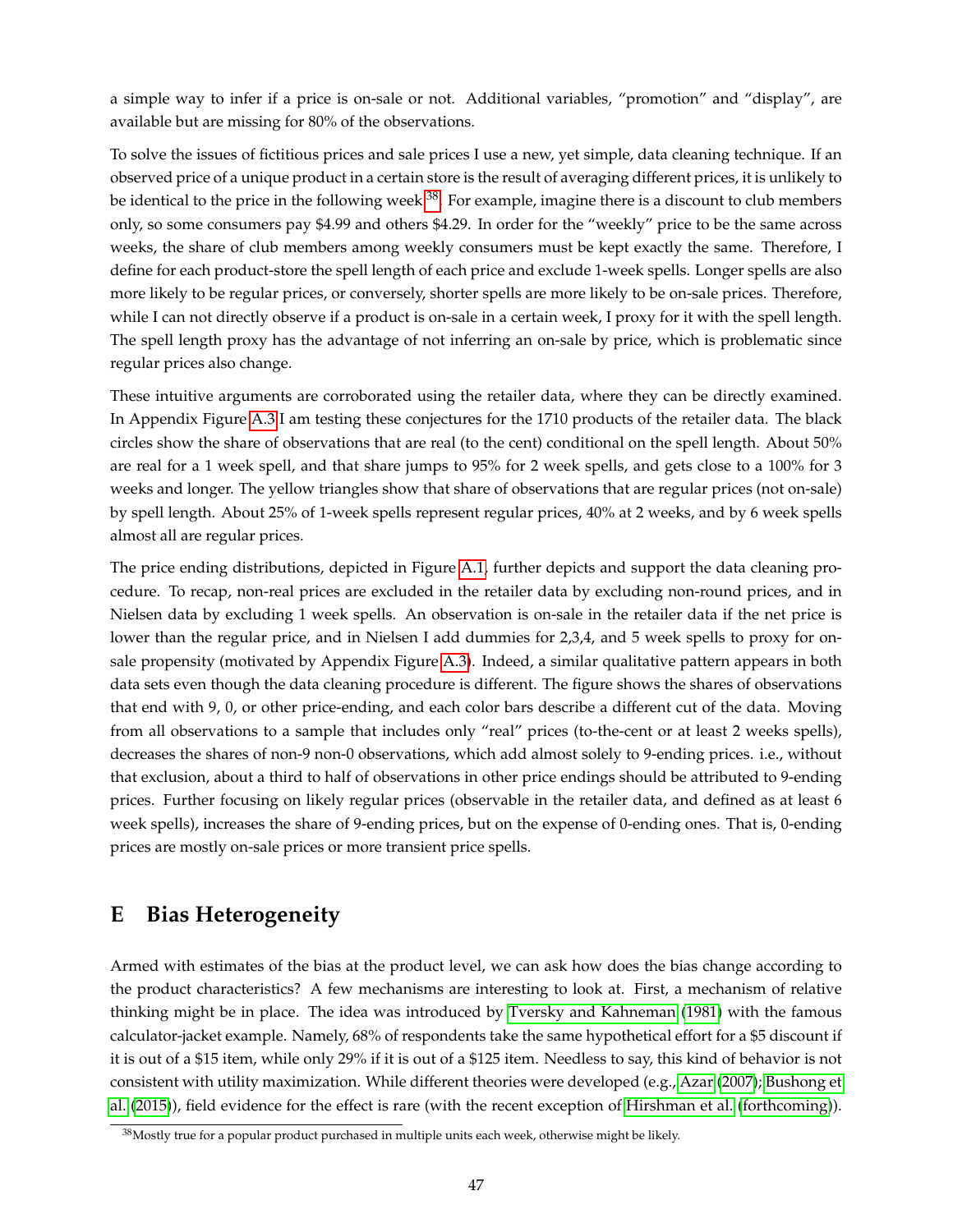In this left-digit bias setting, a manifestation of relative thinking is if the bias is higher for high ticket items, everything else constant. Meaning, if a cent out of a \$2 item weighs more heavily than a cent out of an \$8 item. Already hinted in Figure [3,](#page-29-0) the drops are not shrinking for higher dollar digits. According to the sufficient statistic formula, with the same elasticity and demand drop size, the bias is increasing linearly with the dollar digit. Thus, it seems likely to suspect that relative thinking might be affecting the bias.

Higher bias for more expensive products is irrational if a single unit is purchased of each item. However, if cheaper items are also purchased more frequently and in multiple units by purchasing households, the price level correlation might be a proxy for a form of rational inattention. Therefore, I turn to Nielsen HomeScan Panel (HMS), and calculate for each product the average number of units purchased of an item, conditional on it being purchased in a shopping trip<sup>[39](#page-47-1)</sup>. If the bias is a form of deliberate inattention, focusing more on products whose last-digits weight on the budget is higher, we should expect more frequently purchased items to be correlated with lower bias.

Finally, one might be curious how the demographics of purchasing clientele are related to the bias. I focus on two main variables, household income and education, also taken as the average level of those by purchasing households in the HMS. Income has an ex-ante unknown sign, since low income might be correlated with more behavioral biases (CITES), but high income people might care less about the cents (recall, the bias is above and beyond the overall product price elasticity). Education is expected to be more clearly, correlated with less bias (e.g. [Bronnenberg et al.](#page-48-18) [\(2015\)](#page-48-18)).

Since I have various measures of the bias from the three methods discussed above, each with its benefits and drawbacks, I use a simple mean as the bias measure. This is a crude way of minimizing sampling error in the estimates. The simple correlates appear in Figure [A.8.](#page-59-0) As hinted above, price (panel a), is positively correlated with the bias; demand is negatively correlated (panel b); and education and income are less clearly correlated (panels c and d).

More important than the univariate correlations, is how are these affected when taken together. In a multivariate case we can look at the price effects controlling for number of units purchased, or on the education effects controlling for income. Table [A.2](#page-65-0) show these results. Columns 1-4 are the univariate regressions of the bias on the four different variables, while columns 5-7 are multivariate versions taking all variables together. Column 7 adds subcategory fixed effects to look at the variation of the bias within products of the same type (e.g., "coffee", "rice", "cottage cheese", or "refrigerated orange juice"). The overall picture is that both price and number of units are associated with the bias, where a 1% higher price is associated with a 0.21 (standard error 0.04) points higher bias (that is additional 2.1 cents are ignored), while a 1% higher number of units purchased is associated with 0.22 (0.09) points lower bias. Income is positively correlated with the bias, and education negatively so, but the estimates are not significantly different than zero. Meaning, we find suggestive support for both relative thinking and deliberate inattention.

# **F Appendix Figures**

## **References**

<span id="page-47-0"></span>**Aalto-Setala, Ville**, "How do markets behave? The adjustment of price endings," *Journal of Product & Brand Management*, 2005, *14* (7), 455–459.

<span id="page-47-1"></span><sup>&</sup>lt;sup>39</sup>I also calculate the total number of units purchased within a year, the results are very similar, but the per-trip purchases seem like a more relevant measure.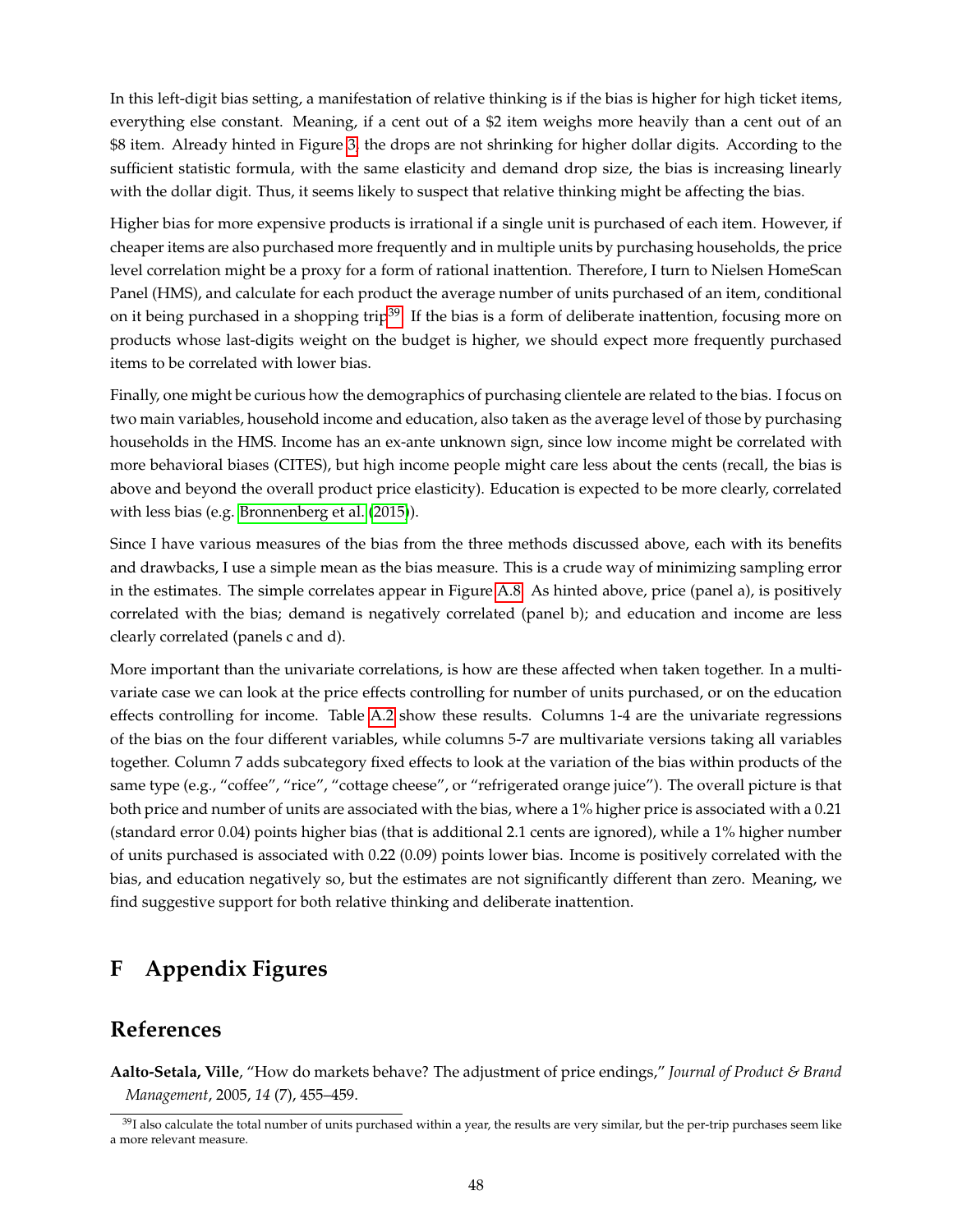- <span id="page-48-12"></span>**Akerlof, George A and Robert J Shiller**, *Phishing for phools: The economics of manipulation and deception*, Princeton University Press, 2015.
- <span id="page-48-1"></span>**Anderson, Eric, Nir Jaimovich, and Duncan Simester**, "Price stickiness: Empirical evidence of the menu cost channel," *Review of Economics and Statistics*, 2015, *97* (4), 813–826.
- <span id="page-48-2"></span>**Anderson, Eric T. and Duncan I. Simester**, "Effects of \$9 Price Endings on Retail Sales: Evidence from Field Experiments," *Quantitative Marketing and Economics*, 2003, *1* (1), 93–110.
- <span id="page-48-3"></span>**Ashton, Lydia**, "Left-digit bias and inattention in retail purchases: evidence from a field experiment," 2014. Available at SSRN: https://ssrn.com/abstract=2538816.
- <span id="page-48-4"></span>**Ater, Itai and Omri Gerlitz**, "Round prices and price rigidity: Evidence from outlawing odd prices," *Journal of Economic Behavior & Organization*, 2017, *144*, 188–203.
- <span id="page-48-16"></span>**Azar, Ofer H**, "Relative thinking theory," *The Journal of Socio-Economics*, 2007, *36* (1), 1–14.
- <span id="page-48-9"></span>**Basu, Kaushik**, "Why are so many goods priced to end in nine? And why this practice hurts the producers," *Economics Letters*, 1997, *54* (1), 41–44.
- <span id="page-48-10"></span>, "Consumer Cognition and Pricing in the Nines in Oligopolistic Markets," *Journal of Economics & Management Strategy*, 2006, *15* (1), 125–141.
- <span id="page-48-0"></span>**Bizer, George Y. and Robert M. Schindler**, "Direct Evidence of Ending-Digit Drop-Off in Price Information Processing," *Psychology and Marketing*, 2005, *22* (10), 771–783.
- <span id="page-48-8"></span>**Blattberg, Robert C and Kenneth J Wisniewski**, *Issues in Modeling Store Level Scanner Data*, University of Chicago, Center for Research in Marketing, 1988.
- <span id="page-48-13"></span>**and Scott A Neslin**, *Sales promotion: Concepts, methods, and strategies*, Prentice Hall, 1990.
- <span id="page-48-5"></span>**Bloom, Nicholas and John Van Reenen**, "Measuring and explaining management practices across firms and countries," *The Quarterly Journal of Economics*, 2007, *122* (4), 1351–1408.
- <span id="page-48-7"></span>**Bray, Jeffery Paul and Christine Harris**, "The effect of 9-ending prices on retail sales: A quantitative UK based field study," *Journal of Marketing Management*, 2006, *22* (5-6), 601–617.
- <span id="page-48-18"></span>**Bronnenberg, Bart J, Jean-Pierre Dubé, Matthew Gentzkow, and Jesse M Shapiro**, "Do pharmacists buy Bayer? Informed shoppers and the brand premium," *The Quarterly Journal of Economics*, 2015, *130* (4), 1669–1726.
- <span id="page-48-17"></span>**Bushong, Benjamin, Matthew Rabin, and Joshua Schwartzstein**, "A model of relative thinking," *Unpublished manuscript, Harvard University, Cambridge, MA*, 2015.
- <span id="page-48-11"></span>**Busse, Meghan R, Nicola Lacetera, Devin G Pope, Jorge Silva-Risso, and Justin R Sydnor**, "Estimating the effect of salience in wholesale and retail car markets," *American Economic Review*, 2013, *103* (3), 575–79.
- <span id="page-48-6"></span>**Carver, James R and Daniel T Padgett**, "Product category pricing and future price attractiveness: 99-ending pricing in a memory-based context," *Journal of Retailing*, 2012, *88* (4), 497–511.
- <span id="page-48-15"></span>**Cavallo, Alberto**, "Scraped data and sticky prices," *Review of Economics and Statistics*, 2016, (0).
- <span id="page-48-14"></span>**and Roberto Rigobon**, "The billion prices project: Using online prices for measurement and research," *Journal of Economic Perspectives*, 2016, *30* (2), 151–78.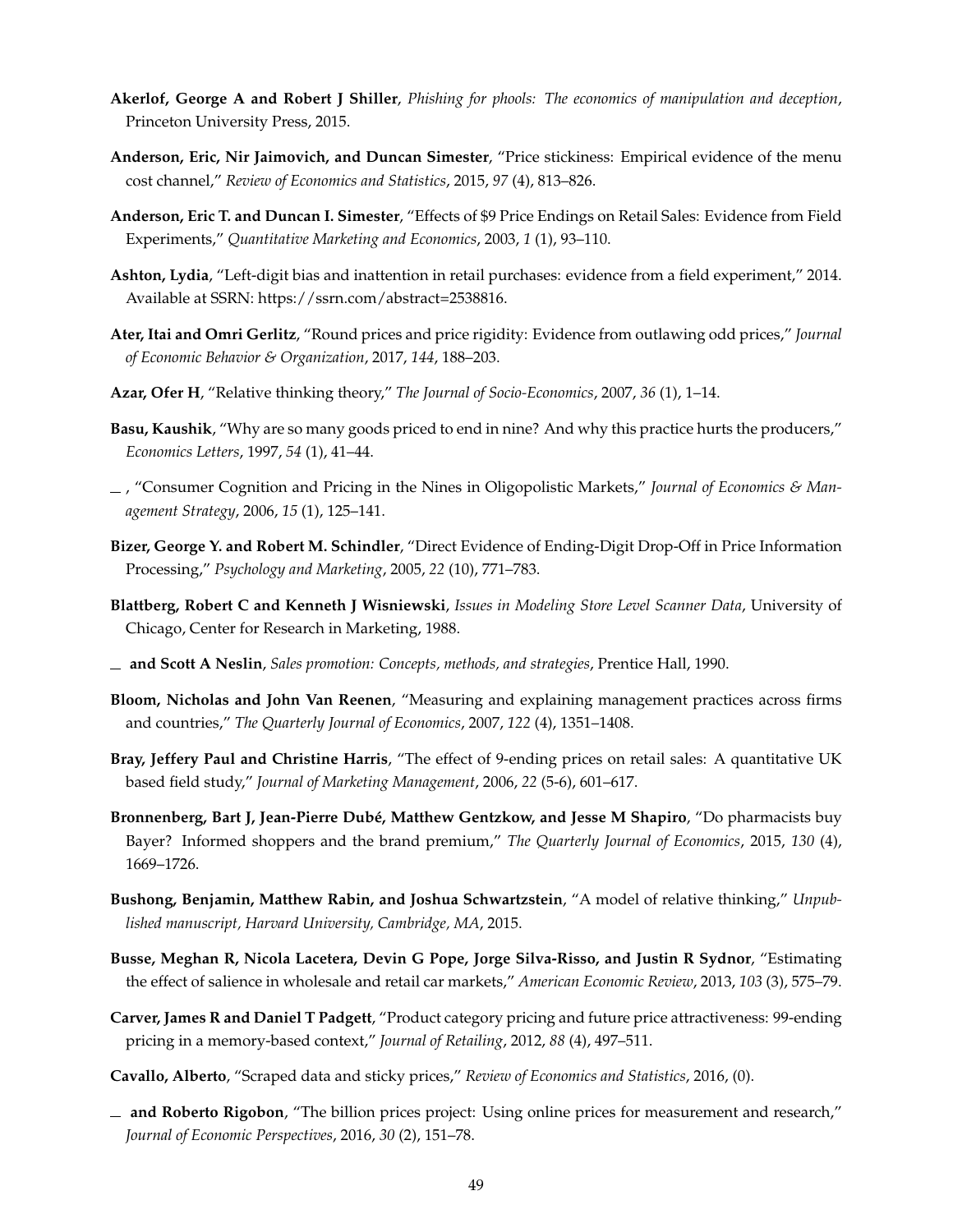- <span id="page-49-14"></span>**Chava, Sudheer and Vincent W Yao**, "Cognitive Reference Points, the Left-Digit Effect, and Clustering in Housing Markets," 2017.
- <span id="page-49-7"></span>**Chen, Yuxin, Ganesh Iyer, and Amit Pazgal**, "Limited memory, categorization, and competition," *Marketing Science*, 2010, *29* (4), 650–670.
- <span id="page-49-2"></span>**Chetty, Raj, Adam Looney, and Kory Kroft**, "Salience and Taxation: Theory and Evidence," *American Economic Review*, 2009, *99* (4), 1145–1177.
- <span id="page-49-11"></span>**Cho, Sungjin and John Rust**, "Is econometrics useful for private policy making? A case study of replacement policy at an auto rental company," *Journal of econometrics*, 2008, *145* (1-2), 243–257.
- <span id="page-49-12"></span>**and** , "The flat rental puzzle," *The Review of Economic Studies*, 2010, *77* (2), 560–594.
- <span id="page-49-1"></span>**Conlon, Christopher T and Nirupama Rao**, "Discrete Prices and the Incidence and Efficiency of Excise Taxes," 2016.
- <span id="page-49-5"></span>**Dalrymple, Douglas J and George H Haines Jr**, "A study of the predictive ability of market period demandsupply relations for a firm selling fashion products," *Applied Economics*, 1970, *1* (4), 277–285.
- <span id="page-49-3"></span>**DellaVigna, Stefano**, "Psychology and Economics: Evidence from the Field," *Journal of Economic Literature*, 2009, *47* (2), 315–372.
- <span id="page-49-15"></span>, "Structural Behavioral Economics," in Douglas Bernheim, Stefano DellaVigna, and David Laibson, eds., *The Handbook of Behavioral Economics*, Elsevier, forthcoming.
- <span id="page-49-13"></span>**and Matthew Gentzkow**, "Uniform Pricing in US Retail Chains," 2017.
- <span id="page-49-9"></span>**and Ulrike Malmendier**, "Contract Design and Self-Control: Theory and Evidence," *Quarterly Journal of Economics*, 2004, *119* (2), 353–402.
- <span id="page-49-10"></span>**and** , "Paying Not to Go to the Gym," *American Economic Review*, 2006, *96* (3), 694–719.
- <span id="page-49-6"></span>**Dube, Arindrajit, Alan Manning, and Suresh Naidu**, "Monopsony and Employer Mis-optimization Account for Round Number Bunching in the Wage Distribution," *Unpublished manuscript*, 2017.
- <span id="page-49-17"></span>**Eichenbaum, Martin, Nir Jaimovich, and Sergio Rebelo**, "Reference prices, costs, and nominal rigidities," *The American Economic Review*, 2011, *101* (1), 234–262.
- <span id="page-49-19"></span>**, , , and Josephine Smith**, "How frequent are small price changes?," *American Economic Journal: Macroeconomics*, 2014, *6* (2), 137–155.
- <span id="page-49-18"></span>**Einav, Liran, Ephraim Leibtag, and Aviv Nevo**, "Recording discrepancies in Nielsen Homescan data: Are they present and do they matter?," *QME*, 2010, *8* (2), 207–239.
- <span id="page-49-16"></span>**Farhi, Emmanuel and Xavier Gabaix**, "Optimal taxation with behavioral agents," Technical Report, National Bureau of Economic Research 2015.
- <span id="page-49-8"></span>**Gabaix, Xavier**, "A sparsity-based model of bounded rationality," *The Quarterly Journal of Economics*, 2014, *129* (4), 1661–1710.
- <span id="page-49-0"></span>**Ginzberg, Eli**, "Customary prices," *The American Economic Review*, 1936, *26* (2), 296–296.
- <span id="page-49-4"></span>**Goldfarb, Avi and Mo Xiao**, "Who thinks about the competition? Managerial ability and strategic entry in US local telephone markets," *American Economic Review*, 2011, *101* (7), 3130–61.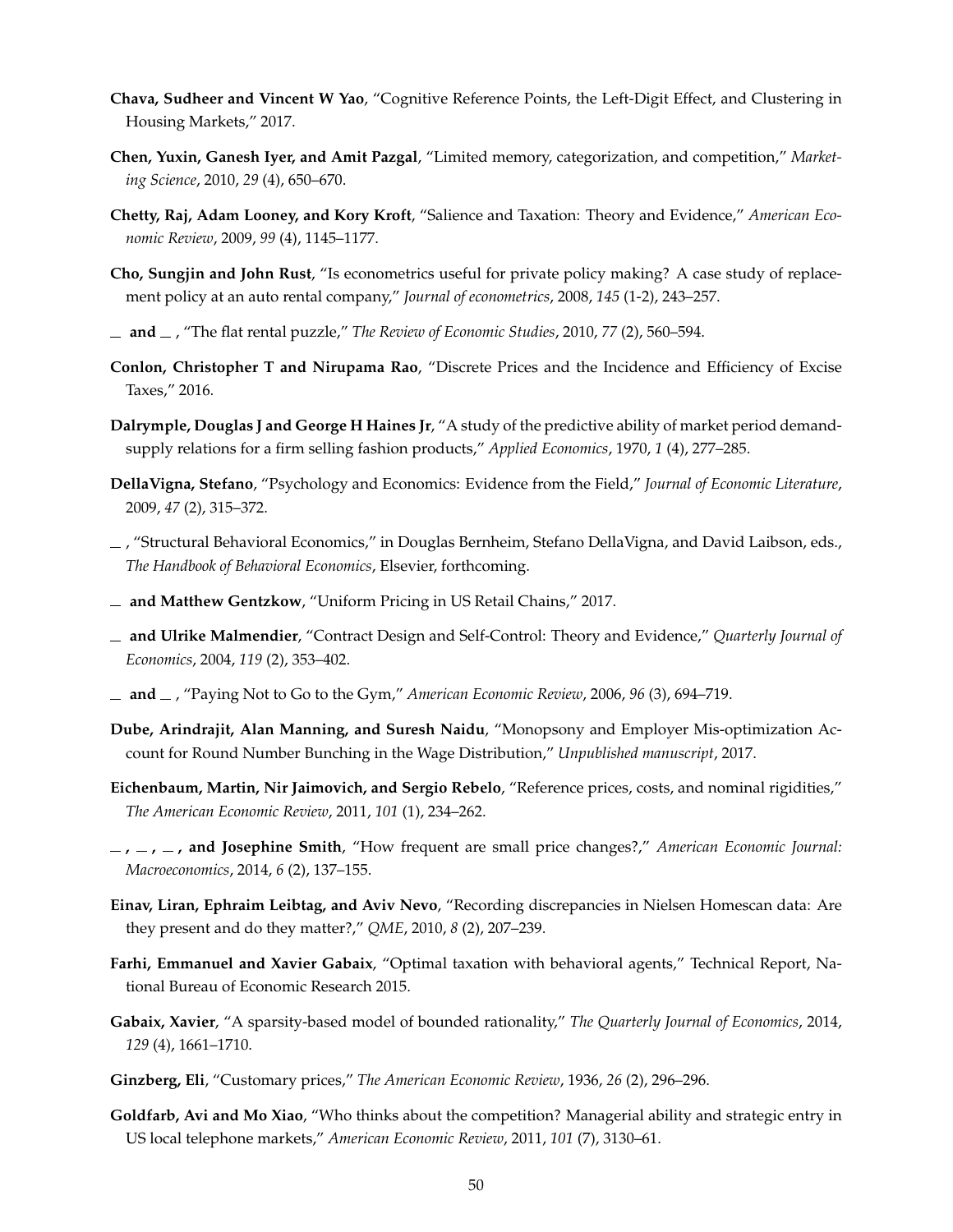- <span id="page-50-12"></span>**Gopinath, Gita, Pierre-Olivier Gourinchas, Chang-Tai Hsieh, and Nicholas Li**, "International prices, costs, and markup differences," *The American Economic Review*, 2011, *101* (6), 2450–2486.
- <span id="page-50-5"></span>**Hackl, Franz, Michael E Kummer, and Rudolf Winter-Ebmer**, "99 Cent: Price points in e-commerce," *Information Economics and Policy*, 2014, *26*, 12–27.
- <span id="page-50-8"></span>**Hanna, Rema, Sendhil Mullainathan, and Joshua Schwartzstein**, "Learning through noticing: Theory and evidence from a field experiment," *The Quarterly Journal of Economics*, 2014, *129* (3), 1311–1353.
- <span id="page-50-4"></span>**Hausman, Jerry A**, "Valuation of new goods under perfect and imperfect competition," in "The economics of new goods," University of Chicago Press, 1996, pp. 207–248.
- <span id="page-50-13"></span>**Hausman, Jerry, Gregory Leonard, and J Douglas Zona**, "Competitive analysis with differenciated products," *Annales d'Economie et de Statistique*, 1994, pp. 159–180.
- <span id="page-50-7"></span>Heidhues, Paul and Botond Kőszegi, "Behavioral Industrial Organization," in Douglas Bernheim, Stefano DellaVigna, and DavidEditors Laibson, eds., *The Handbook of Behavioral Economics*, Elsevier, forthcoming.
- <span id="page-50-17"></span>**Hirshman, Samuel, Devin Pope, and Jihong Song**, "Mental Budgeting vs. Relative Thinking," *American Economic Association Papers and Proceedings*, forthcoming.
- <span id="page-50-11"></span>**Hossain, Tanjim and John Morgan**, "...Plus Shipping and Handling: Revenue (Non) Equivalence in Field Experiments on eBay," *The B.E. Journal of Economic Analysis & Policy*, 2006, *5* (2), 1–30.
- <span id="page-50-2"></span>**Kalyanam, Kirthi and Thomas S Shively**, "Estimating irregular pricing effects: A stochastic spline regression approach," *Journal of Marketing Research*, 1998, pp. 16–29.
- <span id="page-50-15"></span>**Kleven, Henrik J and Mazhar Waseem**, "Using notches to uncover optimization frictions and structural elasticities: Theory and evidence from Pakistan," *The Quarterly Journal of Economics*, 2013, *128* (2), 669– 723.
- <span id="page-50-0"></span>**Lacetera, Nicola, Devin G. Pope, and Justin R. Sydnor**, "Heuristic Thinking and Limited Attention in the Car Market," *American Economic Review*, 2012, *102* (5), 2206–2236.
- <span id="page-50-3"></span>**Levy, Daniel, Dongwon Lee, Haipeng Chen, Robert J. Kaufmann, and Mark Bergen**, "Price Points and Price Rigidity," *Review of Economics and Statistics*, 2011, *94* (4), 1417–1431.
- <span id="page-50-1"></span>**Macé, Sandrine**, "The impact and determinants of nine-ending pricing in grocery retailing," *Journal of Retailing*, 2012, *88* (1), 115–130.
- <span id="page-50-6"></span>Matějka, Filip, "Rationally inattentive seller: Sales and discrete pricing," *The Review of Economic Studies*, 2015, *83* (3), 1125–1155.
- <span id="page-50-16"></span>**Montgomery, Alan L**, "Creating micro-marketing pricing strategies using supermarket scanner data," *Marketing science*, 1997, *16* (4), 315–337.
- <span id="page-50-14"></span>**Nevo, Aviv**, "Measuring market power in the ready-to-eat cereal industry," *Econometrica*, 2001, *69* (2), 307– 342.
- <span id="page-50-10"></span>, "Empirical models of consumer behavior," *Annual Review of Economics*, 2011, *3* (1), 51–75.
- <span id="page-50-9"></span>**Repetto, Luca and Alex Solis**, "The Price of Inattention: Evidence from the Swedish Housing Market," 2018.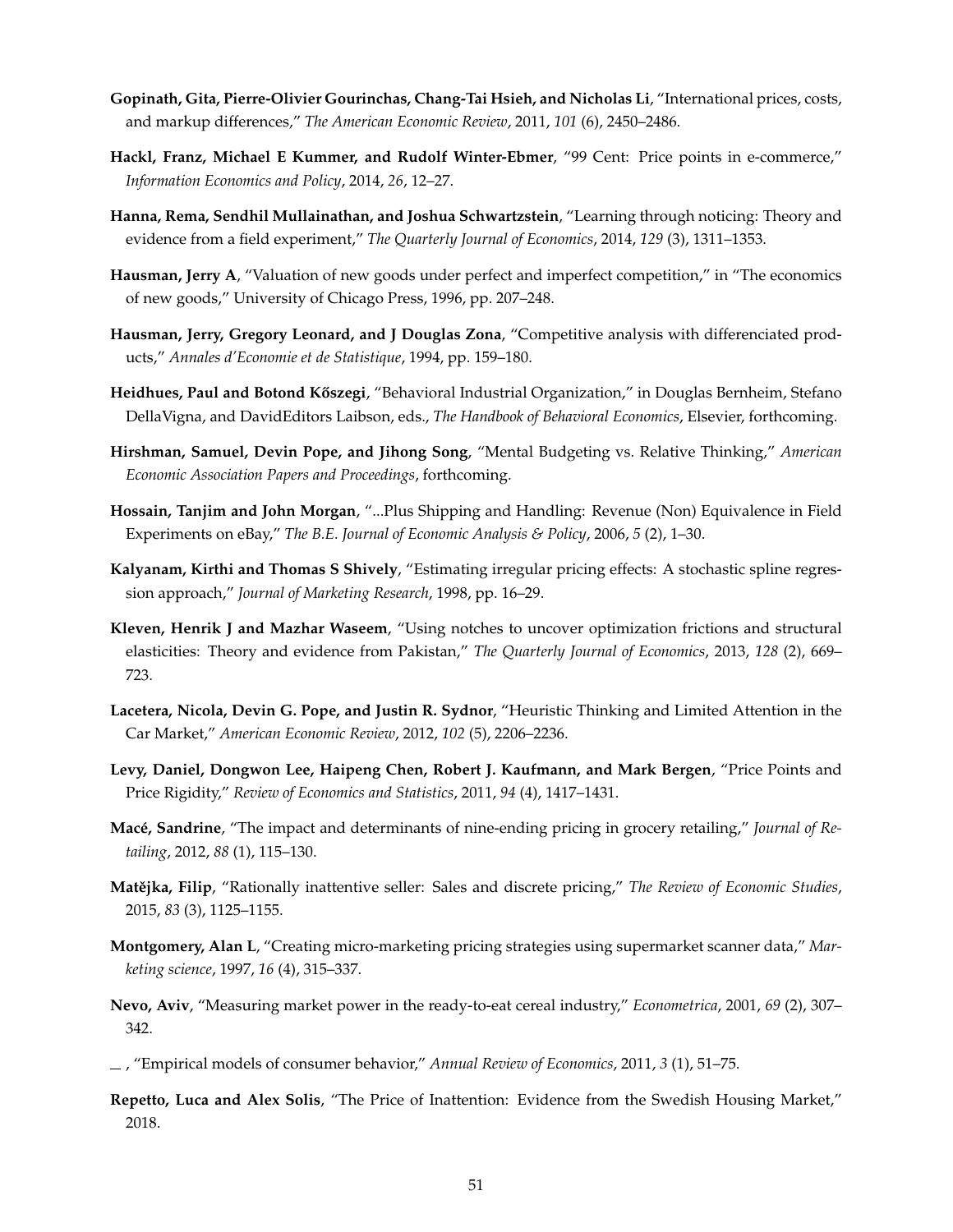- <span id="page-51-15"></span>**Rossi, Peter E**, "Even the rich can make themselves poor: A critical examination of IV methods in marketing applications," *Marketing Science*, 2014, *33* (5), 655–672.
- <span id="page-51-16"></span>**, Greg M Allenby, and Rob McCulloch**, *Bayesian statistics and marketing*, John Wiley & Sons, 2012.
- <span id="page-51-12"></span>**Saez, Emmanuel**, "Do taxpayers bunch at kink points?," *American Economic Journal: Economic Policy*, 2010, *2* (3), 180–212.
- <span id="page-51-7"></span>**Schindler, Robert M and Alan R Wiman**, "Effects of odd pricing on price recall," *Journal of Business Research*, 1989, *19* (3), 165–177.
- <span id="page-51-8"></span>**and Patrick N Kirby**, "Patterns of rightmost digits used in advertised prices: implications for nine-ending effects," *Journal of Consumer Research*, 1997, *24* (2), 192–201.
- <span id="page-51-9"></span>**and Rajesh Chandrashekaran**, "Influence of price endings on price recall: a by-digit analysis," *Journal of Product & Brand Management*, 2004, *13* (7), 514–524.
- <span id="page-51-3"></span>**and Thomas M Kibarian**, "Increased consumer sales response though use of 99-ending prices," *Journal of Retailing*, 1996, *72* (2), 187–199.
- <span id="page-51-2"></span>**Sehity, Tarek El, Erik Hoelzl, and Erich Kirchler**, "Price developments after a nominal shock: Benford's Law and psychological pricing after the euro introduction," *International Journal of Research in Marketing*, 2005, *22* (4), 471–480.
- <span id="page-51-4"></span>**Shlain, Avner**, "Left-Digit Bias and Firm Sophistication," *Unpublished manuscript*, 2018.
- <span id="page-51-5"></span>**Snir, Avichai, Daniel Levy, and Haipeng Allan Chen**, "End of 9-endings, price recall, and price perceptions," *Economics Letters*, 2017, *155*, 157–163.
- <span id="page-51-11"></span>**Spiegler, Ran**, *Bounded rationality and industrial organization*, OUP USA, 2011.
- <span id="page-51-1"></span>**Stiving, Mark**, "Price-Endings When Prices Signal Quality," *Management Science*, 2000, *46* (12), 1617–1629.
- <span id="page-51-0"></span>**and Russell S. Winer**, "An Empirical Analysis of Price Endings with Scanner Data," *Journal of Consumer Research*, 1997, *24* (1), 57–67.
- <span id="page-51-13"></span>**Taubinsky, Dmitry and Alex Rees-Jones**, "Attention Variation and Welfare: Theory and Evidence from a Tax Salience Experiment," Working Paper 22545, National Bureau of Economic Research August 2016.
- <span id="page-51-10"></span>**Thomas, Manoj and Vicki Morwitz**, "Penny Wise and Pound Foolish: The Left-Digit Effect in Price Cognition," *Journal of Consumer Research*, 2005, *32* (1), 54–64.
- <span id="page-51-6"></span>**Tversky, Amos and Daniel Kahneman**, "The framing of decisions and the psychology of choice," *Science*, 1981, *211* (4481), 453–458.
- <span id="page-51-17"></span>**Varian, Hal R**, "A model of sales," *The American Economic Review*, 1980, *70* (4), 651–659.
- <span id="page-51-14"></span>**Wansink, Brian, Robert J Kent, and Stephen J Hoch**, "An anchoring and adjustment model of purchase quantity decisions," *Journal of Marketing Research*, 1998, pp. 71–81.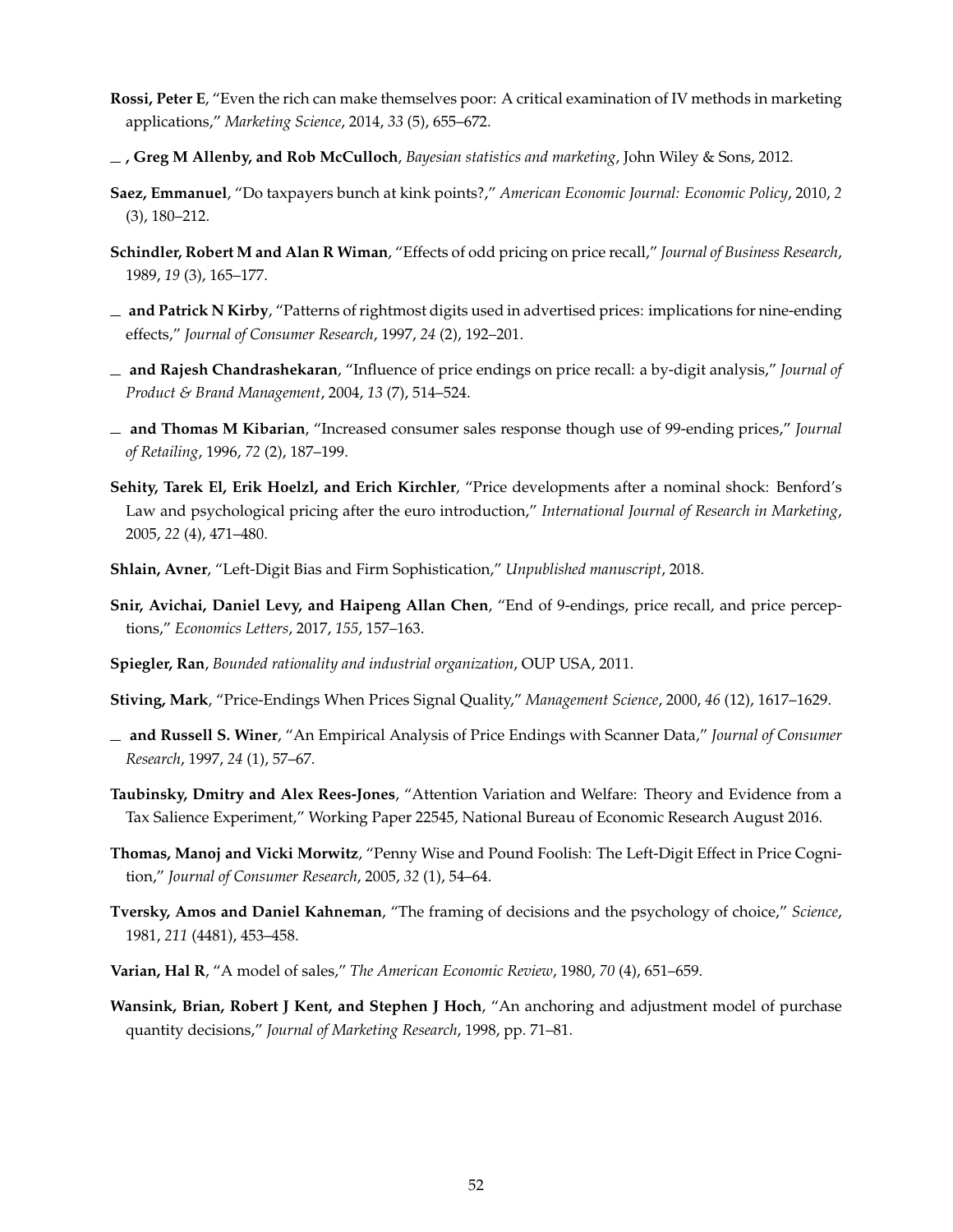Figure A.1: Data comparison, price ending shares, and sample selection

<span id="page-52-0"></span>

Source: 12 products, Nielsen.

The figures show the shares of 9-ending prices, 0-ending prices and others in the Retailer data (panel A) and Nielsen data (panel B), and how these change by sample selection. The dark purple bars are the data before cleaning (corresponding to column (2) in Table [1](#page-34-0) and column (1) in [A.1\)](#page-64-0). The middle green bars are the shares of "real" prices in the data (columns (3) and (2)) defined as to-the-cent prices in the Retailer data and at least 2 week price spells in Nielsen. The light yellow bars are the shares for "regular" prices (columns (4) and (3)), defined as instances in which the net price equals the regular price in the Retailer data and price spells of at least 6 weeks in Nielsen.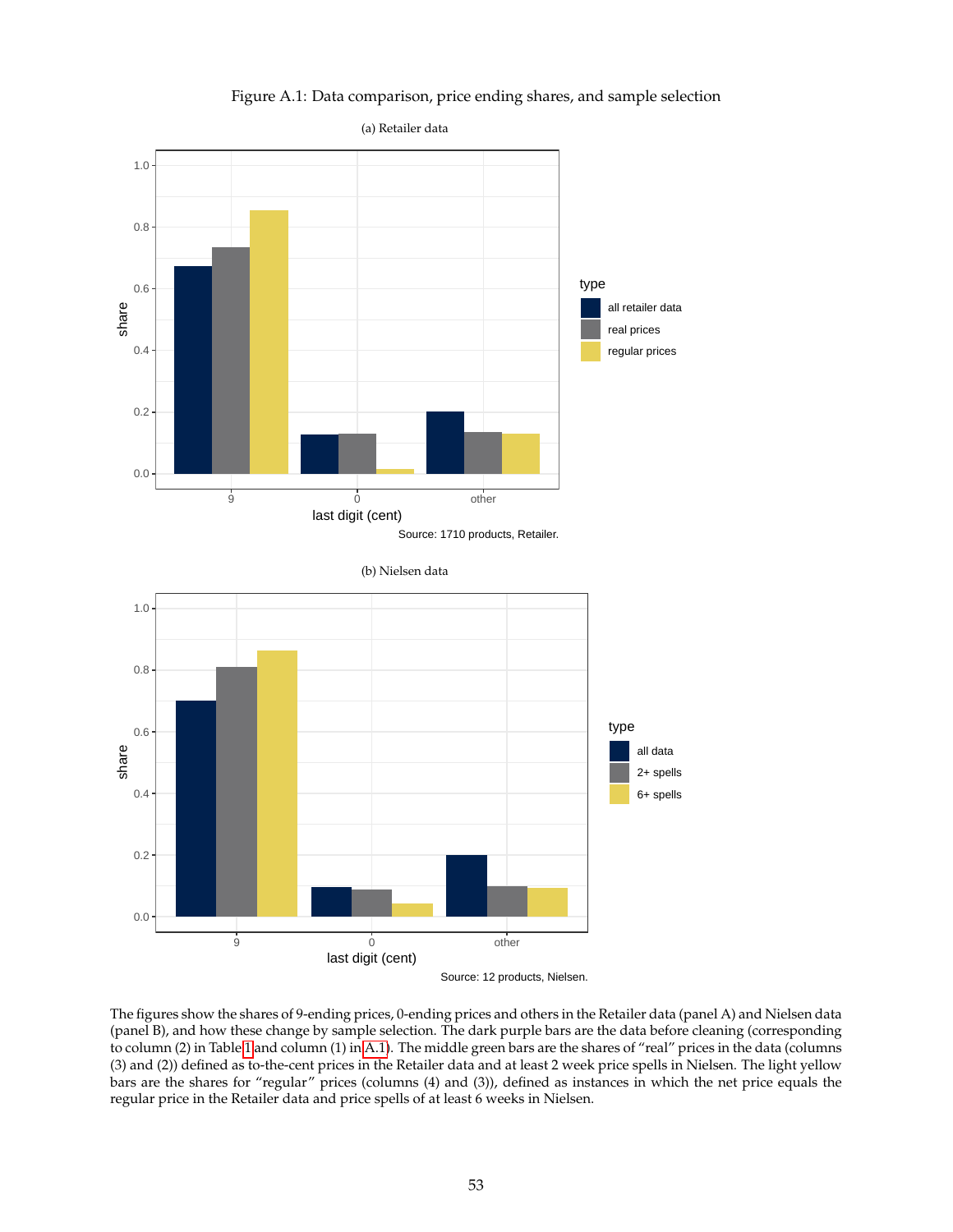<span id="page-53-0"></span>![](_page_53_Figure_0.jpeg)

Figure A.2: Data description: "real" and "on-sale" by last digit of observed price

`real price` = the weekly average price is `to the cent`. Shares of price endings: 9: 67%, 0: 13%, 5: 6%, others <2%. source: retailer data.

The figure shows the shares of observed prices that are to-the-cent (left) and on-sale (right), conditional on the last digit of the (rounded to the cent) price. For example, on the left, prices ending with 9 are 98% to-thecent while 2-ending prices are to-the-cent in 31% of observations. Meaning, for 69% of observed 2-ending rounded price, the observation represents a mixture of several prices. On the right, an observation is onsale if the actual price is lower than the regular price. A 9-ending price is on-sale 9.9% of the time, while a 0-ending price is on-sale for 91% of these observations.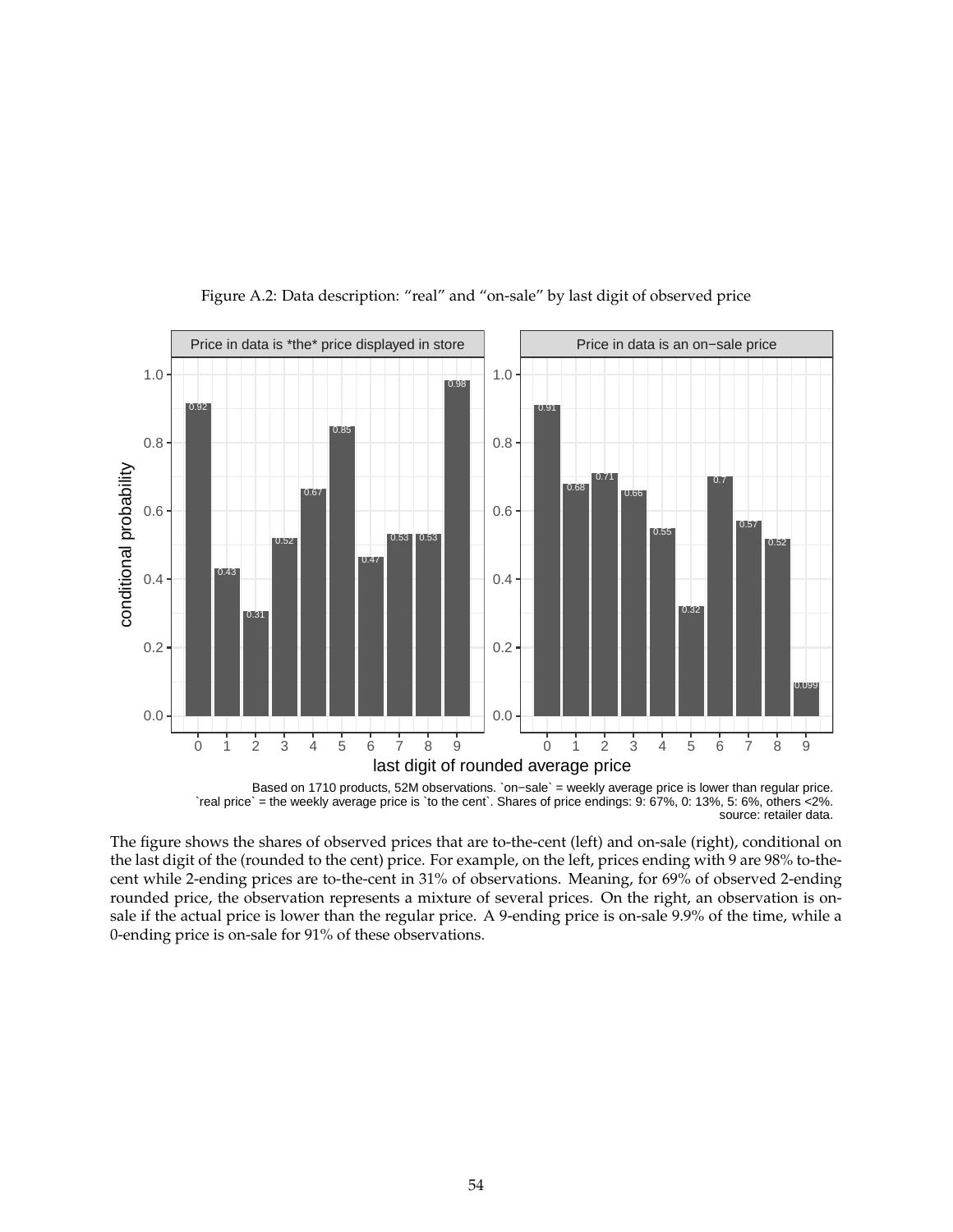<span id="page-54-0"></span>![](_page_54_Figure_0.jpeg)

Figure A.3: Shares of real prices and on-sale prices by length of price spell

Shares of observations that are to-the-cent prices and on-sale by spell-length for the retailer data (corresponding to column (3) in Table [1\)](#page-34-0). A product-week-store observation is allocated to spell length T if the price on that week is identical across T consecutive weeks. The light yellow line is the CDF of observations in the data. The dark circles are the share of observations, conditional on spell length, that are "real" (i.e., prices ending to-the-cent). The lighter triangles are the share of observations, conditional on spell length, that are on-sale (i.e. net price is less than the regular price).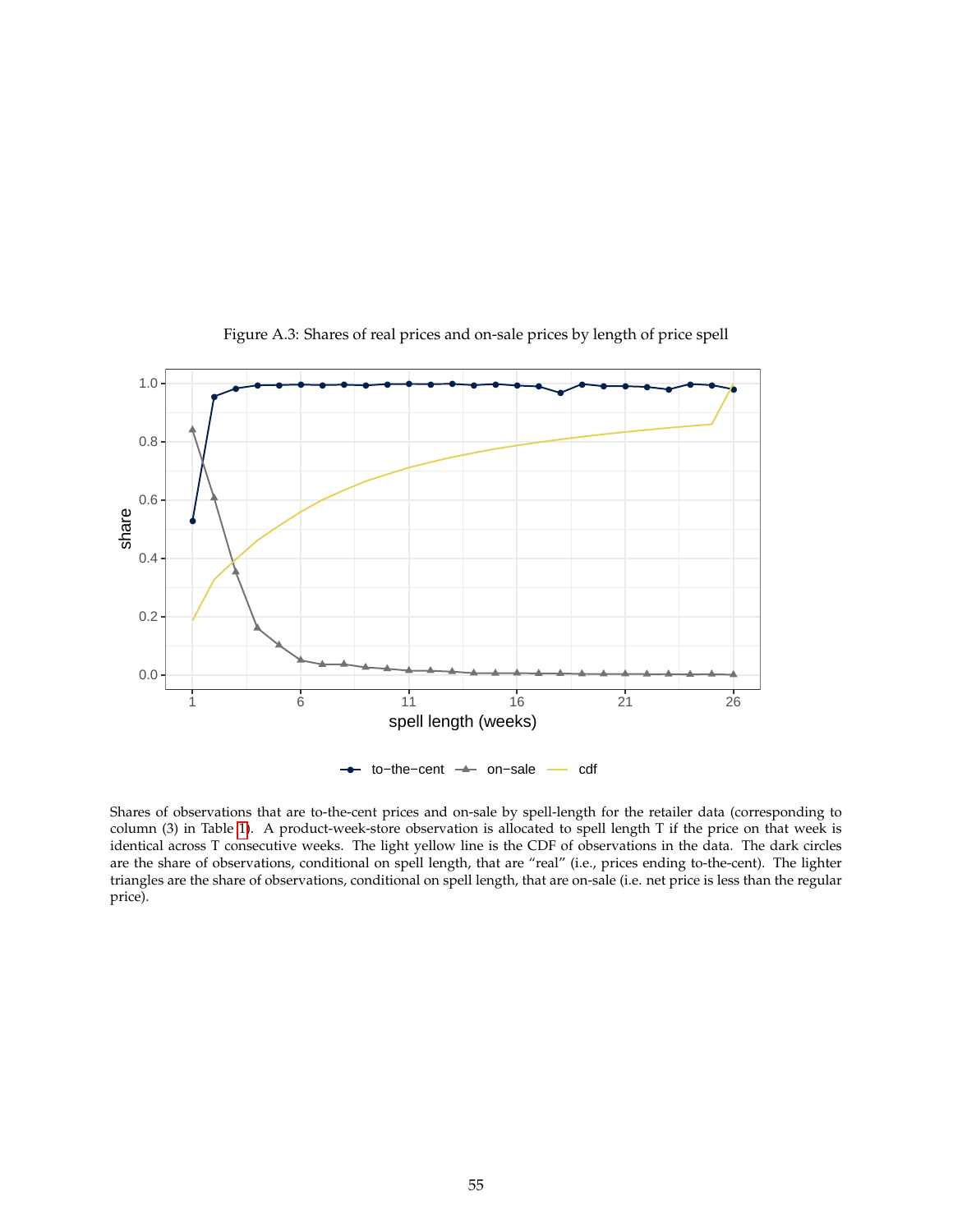![](_page_55_Figure_0.jpeg)

<span id="page-55-0"></span>Figure A.4: Retailer Robustness: Residualized demand of 12 products and 70 retailers using Nielsen data

(a) residualized demand, 2+ week spells

Net log-demand by price, residualizing product-level price elasticity, seasonality, store fixed effects, and promotion effects. Regressions are conducted at the product-chain level (12 products, 11000 stores of 70 retailers, 468 weeks). Different dollar digits are designated by color. Within-dollar linear fits, weighted by number of observations, are added in solid lines. Fixed effects are estimated at 10-cent bins, and 95% confidence intervals are result of 300 cluster-bootstraps by store.

The top panel is using data on all observations of at least 2-week spells (Column (2) in Table [A.1\)](#page-64-0). The bottom panel presents the results from a restricted sample of at least 6-week spells (column (3) of Table [A.1\)](#page-64-0). Data is truncated for prices between \$1 and \$9.99 for clarity. For further details see Section [4.1](#page-13-2) for the empirical specification and Appendix [D](#page-45-0) for data description.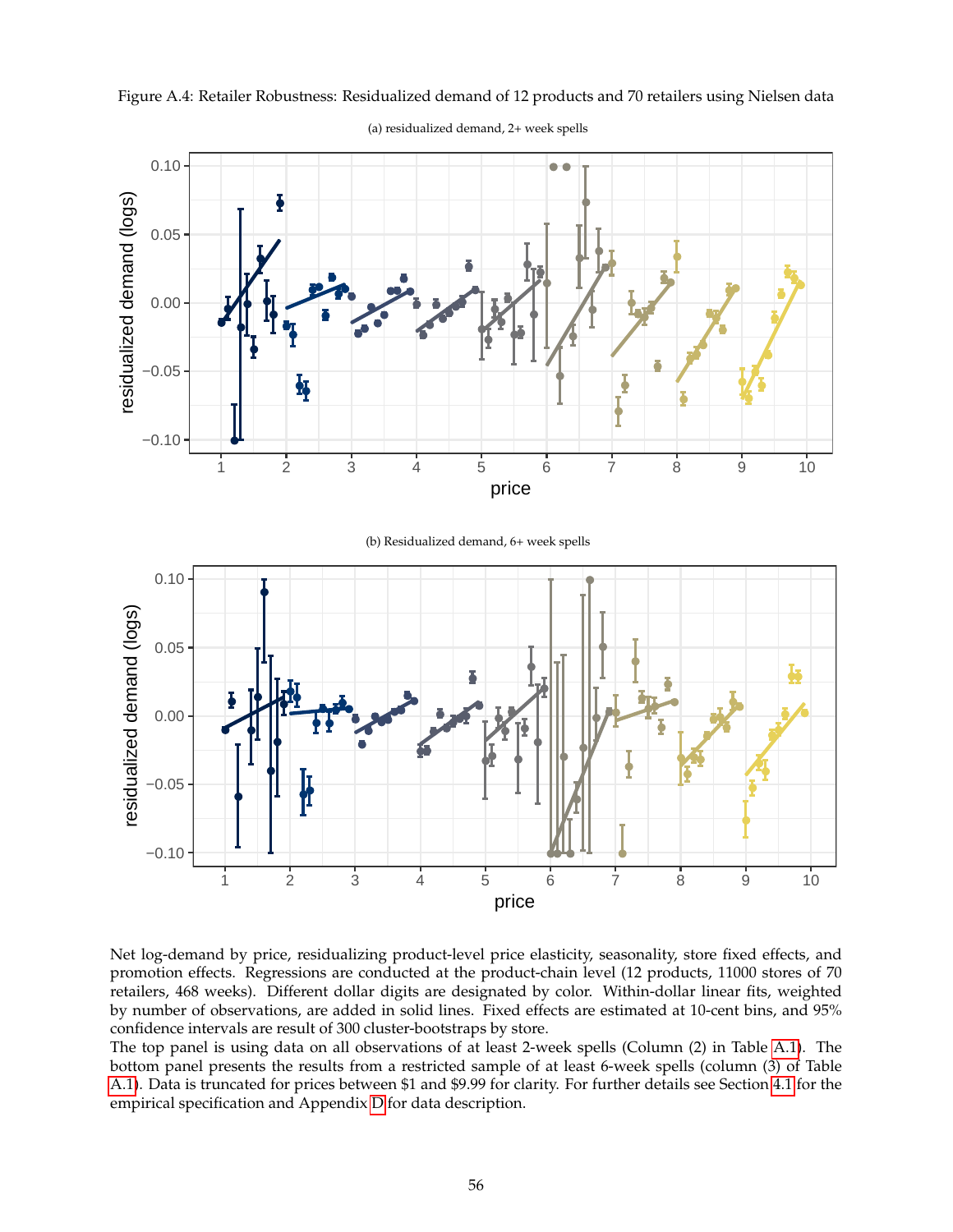<span id="page-56-0"></span>![](_page_56_Figure_0.jpeg)

Figure A.5: Demand structure robsutness: Residualized log-linear demand

(a) Main sample, constant semi-elasticity IV estimation

(b) Restricted sample of regular prices, constant semi-elasticity OLS estimation

![](_page_56_Figure_4.jpeg)

Robustness: Alternative demand structure. Net log-demand by price, residualizing product-level price *semi-*elasticity, cross-semi-elasticity, seasonality, store fixed effects, and promotion effects. Regressions are conducted at the product level (1710 products, 248 stores, 177 weeks). Different dollar digits are designated by color. Within-dollar linear fits, weighted by number of observations, are added in solid lines. Fixed effects are estimated at 10-cent bins, and 95% confidence intervals are result of 200 cluster-bootstraps by store.

The top panel is using data on all to-the-cent prices from a national retailer data (Column (3) in Table [1\)](#page-34-0), and the regression is run with instrumental variables, as in Specification [6](#page-15-2) but on prices rather than logprices. i.e.,  $logQ \sim p$ , instrumenting for the price with the price of the same item in other stores of the same distribution center in other cities. The bottom panel presents the results of an OLS constructed on regular prices only (column (4) of Table [1\)](#page-34-0). Data is truncated for prices between \$1 and \$7.99 for clarity. For further details see Section [4.1.](#page-13-2)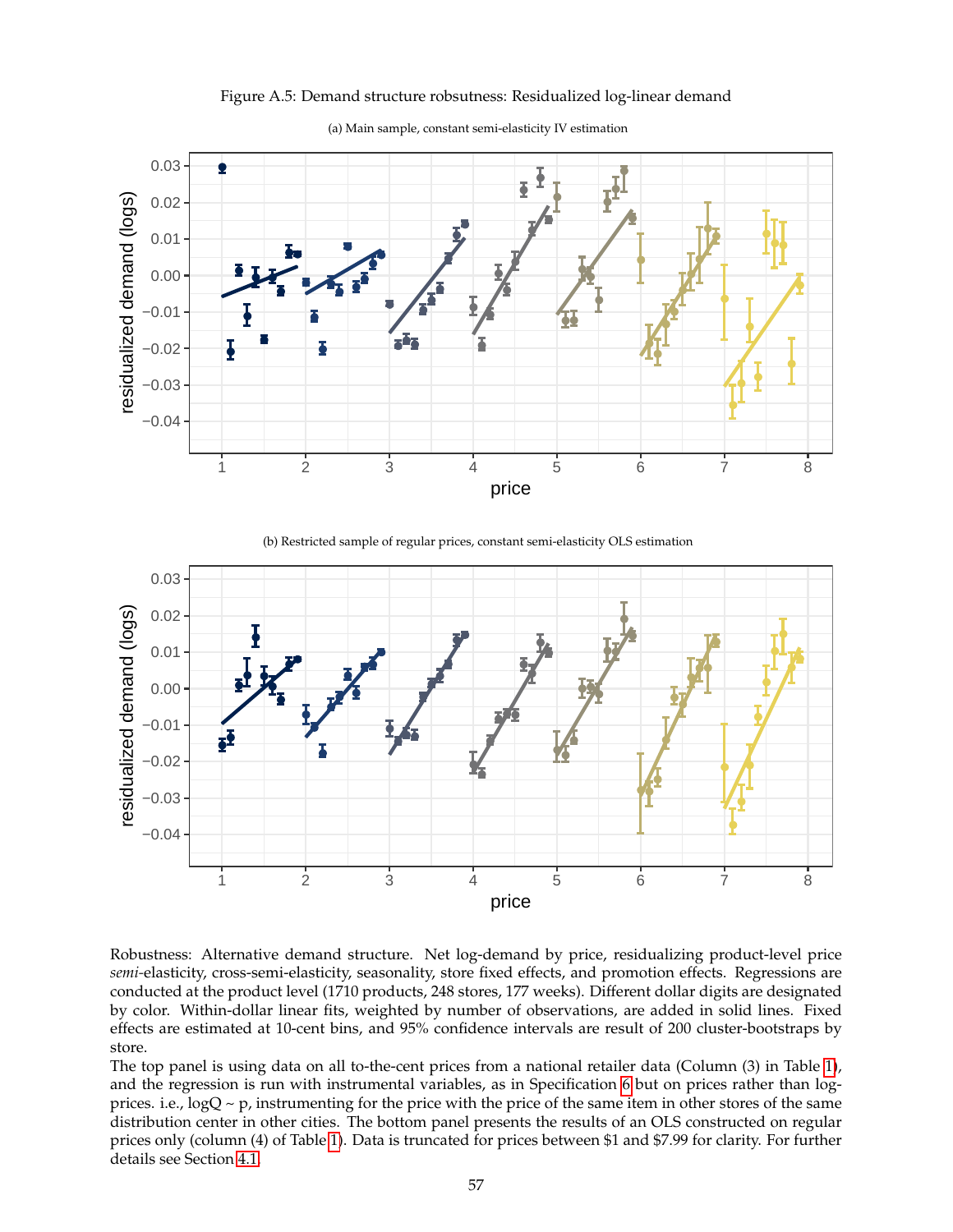<span id="page-57-0"></span>![](_page_57_Figure_0.jpeg)

Figure A.6: Sample robustness: Residualized demand for an alternative sample of products

Robustness: alternative sample. Net log-demand by price, residualizing product-level price elasticity, seasonality, store fixed effects, and promotion effects. Regressions are conducted at the product level (2149 products). Different dollar digits are designated by color. Within-dollar linear fits, weighted by number of observations, are added in solid lines. Fixed effects are estimated at 10-cent bins, and 95% confidence intervals are result of 100 cluster-bootstraps by store. Top panel shows the entire sample of to-the-cent prices, while the bottom restricts attention to regular prices only.

The sample is of 2149 products of high availability but also highly concentrated prices (125 with more than 75% of observations at 99-ending prices, the rest with more than 75% of observations sharing common dollar digit). Sample consisted of 55.5 Million observations spanning the same stores and period of time as for the main sample. Data cover \$292 Million in annual revenues via sale of 170 Million units per year. Mean price of these products is \$2.20 (1.27), with 21.7% of observations representing on-sale prices.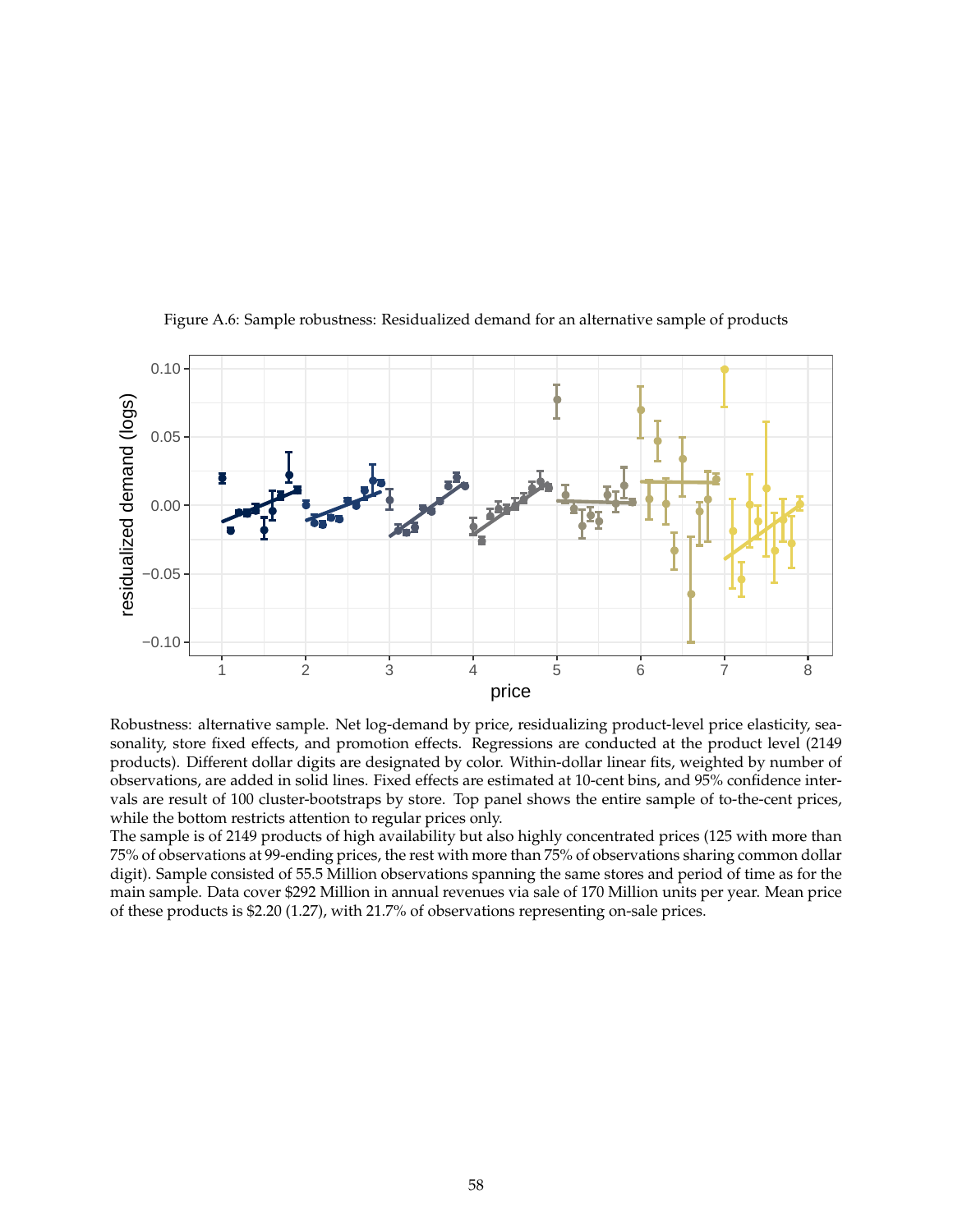<span id="page-58-0"></span>![](_page_58_Figure_0.jpeg)

Figure A.7: CDF of left-digit bias estimates on Retailer data, three estimation methods.

The figure shows the CDF of product-level left-digit bias estimates, corresponding to panel B of Table [2.](#page-35-0) The dark solid line, "From drops", is the CDF of left-digit bias estimates at the product level using the drops in demand at dollar crossings coupled with elasticity of demand and the dollar digit. Dashed green, "NLS", are estimates from non-linear least squares. Light long dashed, "semi elasticity", are the estimates from a log-linear regression with constant semi-elasticity of demand. For details see Section [4.](#page-13-0)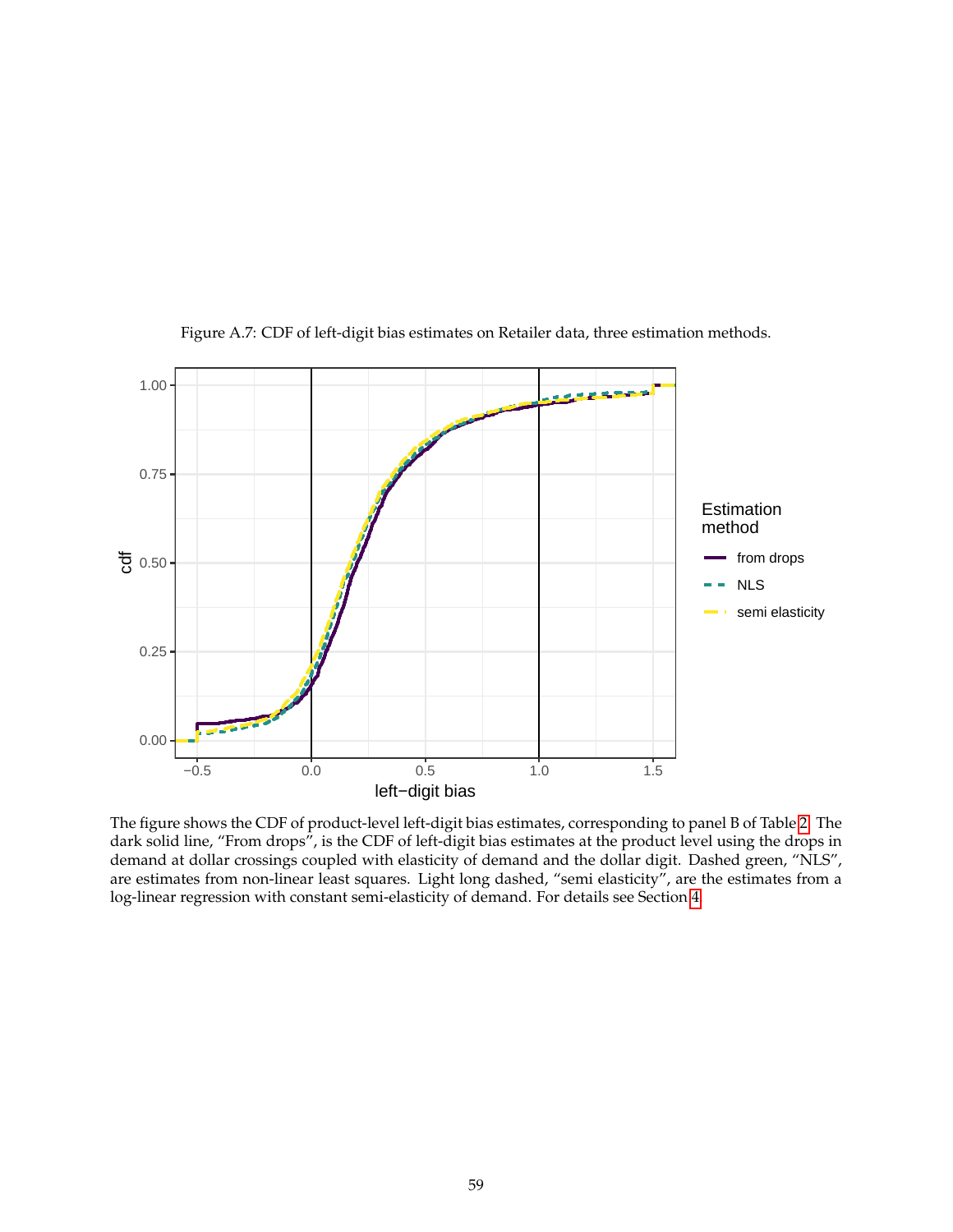![](_page_59_Figure_0.jpeg)

#### <span id="page-59-0"></span>Figure A.8: Bias Heterogeneity: Correlates of product and clientele characteristics with left-digt bias

The figures show the correlation between product-level left-digit bias estimates and underlying characteristics of the product and its clientele. Product-level estimates are averaged in 50 equally sized bins of the horizontal axis. In each facet, the horizontal axis is the characteristic variable, and the vertical axis is the leftdigit bias estimates (from non-linear least squares estimates). Data on clientele characteristics are calculated from Nielsen home panel.

binscatter of bias level versus annual income of purchasing households

binscatter of bias level versus education level of head of purchasing households

Panels (a)-(d) show the association with the product overall average price, the average number of units a purchasing household purchase of that item in a single trip, the education level of purchasing household heads (maximum level if two heads of household), and the annual income of purchasing households. For further details see Appendix Section [E.](#page-46-0)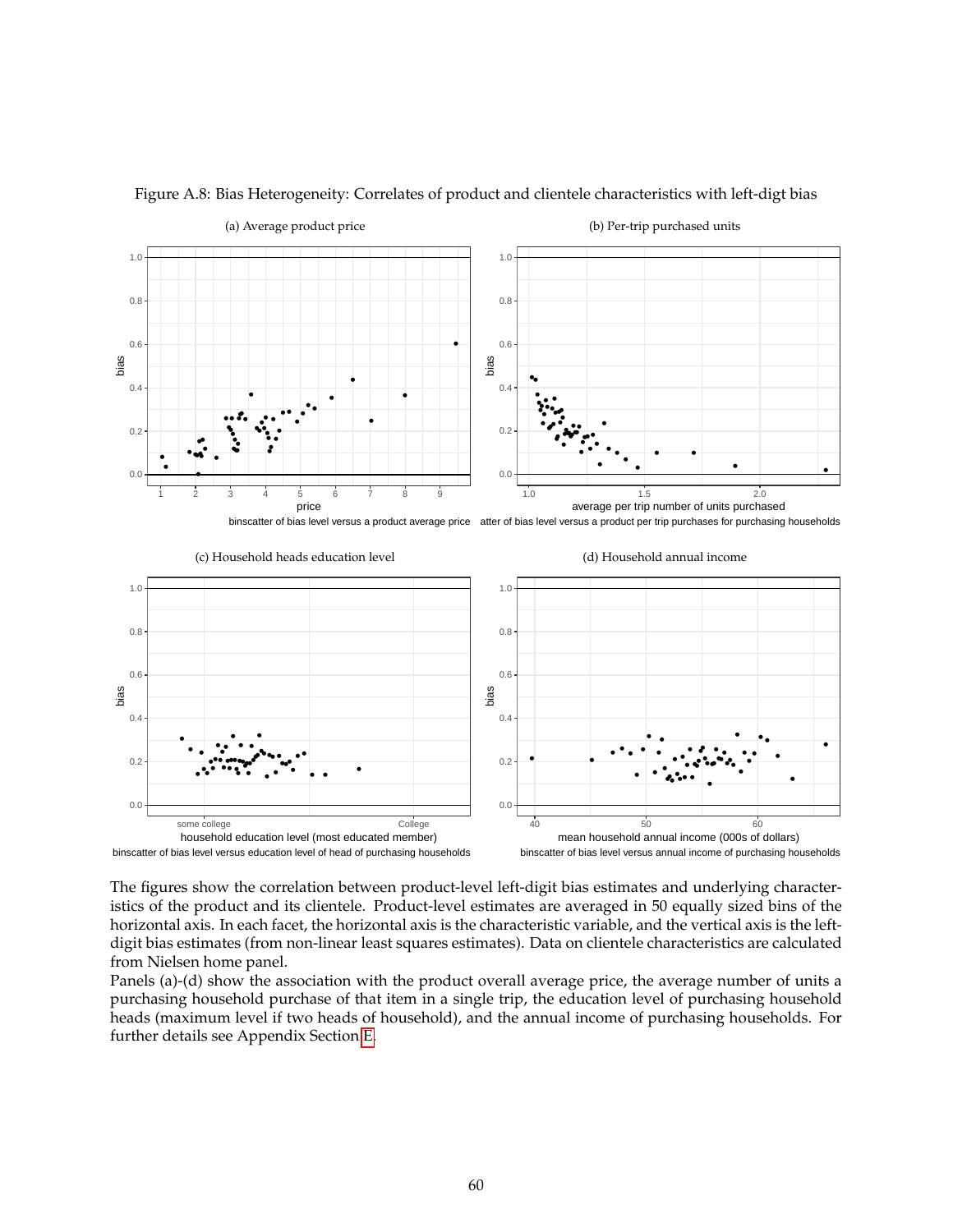<span id="page-60-0"></span>![](_page_60_Figure_0.jpeg)

Figure A.9: Simulation: Relative price level by bias

The figure shows the the average price of products set by an optimizing firm by the level of left-digit bias, keeping everything else fixed. The horizontal axis is the degree of left-digit bias, the vertical axis is the relative price to a no-bias case, normalized to 1. Each curve represents a different price elasticity. For low elasticities, the average price goes down with higher left-digit bias because the dominating force is to push prices down to 99-endings. For more elastic demand, the price goes up, because the dominating force is on interior prices, or pushing to a higher 99-ending price.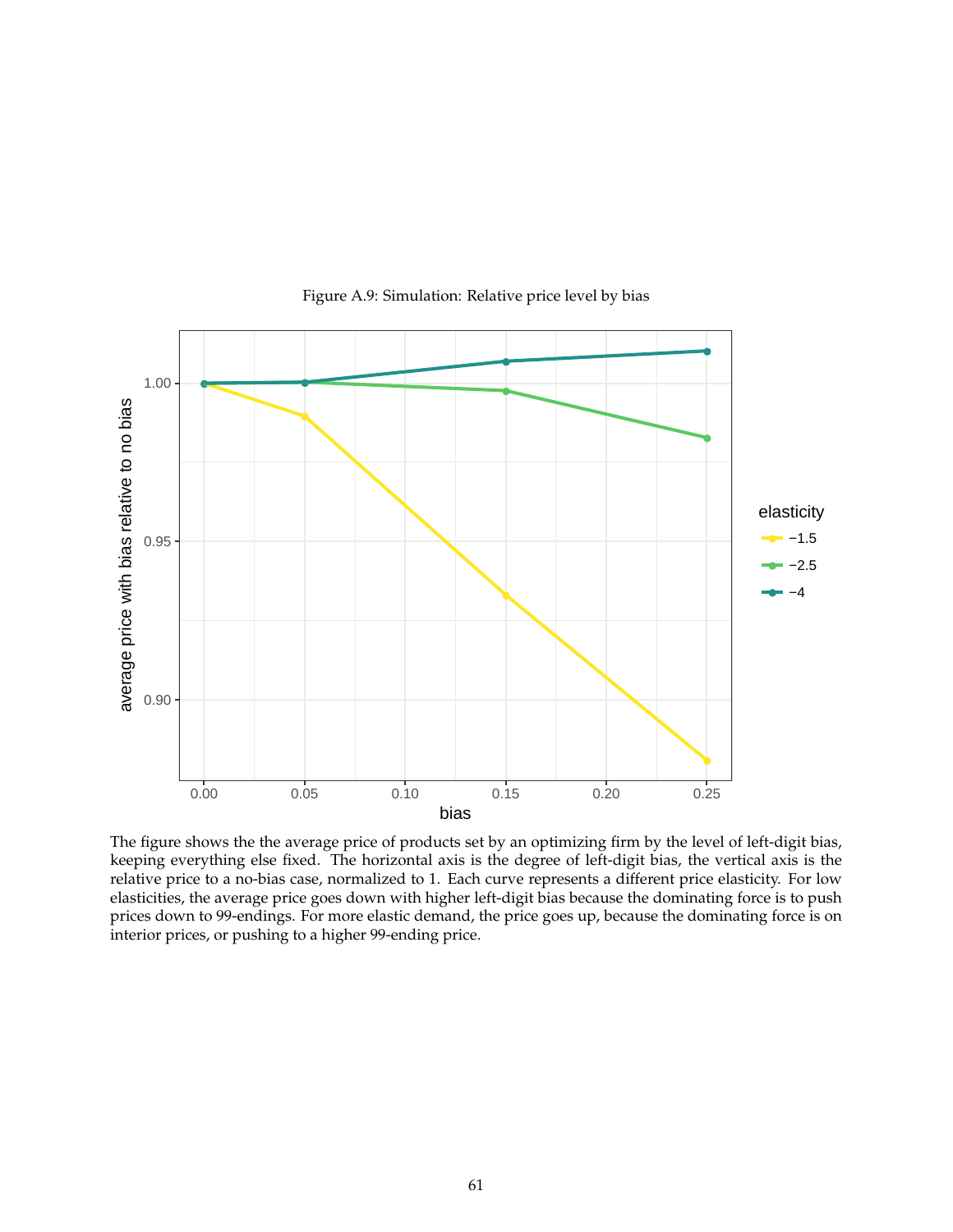<span id="page-61-0"></span>![](_page_61_Figure_0.jpeg)

Figure A.10: Illustration: pricing schedule of a 2-product monopolist

The figure gives an example of a pricing schedule of two products with and without cross elasticities of substitution between the items. The same-price elasticity of each product is -2. Black curves are the prices of product *i* and orange curves, which lie on top of another, are the prices of product *j* (the cost of product *j* is kept constant at 1.5). Solid lines are the prices if there is no substitution between the products, and dashed when there is a cross-elasticity of 0.1. The gray arrows point to the lowest prices of product *i* starting at 4 in the two different cases, showing that the next-lowest price is higher for substitutes.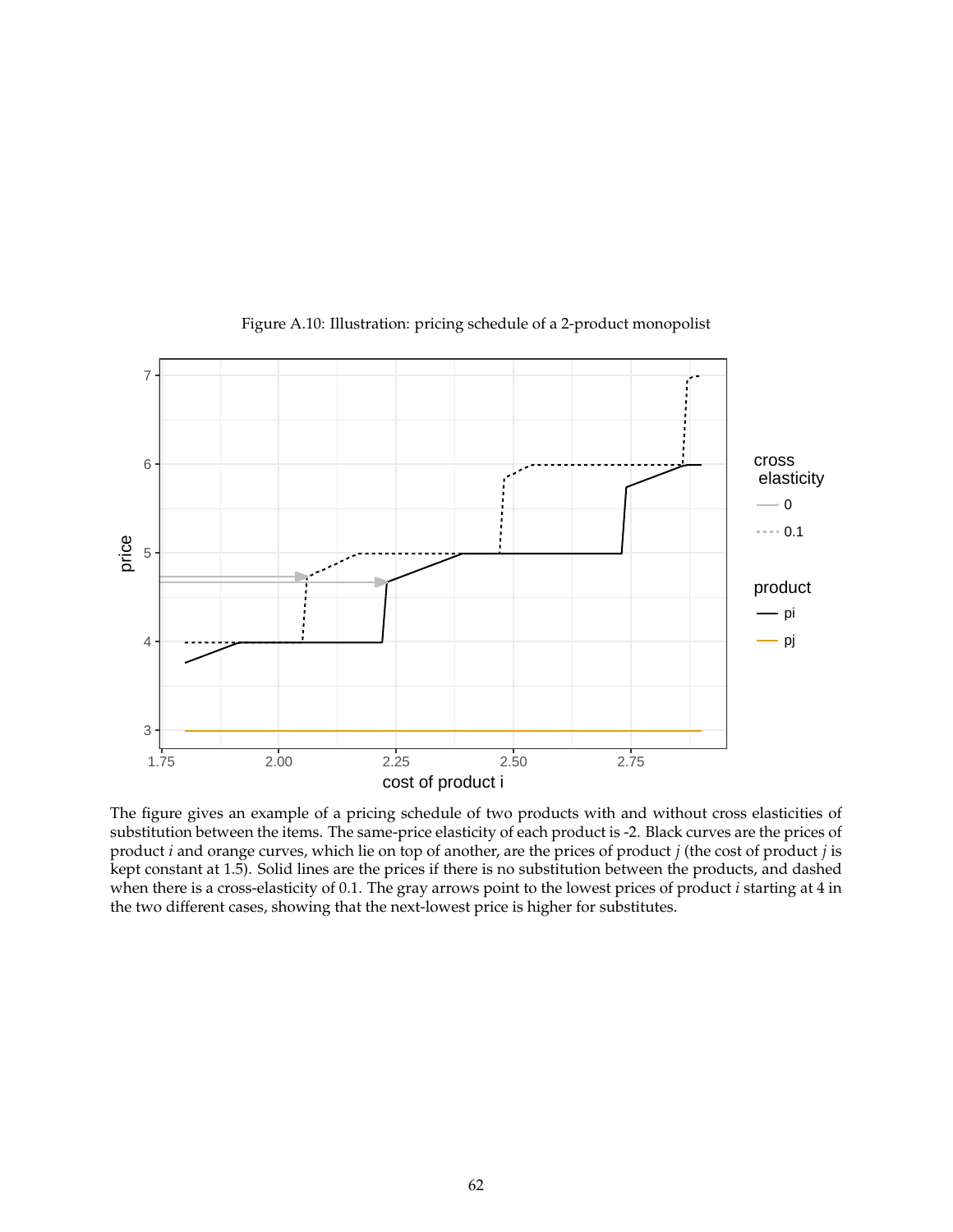<span id="page-62-0"></span>![](_page_62_Figure_0.jpeg)

Figure A.11: Minimum distance estimation: empricial and predicted moments

The figure shows the empirical moments and predicted moments from a minimum distance estimation. Each moment is share of prices in a 10-cent bin. The empirical moments are the shares of regular prices for the 1710 products, shown in solid bars. Dark bars are the moments used for fitting, while the light bars are excluded from the fit and used to create the counterfactual price distribution. The predicted moments are shown in semi-transparent light green. For further details see Section [5.](#page-20-0)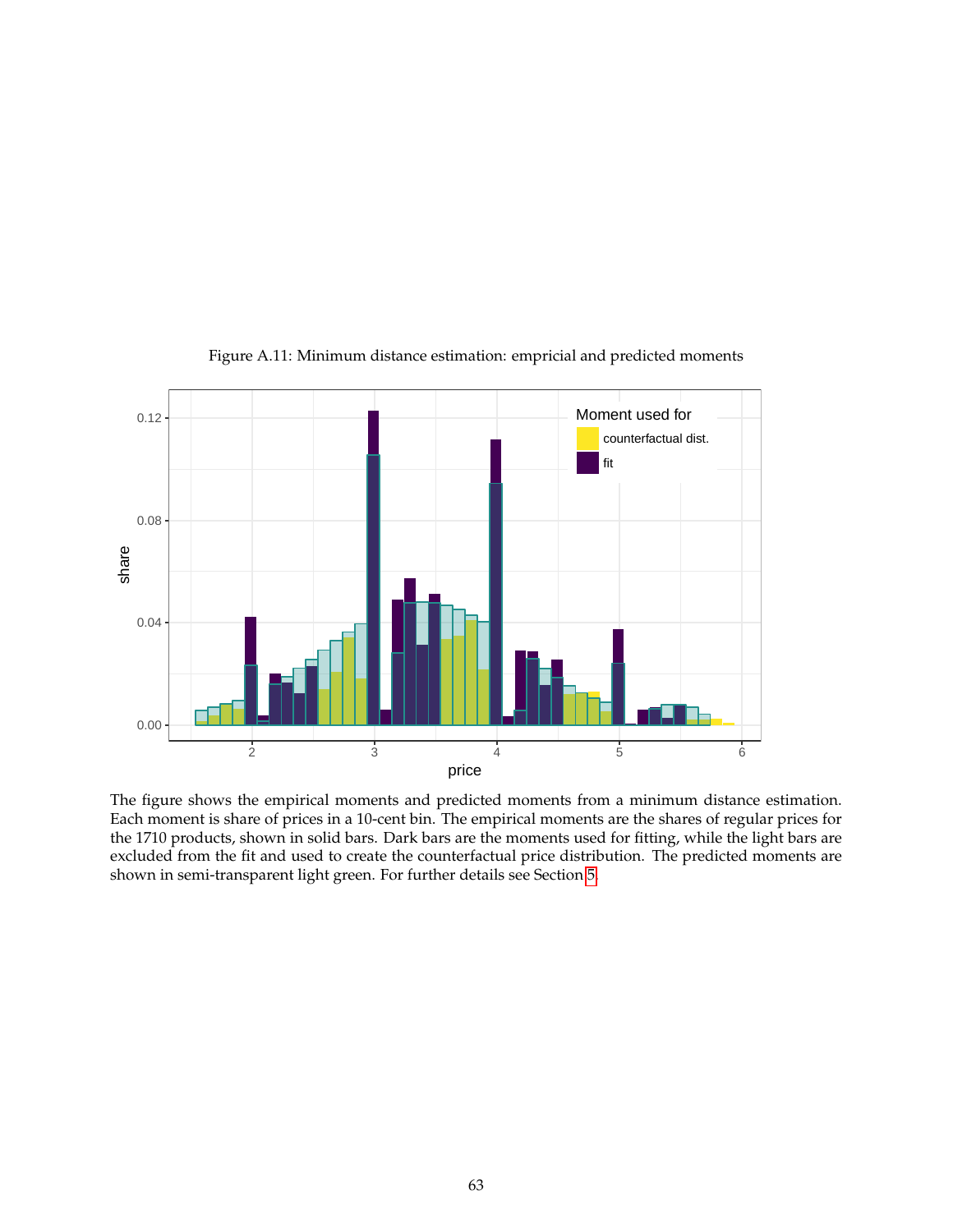![](_page_63_Figure_0.jpeg)

Figure A.12: Estimated firm-perceived elasticity

The figure shows the estimated perceived elasticity inferred from the price distribution. On the horizontal axis are different assumptions about the estimation procedure. Namely, the range of prices used for estimation, the excluded prices from the counterfactual price distribution fit, and the shape of that distribution via the polynomial degree. Each point is the estimated perceived elasticity for each specification, and the confidence intervals are the 2.5% and 97.5% estimates from 300 cluster-bootstraps of the moments at the product level (that is why some point estimates are outside of the confidence interval).

For all specifications, I can reject that the elasticity is larger than -1. While point estimates are sensitive to the exact specification, bootstrapping the sample provide more similar confidence intervals.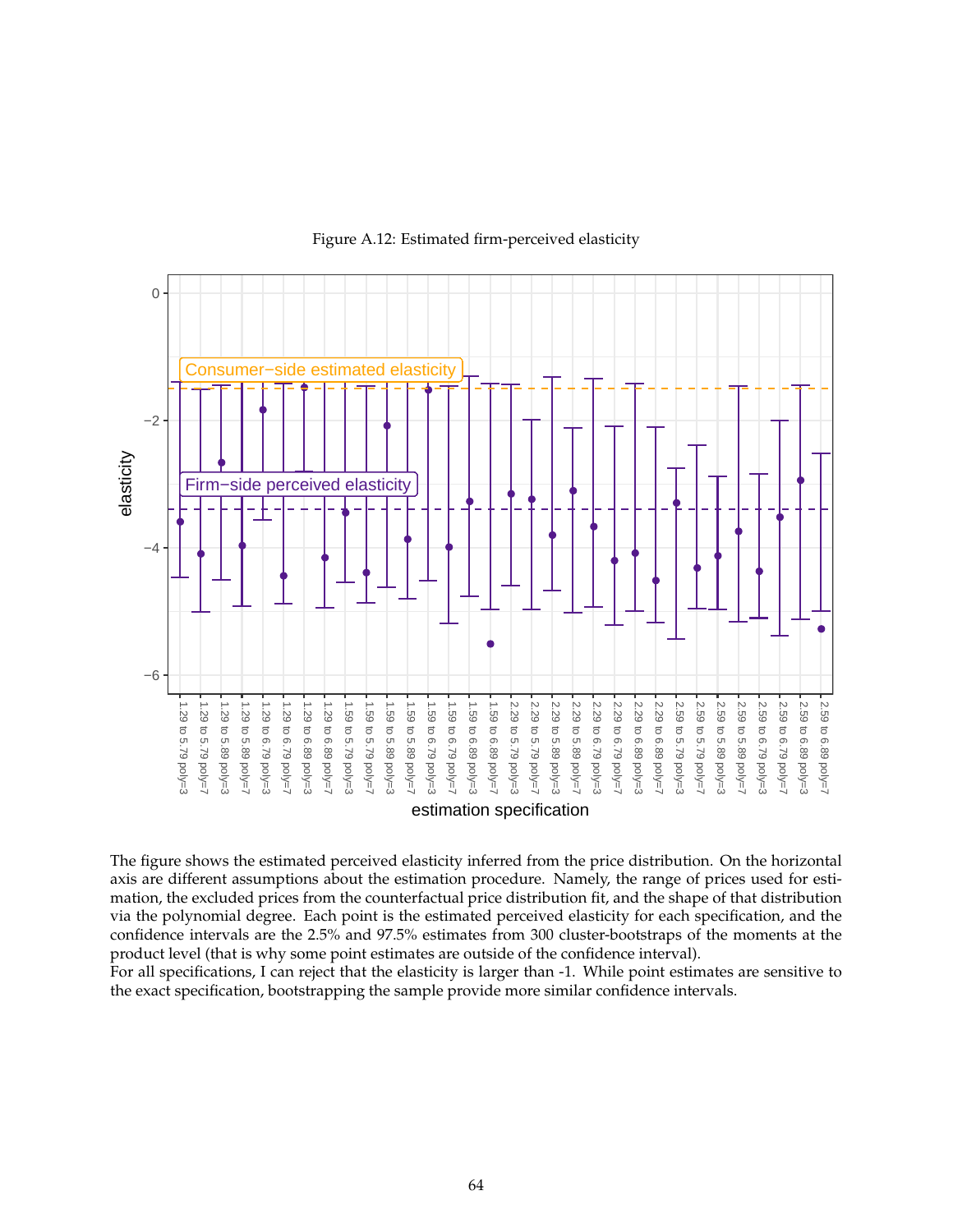|                               | Nielsen RMS |            |          |  |
|-------------------------------|-------------|------------|----------|--|
|                               | Full        | $2+$ weeks | 6+ weeks |  |
|                               | (1)         | (2)        | (3)      |  |
| Panel A: Data Description     |             |            |          |  |
| Observations (M)              | 27.8        | 20.5       | 11.5     |  |
| Products                      | 12          | 12         | 12       |  |
| <b>Stores</b>                 | 11000       | 11000      | 11000    |  |
| Weeks                         | 468         | 468        | 468      |  |
| Chains                        | 70          | 70         | 70       |  |
| Annual Revenue (\$M)          | 97.9        | 57.2       | 28.4     |  |
| Annual Units Sold (M)         | 20.9        | 11.5       | 5.67     |  |
| <b>First Date</b>             | Jan-06      | Jan-06     | Jan-06   |  |
| Last Date                     | Dec-14      | Dec-14     | $Dec-14$ |  |
| Panel B: Pricing Descriptives |             |            |          |  |
| Mean Price                    | 5.51        | 5.55       | 5.32     |  |
| Price SD                      | 2.81        | 2.78       | 2.57     |  |
| Share on-sale                 |             |            |          |  |
| Share 99-ending               | 0.30        | 0.35       | 0.34     |  |
| Share 9-ending                | 0.70        | 0.81       | 0.86     |  |
| Share 9-ending (non-sale)     |             |            |          |  |
| Share 0-ending                | 0.10        | 0.09       | 0.04     |  |
| Share 0-ending (non-sale)     |             |            |          |  |

<span id="page-64-0"></span>Table A.1: Summary Statistics and Data Selection, Nielsen Data

The table presents summary statistics for the Nielsen data. Column (1) is the full sample as taken from [DellaVigna and Gentzkow](#page-49-13) [\(2017\)](#page-49-13). Column (2) is the main sample used, excluding what are likely nonreal prices (i.e., keeping only prices that are part of an at least 2-week spell). Column (3) provides further information on the characteristics of longer price spells (at least 6 weeks).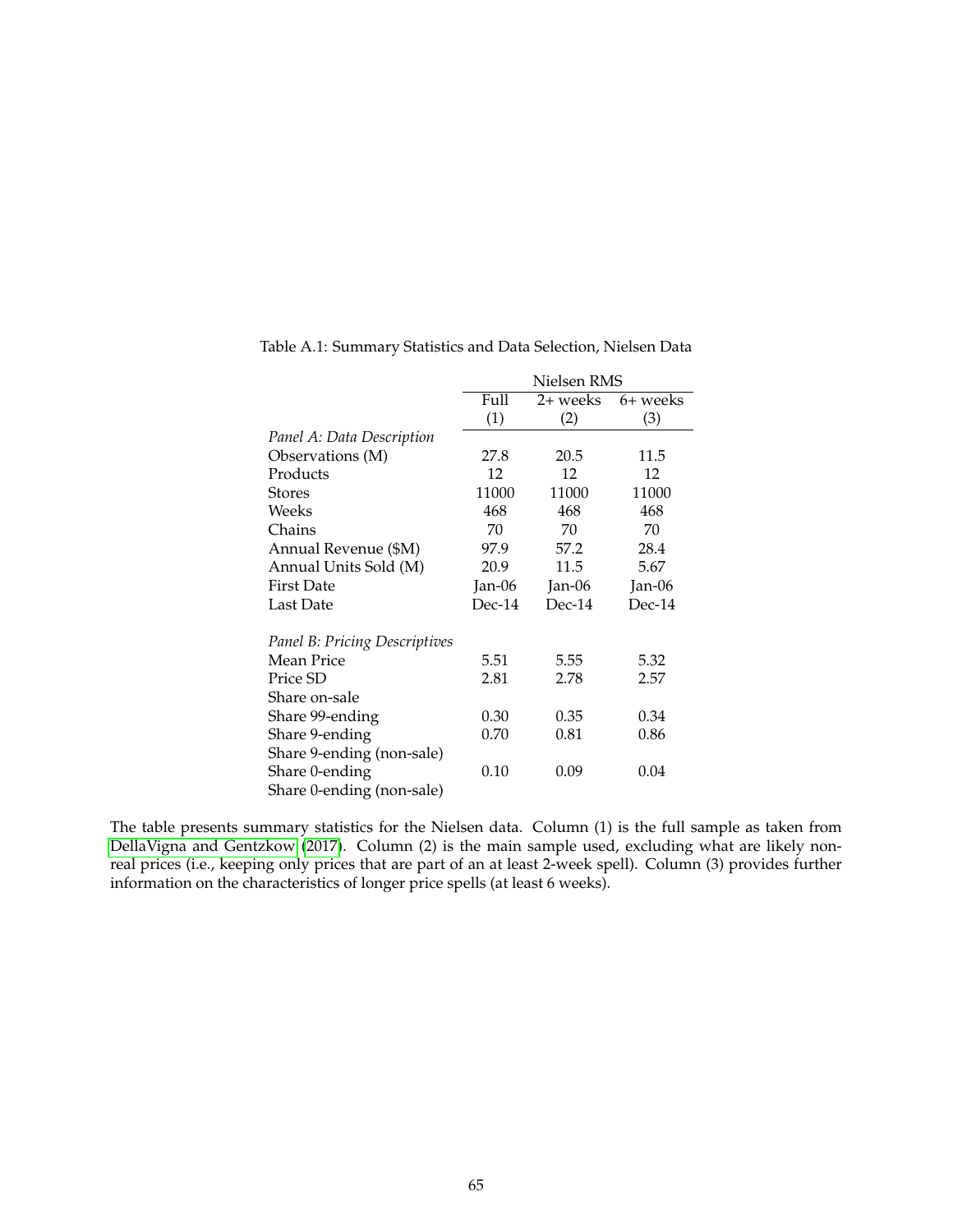<span id="page-65-0"></span>

| Dep: Left-digit bias  |                       |                        |                  |                     |                        |                        |                       |
|-----------------------|-----------------------|------------------------|------------------|---------------------|------------------------|------------------------|-----------------------|
|                       | (1)                   | (2)                    | (3)              | (4)                 | (5)                    | (6)                    | (7)                   |
| log(average price)    | $0.195***$<br>(0.018) |                        |                  |                     | $0.141***$<br>(0.020)  | $0.157***$<br>(0.030)  | $0.210***$<br>(0.036) |
| log(per-trip units)   |                       | $-0.489***$<br>(0.045) |                  |                     | $-0.332***$<br>(0.050) | $-0.396***$<br>(0.076) | $-0.220**$<br>(0.089) |
| log(income)           |                       |                        | 0.077<br>(0.087) |                     | 0.129<br>(0.104)       | $0.193*$<br>(0.113)    | 0.095<br>(0.114)      |
| education (z-score)   |                       |                        |                  | $-0.011$<br>(0.008) | $-0.022**$<br>(0.010)  | $-0.019*$<br>(0.010)   | $-0.016$<br>(0.010)   |
| <b>Fixed Effects</b>  |                       |                        |                  |                     |                        | Category               | SubCategory           |
| Observations<br>$R^2$ | 1,504<br>0.094        | 1,504<br>0.076         | 1,504<br>0.001   | 1,504<br>0.002      | 1,504<br>0.123         | 1,504<br>0.214         | 1,504<br>0.306        |

Table A.2: Correlations between product-level estimated bias and product characteristics

The table shows results from regressing product-level left-digit bias estimates on a product average price, and purchasing households per-trip units bought, income, and education (highest among household heads). Columns (1)-(4) are the univariate correlates, while (5)-(7) include all variables. Column (6) includes 47 category fixed effects (e.g. "coffee/tea/hot cocoa/cream") and column (7) includes 121 sub-category fixed effects (e.g. "coffee"). So in column (7) the variation is between products of the same sub-category.